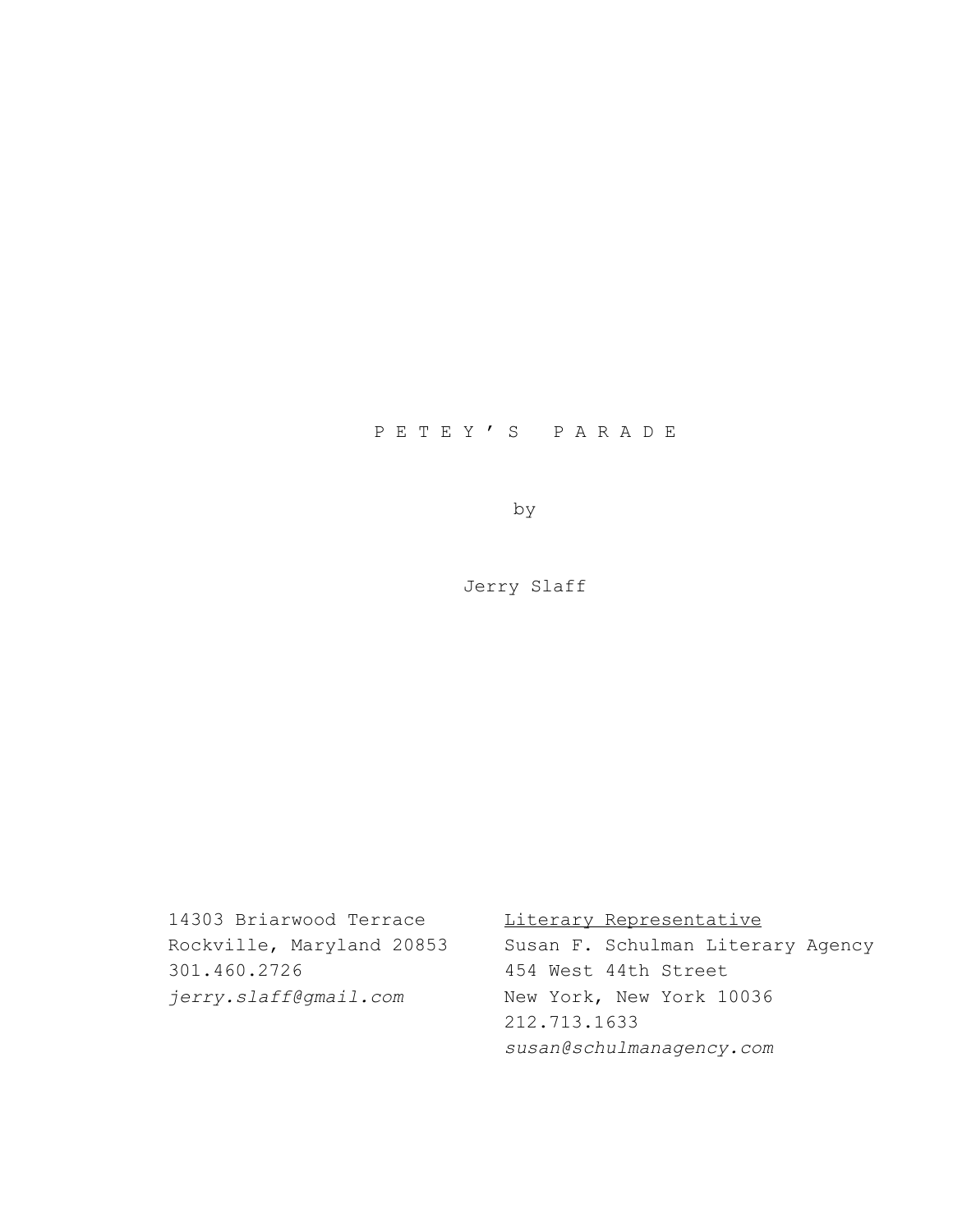### CHARACTERS

PETEY LEE, mid-30s in Act One, early 50s in Act Two. An arrogant radio comedian known all over Europe, later a radio performer in America, he sees himself as a great actor and speaks in a stylized, rarified tone when he's "on," which is most times.

BERT, Petey's head writer and long-time acting partner, able to produce many different vocal characters and accents. Hot-headed and willing to stand up to Petey.

FRANKIE, Petey's brother, a writer and actor. Always the "other brother."

DON, Petey's long time announcer and associate. Sees where the world is headed and follows along, no matter where it leads him.

ELISABETH, an actress on Petey's shows, BERT's wife.

### SETTINGS

Petey's office at a radio station, and the radio studio.

## TIME

Act One--Berlin, 1932 Act Two--New York, 1947, fifteen years later

### SYNOPSIS

An arrogant but hugely talented radio star deals with changing political and social climates, and his rise and fall in popularity, in pre-World War Two Berlin and later in 1940s New York. Petey Lee yearns for greater success in Europe, but the political activism of his friend and head writer land him and the rest of his show's team in trouble, and they flee to New York, where we find all but Petey have thrived. He is forced to come to grips with his actions from 15 years before, and has a chance to redeem himself.

A note on the historical elements of the play follows.

The author is represented by the Susan F. Schulman Literary Agency, New York, and is a member of the Dramatists Guild. This script is also available for download at the New Play Exchange of the National New Play Network, https://newplayexchange.org.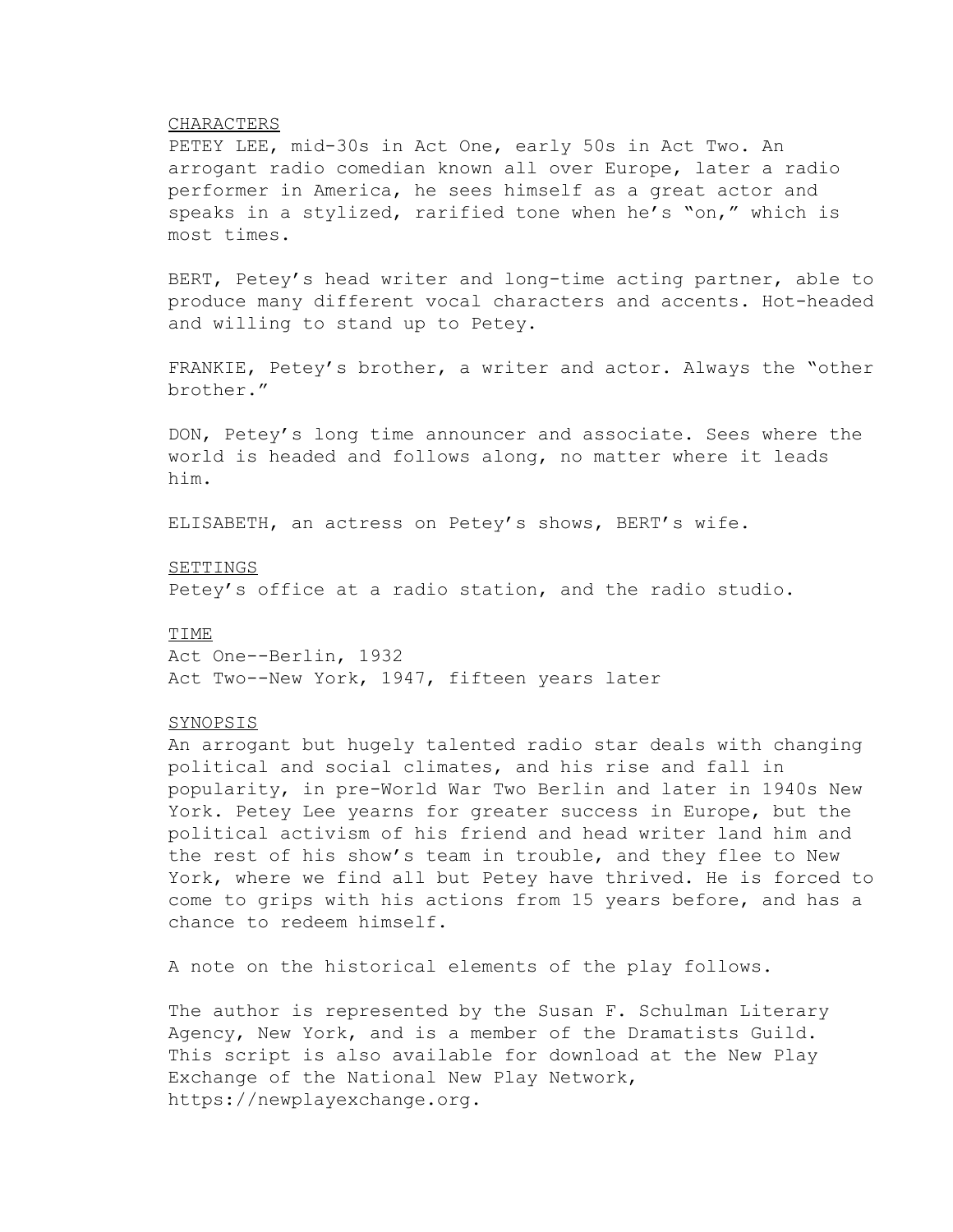## A C T O N E

(Spotlight up on an old style "ring-mount" radio microphone on a floor stand, dead downstage center, alone on a bare stage.

(Fade up on radio crackle and tuning whine, followed by 1920-30s instrumental jazz.

(We then hear DON, an off-stage announcer touting the next program, speaking over the music and audience applause from the previous program.)

DON

### (off-stage)

If there's one thing radio lovers from London to Berlin agree on, it's that Petey's Parade, starring your top funny man, Petey Lee, is 1932's smash continental comedy of all Europe! Join us tonight as we all march in Petey's Parade!

Dies ist der internationale Dienst von Radio Berlin, die Stimme von Deutschland.

This is the International Service of Radio Berlin, the Voice of Germany.

> (Lights fade out on the microphone, and up as PETEY LEE enters his very downscale office and sits behind his battered desk, followed by BERT and FRANKIE.

> (PETEY is dressed in a heavy woolen suit of the time – casual wear of the 1920s and '30s – but immaculate, "clean shaven as an actor" as he might say, every hair in place. This is how he would want to be seen on the street and in public.

(BERT and FRANKIE are dressed in business suits, but disheveled as they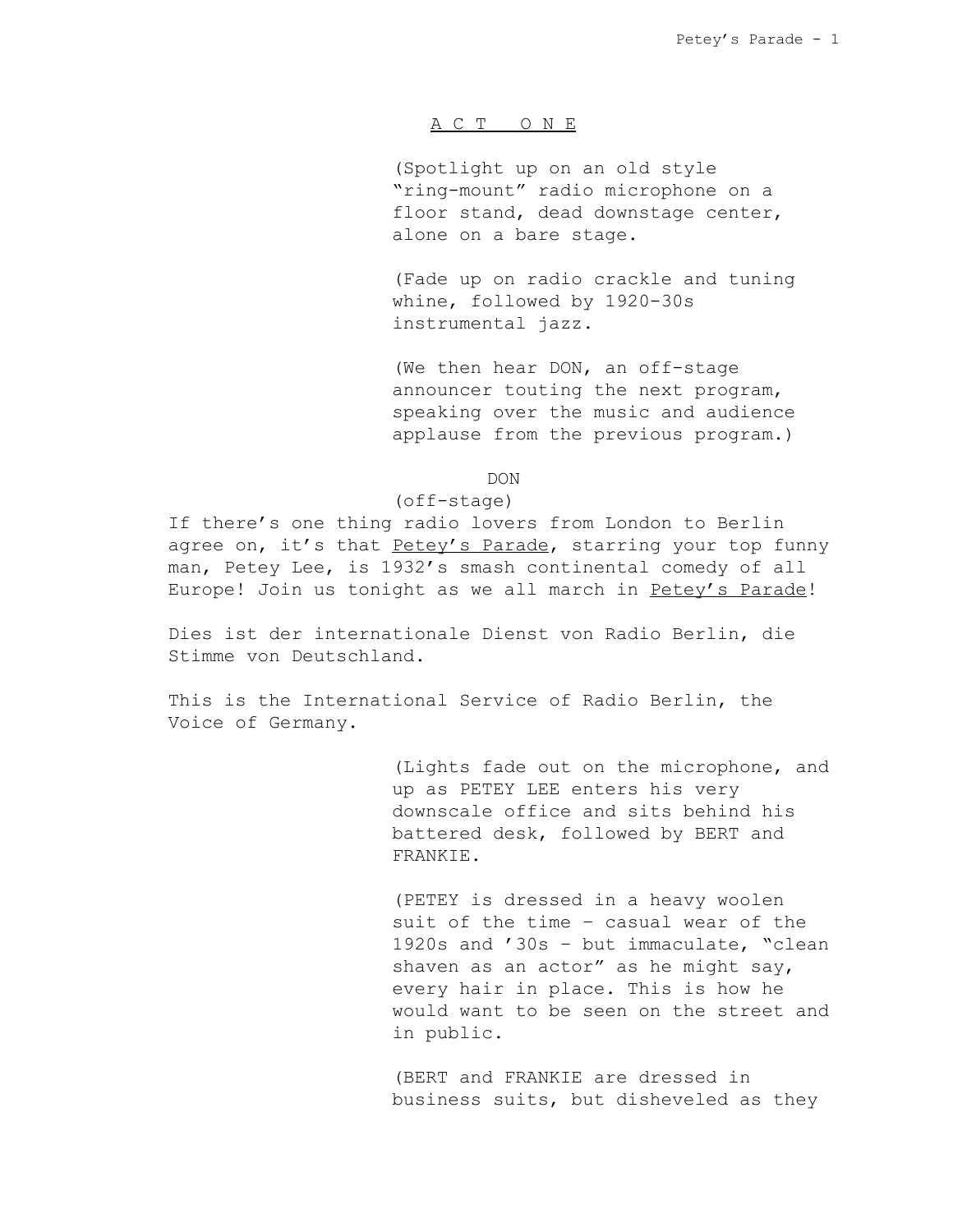prepare for a broadcast – much less formally than PETEY – open collar, loosened tie. They've been working on final touches to the script, while PETEY's just walked in.)

#### PETEY

And if there's one thing radio lovers agree on, it's that you two are the shittiest writers still working today!

> (HE stops to collect himself, and adopts the cool, even tone he'll use for most of the rest of Act One.)

I'm sorry for the outburst.

#### BERT

But Pete...

#### PETEY

All right. You want to defend yourselves? Just listen to this – "Why did the pigeon cross the road? He was a test pilot for the chicken."

Or this. Which one of you Nobel prize aspirants wrote this? "Why did the Kaiser abdicate? He was looking for a bigger role."

### BERT

Kaiser. Roll. Kaiser roll. It's funny.

#### **PETEY**

How long have you been with me, Bert? How long have you been my head writer, my acting partner, my confidant, my right-hand man? Ten years? Ten years in the variety halls. Ten years conking me on the head with a rubber mallet. Ten years of seltzer in my face. We're not in the variety halls anymore, are we? But from this material we might as well be.

# (to FRANKIE)

And you? My brother. A comic sensibility forged in the same womb. You, Frankie. Except I seem to have absorbed all the talent, leaving you with the bitter dregs of our shared amniotic fluid. But you are the burden I must bear. I swore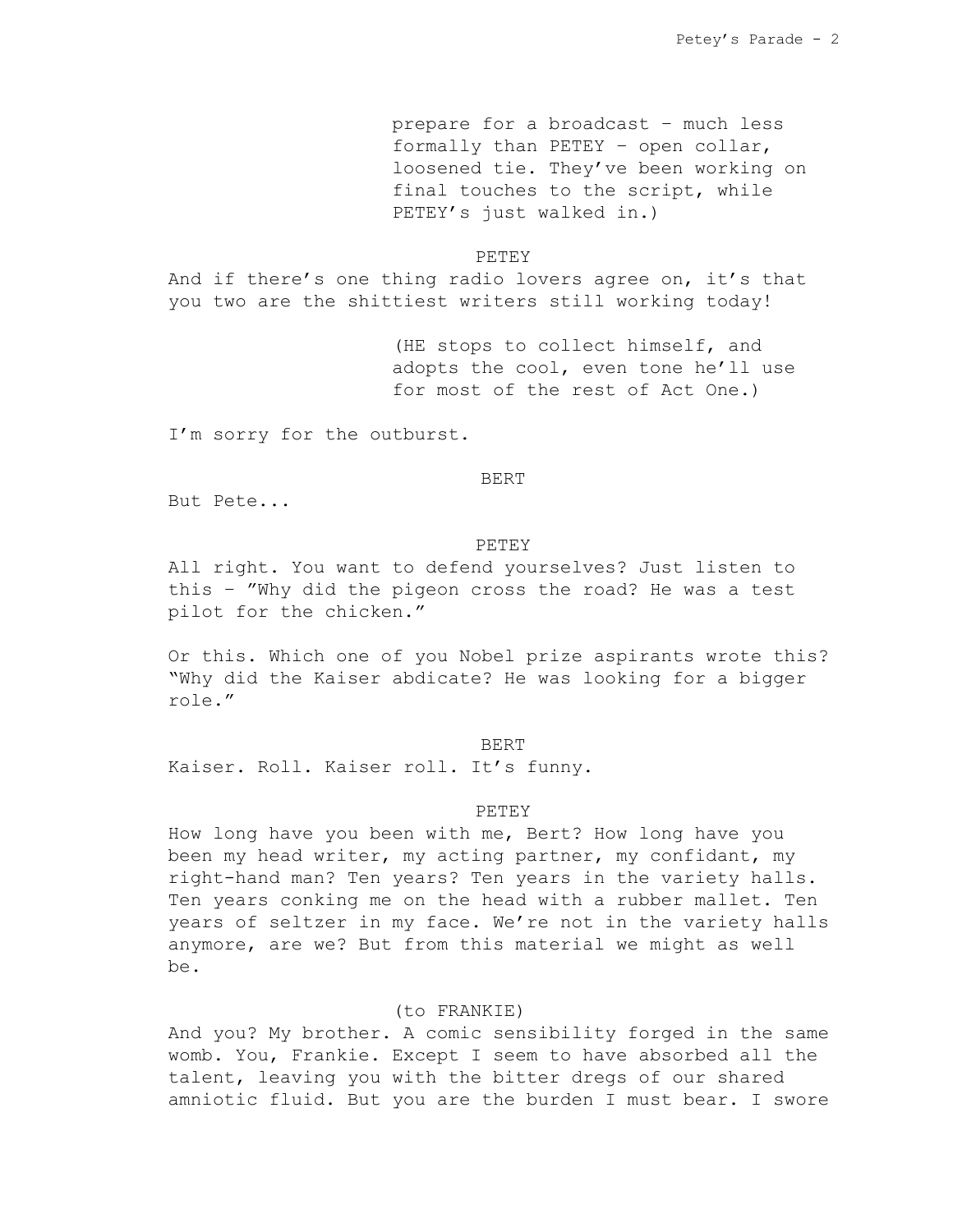to our sainted mother, may she rest in peace alongside the angels and cherubim, that I would protect and shelter you, give you alms and employment, even if you continue to produce jokes like "Why did Luigi the Italian take bicarbonate after dinner? So he wouldn't have to relive his past-a."

> (Everyone flips through pages of the script.)

You both have work to do before we go live. Get to it!

(DON enters.)

DON

Good afternoon, everybody. Good to see you all. Great day for a show! Hiya, Pete, Bert. Boy, it's cold out there. I don't remember winters like this when I was a boy.

> (Everyone acknowledges DON's entrance with a distracted grunt, but don't take much notice.)

Anyone want something to eat?

BERT Lilli's bringing sandwiches and coffee.

DON

Great.

(Awkward pause, as everyone has something to do except DON. HE's the definition of a third wheel.)

Say, Frankie, how's that novel of yours coming?

BERT

You're writing a novel?

PETEY

It's always the quiet ones.

FRANKIE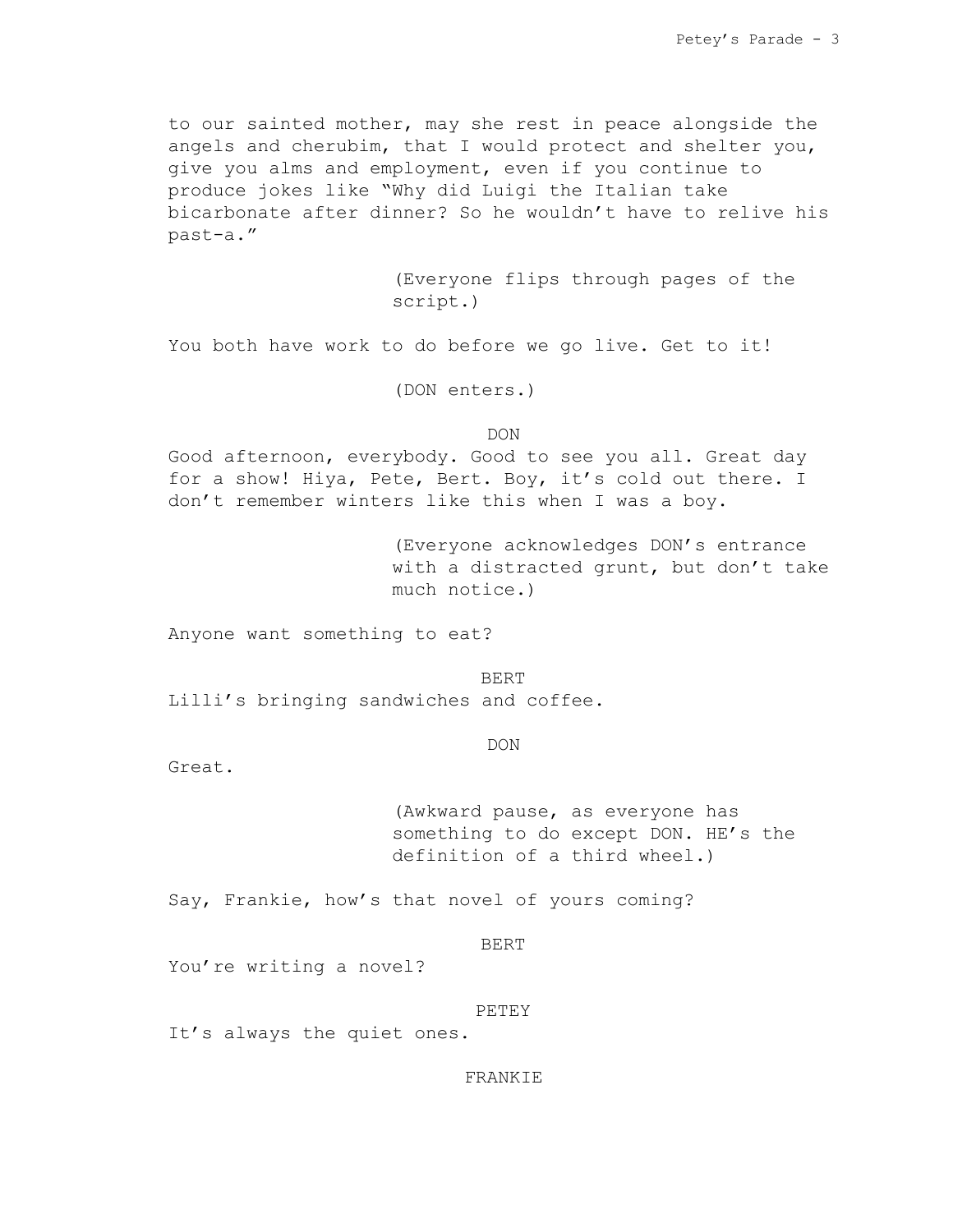Slowly. I'm taking my time with it.

PETEY What color crayons are you using? Say - that's a good one. Write that down, Frankie. I would phone our mother to congratulate her on having me. Were she still with us, of course.

BERT Is that how brothers talk these days?

PETEY

Excuse me?

BERT

I wouldn't put up with it.

```
PETEY
```
(wearily) Then why are you here, Bert?

BERT

My options are limited.

PETEY

Not as limited as his talents.

BERT How would you treat him if he wasn't your brother?

FRANKIE

Bert, it doesn't bother me.

# PETEY

See? It's the way I show love. So brother, I hope this novel doesn't offer merely a veiled portrayal of me. Either write me as I am or leave me out of it.

### BERT

What if it's not about you?

PETEY

Please.

#### BERT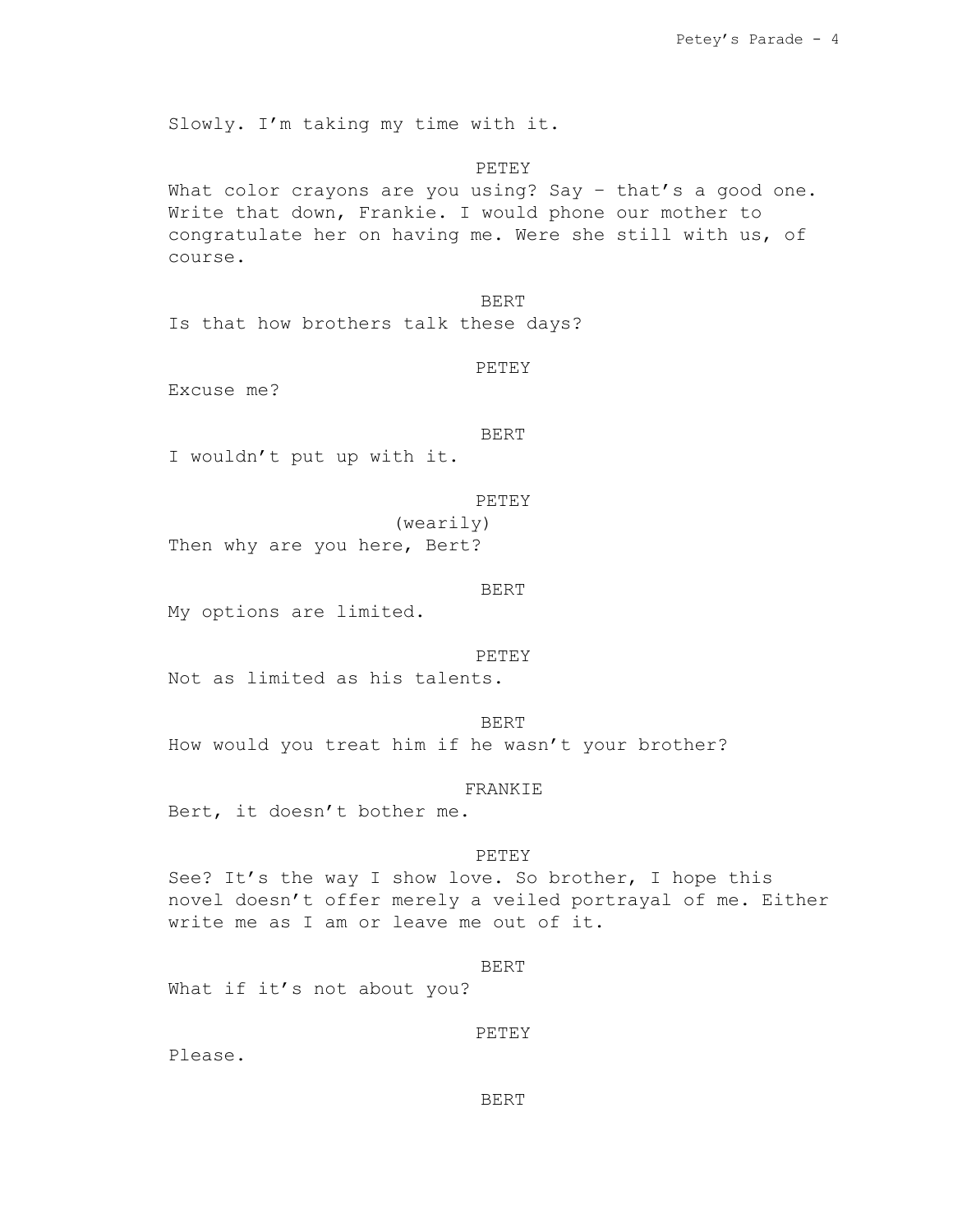What's it about, Frankie?

#### FRANKIE

A soldier returns home from the war. He can't find his place in his old hometown, and he's changed so much his family rejects him. So he sets off for America.

### PETEY

America. What do you know about America?

# FRANKIE

Enough to know we might all be headed there very soon.

#### DON

You're going to America, Frankie? Why would you be doing that? Everything's going well here. We're finally getting on the right track in this country.

## BERT

For some.

#### PETEY

Bah. No political talk please.

#### BERT

I'd think you two might be thinking about America more than anyone else.

### PETEY

And why is that?

## BERT

Being Jewish.

#### PETEY

You're one to talk. And I'm not Jewish.

# FRANKIE

Of course you are. I am. Whenever I see those idiots out in the street, I go back home and look over my street map of New York. So I'm familiar with it if I need to go quickly. Ask me when the next train to Paris leaves. Then ask me how to get to the Grand Concourse in the Bronx from Times Square. I've practiced the subway ride in my head a few times.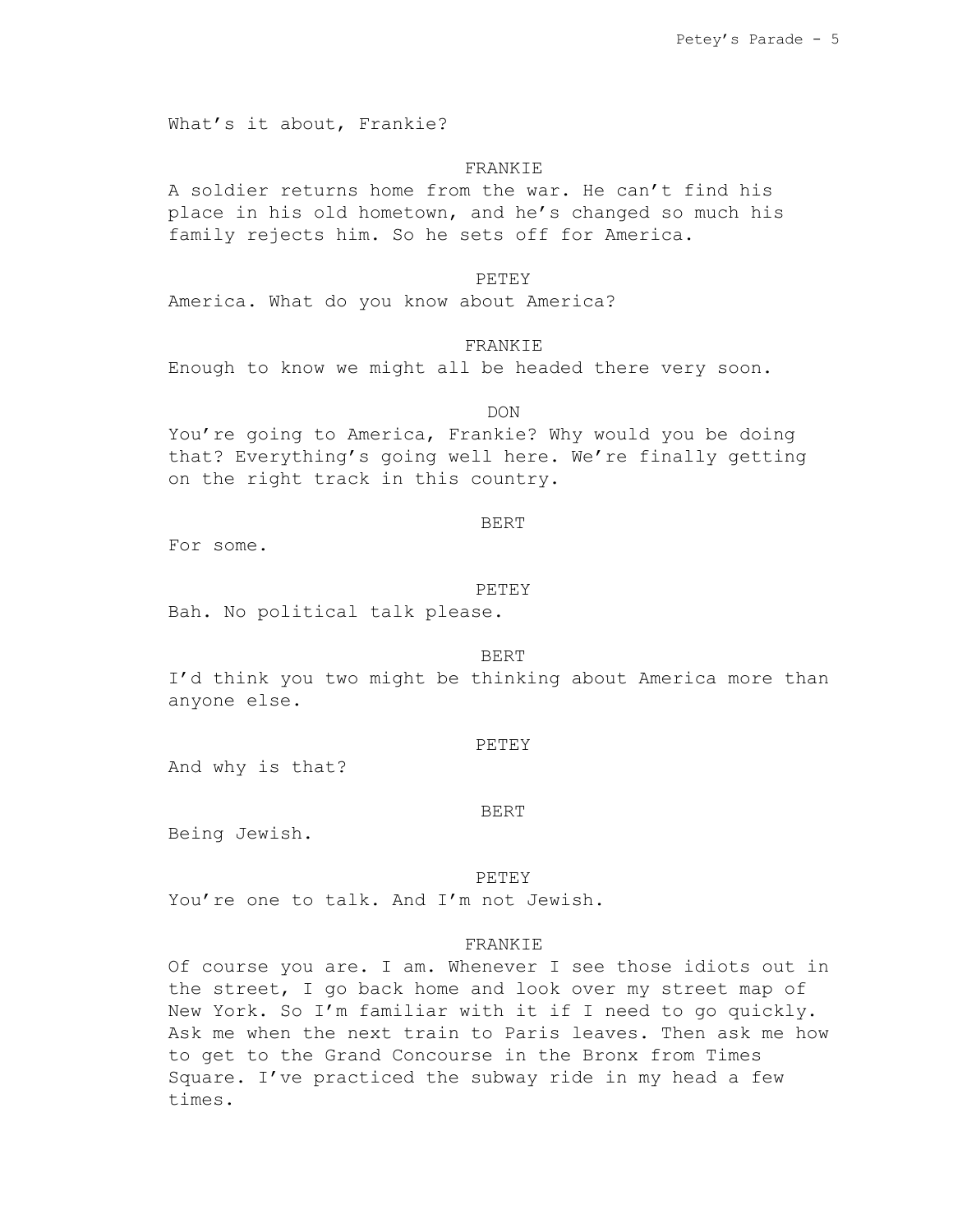PETEY

For the last time, I'm hardly Jewish. Well, maybe ten percent. On my agent's side.

# **FRANKIE**

All I know is that if it gets too hot here, I'm ready to pack my bags and go. I've been sending some money over there to our cousin in Chicago, just in case.

### **PETEY**

We have a cousin in Chicago?

# FRANKIE

Sure. Uncle Nathan's boy Leo.

(HE writes in the air as if writing out an envelope.)

1100 East Hyde Park Boulevard, Chicago 15 U-S-A.

## PETEY

We'll have to visit him to reclaim your stake when I conquer America's radio waves.

DON

Frankie, it's not your type they're after.

### PETEY

Ah, Don. When I conceived this show, I wanted to be the still center around which everyone revolved, so I hired the most talented people I could. In your case, I made an exception.

> (ELISABETH enters in a long woolen coat, with a paper bag.)

#### ELISABETH

Hi, boys. Have at it.

(SHE puts the bag down and kisses BERT. But on her way to him she gives an odd look to PETEY. SHE gives a sandwich to BERT and he hands her a script. FRANKIE gets his himself.)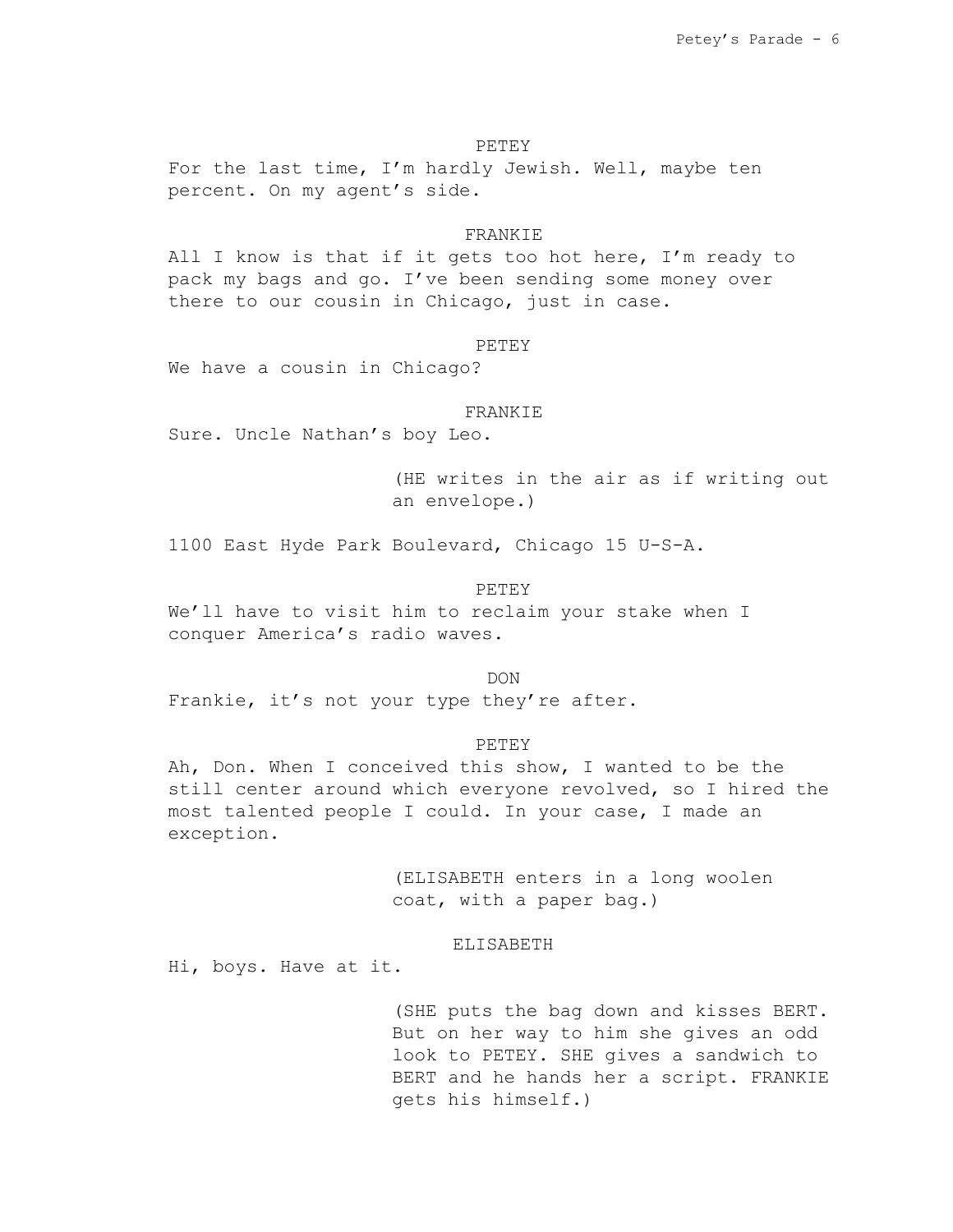# PETEY

Personally, I don't believe in eating before a show. Weighs you down. But I suspect it won't affect your performances, supporting as they are.

(takes his script and slaps it)

Look at page six!

(then HE calms down) Bert, how could you. That's as bad as our old act.

### ELISABETH

Old act?

# BERT

Before we met.

# ELISABETH

## (laughing)

You and Pete? I knew you went back. But you had an act?

# PETEY

Yes. He and I.

### BERT

We were two soldiers. Otto and the Frog. I was Otto the soldier, and he was the French guy. The things I did to him!

### PETEY

Yes, and I abhorred every minute of it.

# BERT

Really? We had some great times together. We packed the halls.

### PETEY

I was a bad magician, and you were a worse singer. But together, seem to have clicked.

#### BERT

We made people laugh.

#### PETEY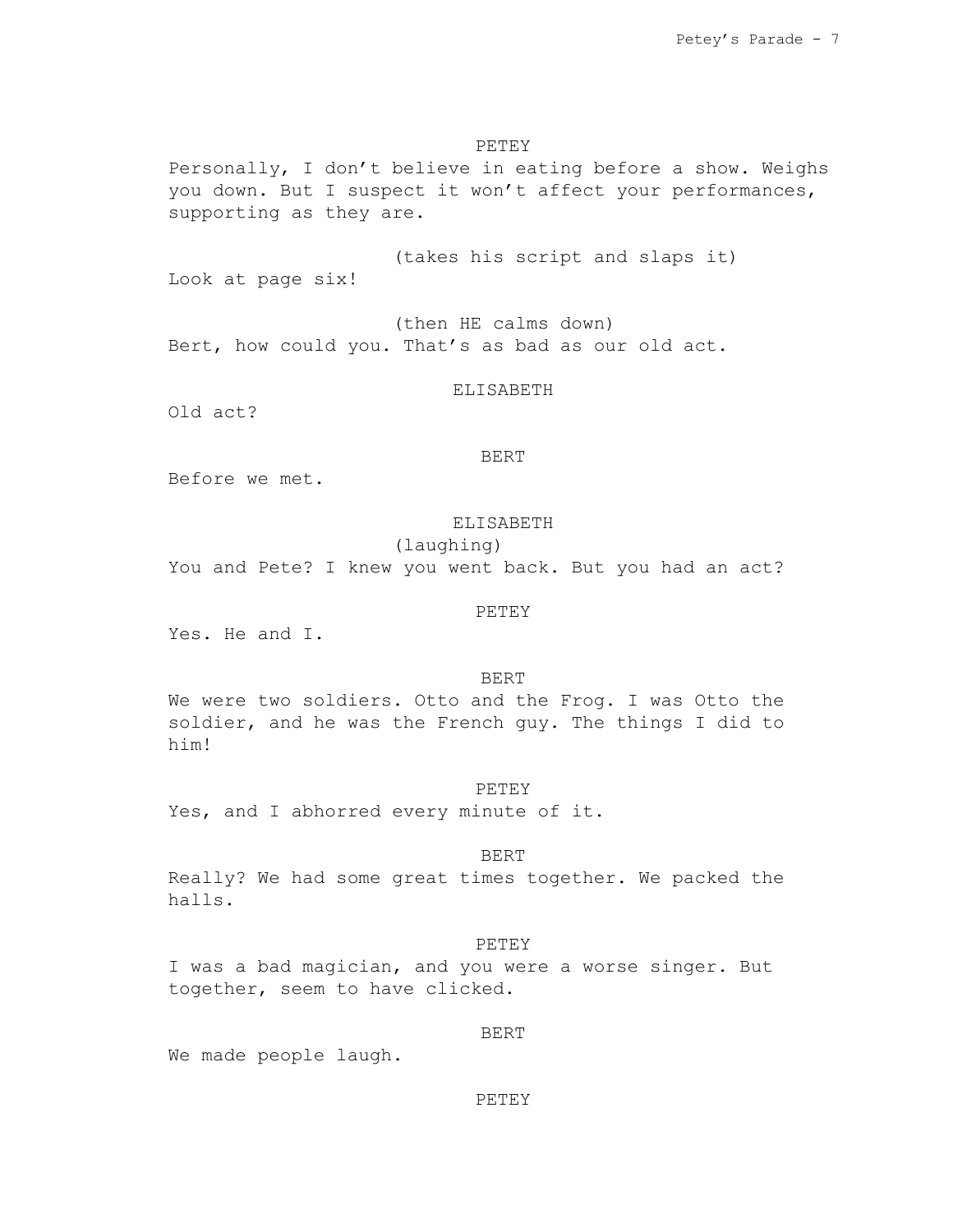But at my expense, Bertie, at my expense.

BERT

That was what worked then.

# ELISABETH

Do you remember any of it?

(Pause, as PETEY looks at BERT.)

### PETEY

Not on your life.

# ELISABETH

Oh please! For me.

### BERT

It would loosen you up a bit, Pete. You're looking a little tight.

FRANKIE He'll be even tighter after the show!

# ELISABETH

For me.

PETEY Oh, if you insist. But only because you asked, Lilli.

> (BERT and PETEY walk dead center stage, and stand next to each other.)

BERT (as Otto, the German soldier)

Hey, Frenchie!

PETEY (as the Frenchman, but clearly not enjoying it)

Yes, Otto?

BERT Frenchie, do you like cheese?

# PETEY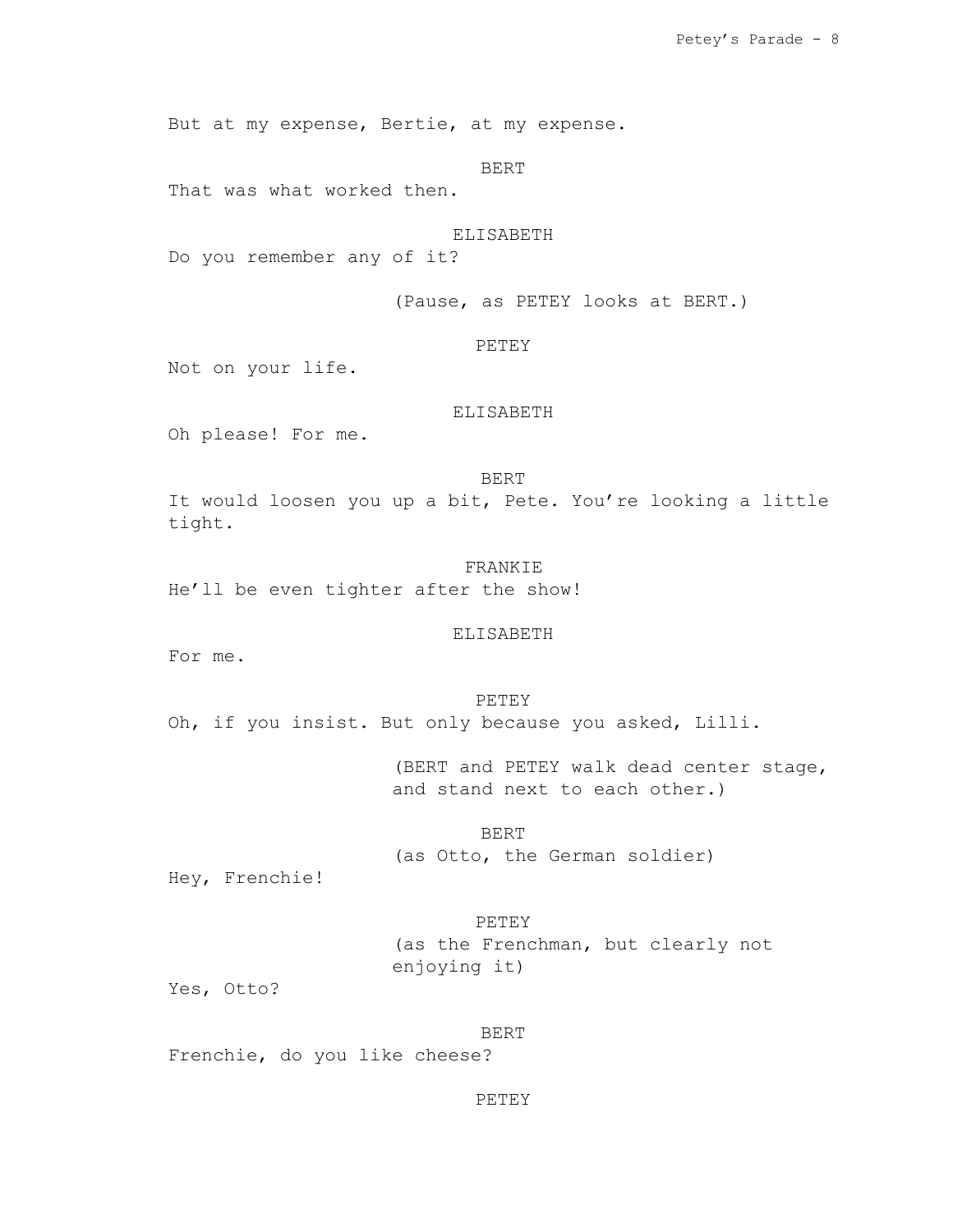Yes, Otto. All Frenchmen like cheese. Do you like cheese?

BERT We Germans like a neutral cheese.

**PETEY** 

A neutral cheese?

BERT

Swiss cheese! Neutral! Swiss!

(HE elbows PETEY, perhaps a bit too hard.)

Hey Frenchie!

PETEY

Yes, Otto?

BERT Why didn't the Spanish army invade France?

PETEY

Why?

BERT The Germans had already gotten there!

PETEY (out of character, but coolly and quietly) Hit me again and I'll kick your ass from here to London.

(Pause.

(BERT walks away, and goes back to his script. PETEY holds his arms spread out, and waits.)

Well? We have a show to do in an hour, gentlemen.

(FRANKIE gets up and begins to undress PETEY, taking off his coat first, and eventually everything down to his underwear. After that, he will dress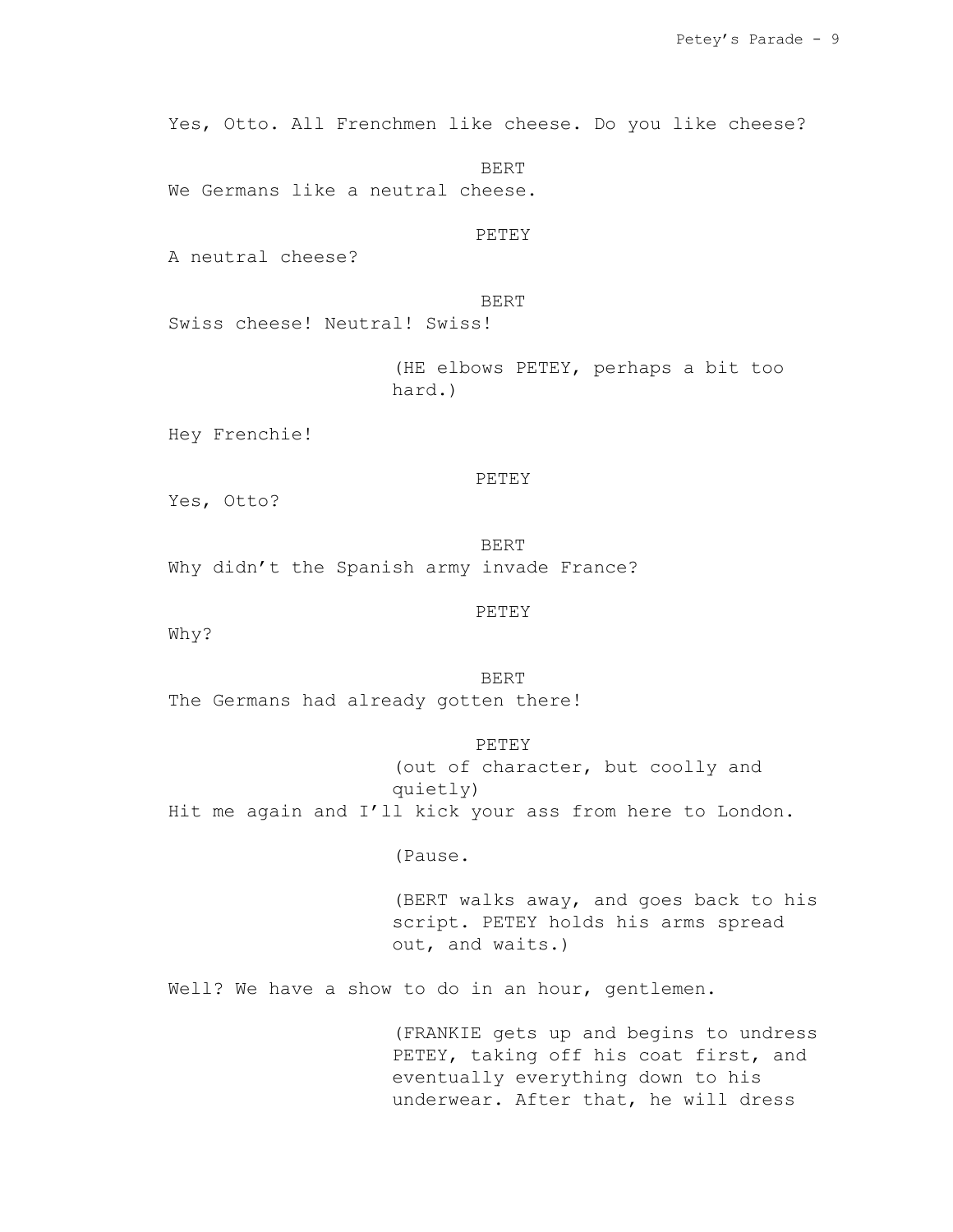him into his tuxedo – his broadcasting attire.)

Bert, my Chesterfields and my usual, please.

(BERT gets PETEY's cigarettes and puts one his mouth as FRANKIE undresses him. BERT lights the cigarette and PETEY takes a long drag, his arms still outstretched.)

(Through clenched teeth as HE tries to keep the cigarette in his mouth:)

It's a burden, carrying all of you, I grant you, but a labor of love. You know, this isn't easy to do, talk with a cigarette in your mouth. Sort of like ventriloquism without a dummy. Edgar Bergen without Charlie McCarthy.

### ELISABETH

I always wanted to ask you – why do you dress in a tuxedo to go on the radio?

### PETEY

I don't dress in a tuxedo. My character does. He's a well-dressed sarcastic know-it-all. Nothing like me in the least.

### DON

Costumes for the radio! If that don't beat all.

### PETEY

If someone on my show were playing a cowboy for more than a few lines, I want them to wear western chaps and a 10-gallon hat, yee-haw. If they were playing a clown, they'd have a greasepaint smile and wooly bright red hair. It's about the character you're playing, not the lowly thespian underneath.

And say, who's the guest tonight? Those singing boys, the Comedian Harmonists?

DON Umm, I was just told they couldn't make it.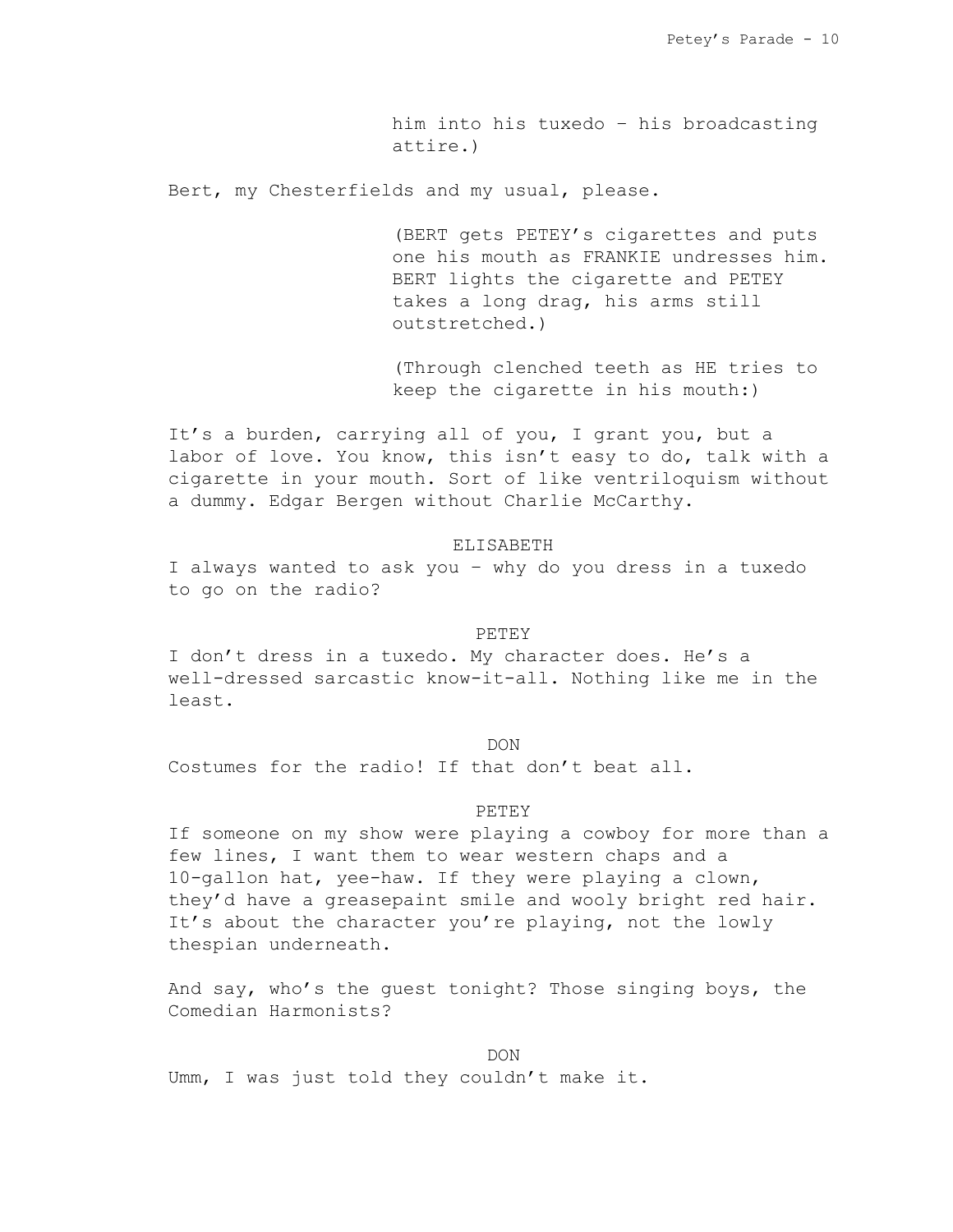PETEY

Couldn't make it?

BERT

Couldn't...or were they told not to? Pete, you're losing control of your own show here.

### DON

Actually, we got Marika Rökk.

# FRANKIE

Her? She's gorgeous, but this is radio. She can barely sing a note.

#### PETEY

Don, I'm finally impressed with you, using your modicum of pull.

DON

It's not like that.

#### BERT

Pete, she's...one of them.

#### PETEY

One of who?

DON

Well, the producers just thought she was more in line with the current situation.

PETEY Which producers, and what situation?

#### DON

Don't be blind, Petey.

#### PETEY

This is a fucking comedy show and she's a singer with big tits. That's all I know, and all I want to know. Let's just get this done.

#### BERT

Pete, the Comedian Harmonists are four young boys. Four young *Jewish* boys. You see what I mean.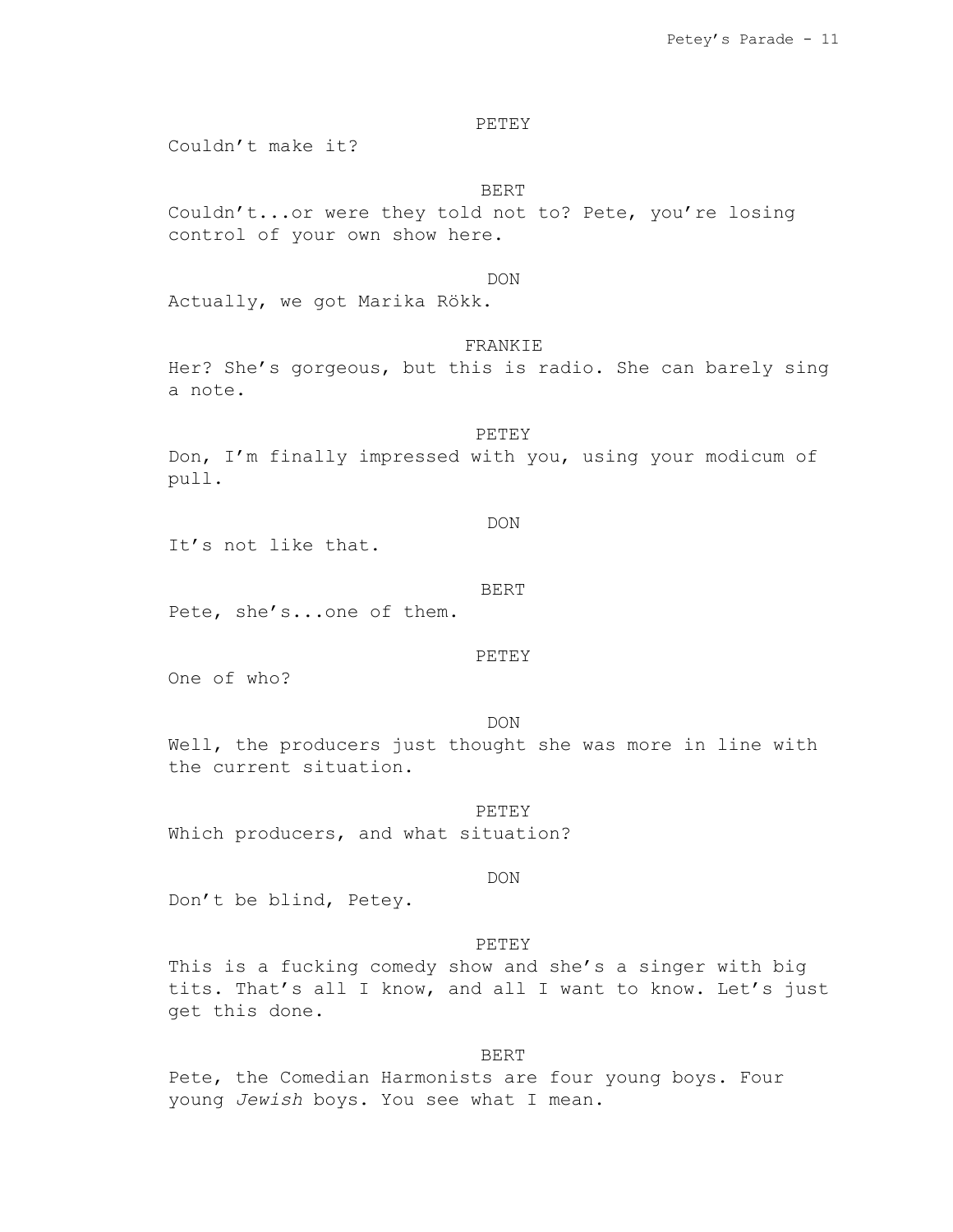### PETEY

I don't want to hear it. I told you, I don't get political. We do simple, gentle humor making fun of everyone. Berlin is a cosmopolitan city, and we make fun of every ethnic variation from all over the world. We're just reflecting our society, and my vision of equality for all, where all men are my brothers in laughter. Plus, I can do Jew jokes.

BERT

(turns to DON)

I'm surprised at you. You give in to these people?

DON

I won't be judged, and not the least by someone like you.

PETEY

Boys, boys. Please. We have a script to rehearse.

# FRANKIE

It was mostly Bert's work. Nice job there, by the way.

#### PETEY

Please, no praise. Swelled heads won't pass through these doors. Bertie?

#### BERT

Yes?

(PETEY mumbles to him with the cigarette in his mouth – his cue for BERT to take the cigarette out of PETEY's mouth and give him a drink of whiskey. BERT pours a bit of whiskey down PETEY's throat, but PETEY's reacts violently to it.)

PETEY

That's not my regular! Are you trying to poison me?

DON

You can't get the good Irish stuff anymore. Or at least they won't let it into the country. It's domestic. German whiskey.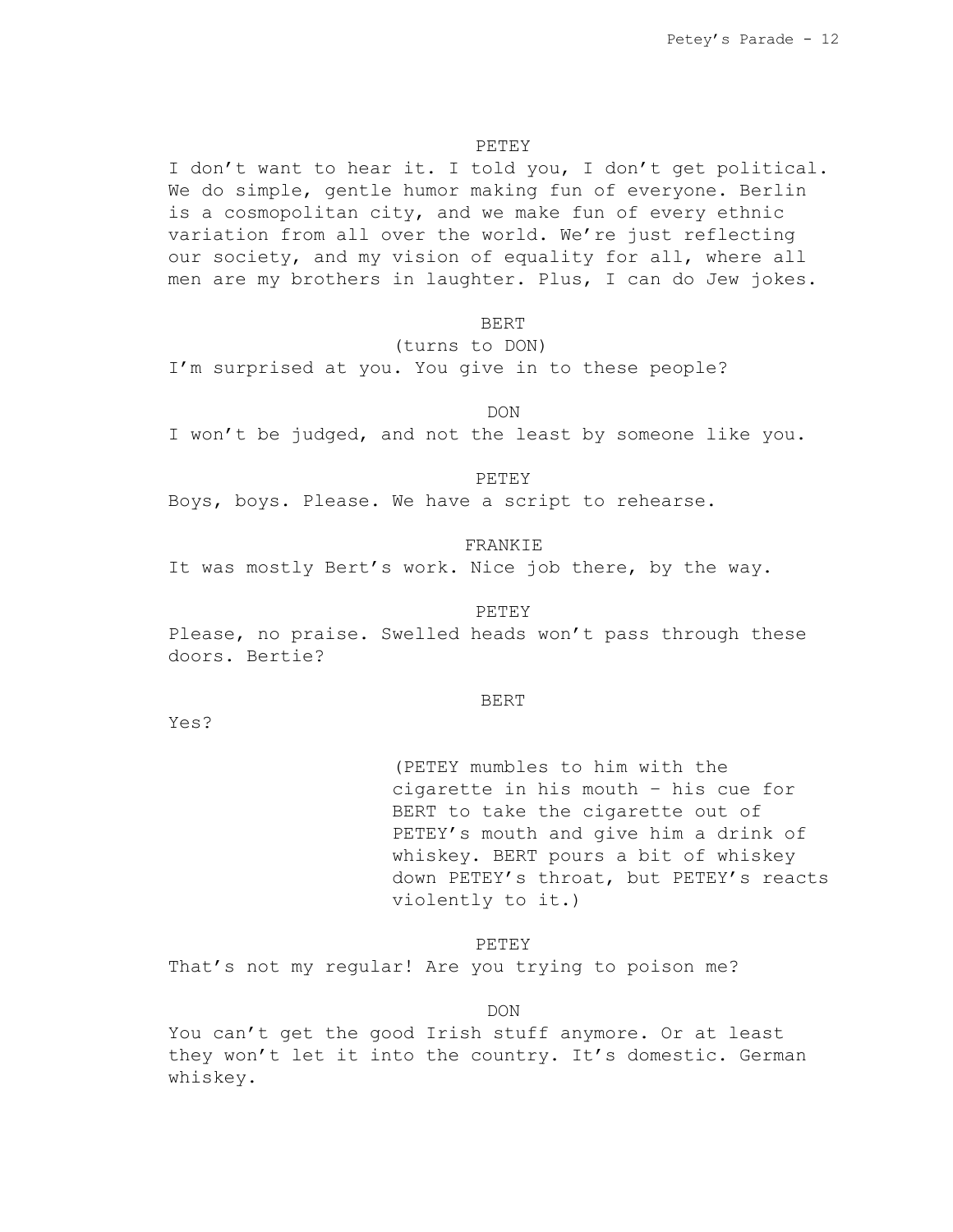PETEY German whiskey? What a novel idea. Like American humility.

Wartime restrictions, they say.

PETEY

DON

We're not at war.

BERT

Not yet at least.

# FRANKIE

You think so?

PETEY

As an artist, I don't mess about in politics, but...

BERT We heard already. And no one asked you.

(Pause.)

(FRANKIE, who has been dressing PETEY, backs off, and PETEY, still not fully dressed, approaches BERT.)

### PETEY

(evenly) Whose name is on the door here? Whose name is on the show?

#### BERT

Yours.

### PETEY

Who's the radio king of all Europe? The funniest man in the land?

### BERT

You.

PETEY Who is the greatest actor in Germany today?

#### BERT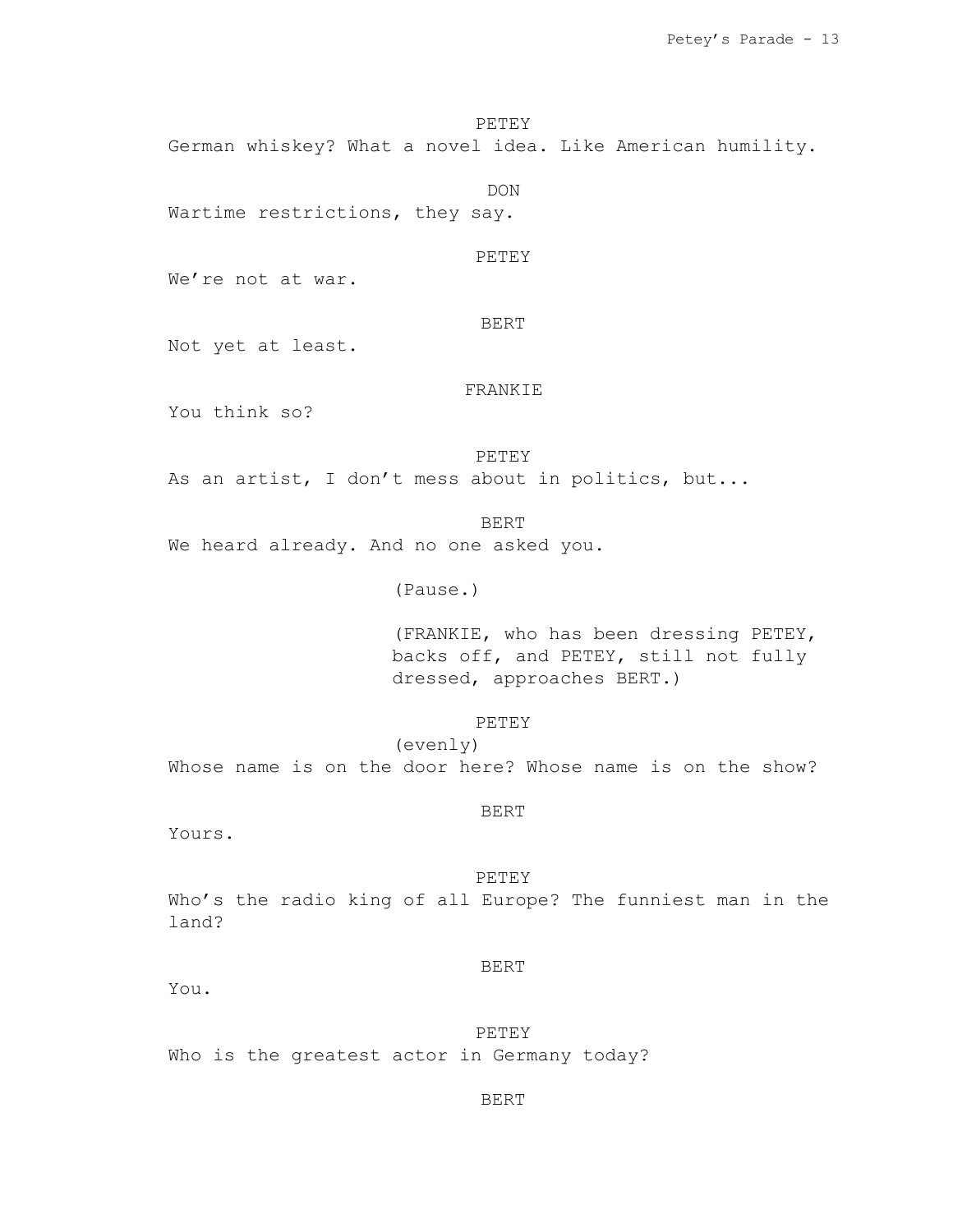(after a confrontational pause) Peter fucking Lorre.

> (They lock eyes and pause, after which PETEY laughs loudly.)

## PETEY

Very good, Bert. Very good. You've always been able to stand up to me. That's why you're a "stand-up" guy. Elisabeth, your husband is all right by me. A good actor, a great writer, always on time. If there's one thing I insist on, it's punctuality. Now give us another drink of this German pretender to the Rhône. Frankie, you may resume your ministrations.

> (FRANKIE resumes dressing PETEY into his tuxedo.)

ELISABETH (with a bit of nervousness) We should rehearse. Get it off the page.

DON Great idea. I'd love to hear it!

> (ALL get their scripts and flip midway through.

(PETEY uses his radio manner – a languid, very natural style, almost apologetic to the audience. ELISABETH's character is not exactly a dumb blonde, but is sassy and can give as much to PETEY as he gives to her. THEY have an obvious chemistry.)

PETEY

(out of character) Page ten, fellows. And Elisabeth.

(back into character) Well, ladies and gentlemen, it's come to that part of our show again.

## ELISABETH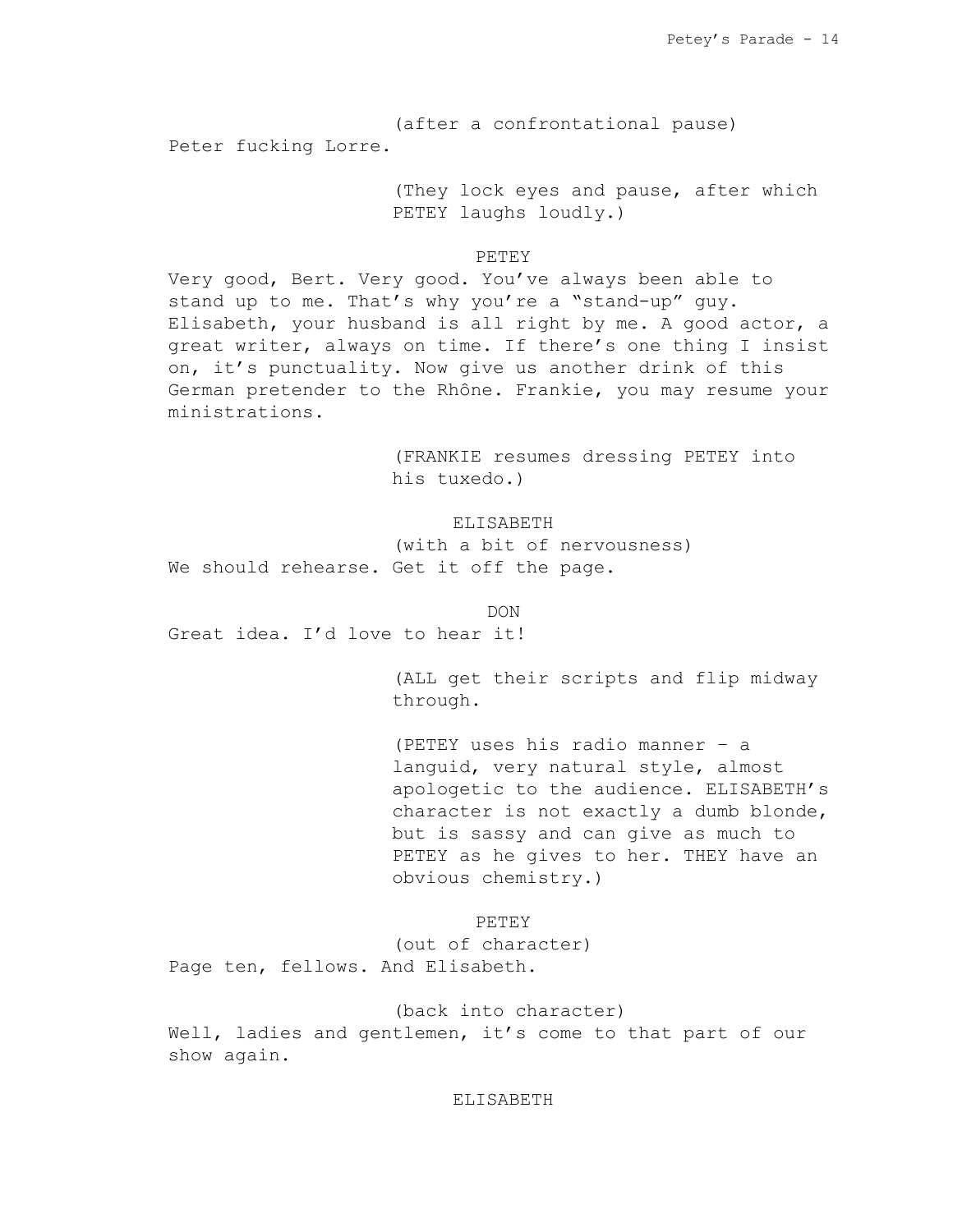What part is that, Petey? The one in your hair?

### PETEY

No, Elisabeth, the part where we discuss the important news events of the day.

# ELISABETH

Like those awful men with the brown shirts in the streets?

### PETEY

Brown. Dreadful color. If they were the light-blue-checkedshirts-with-a-hint-of-pale-yellow I might have some sympathy. But whoever chose brown should have his sartorial taste questioned immediately.

Elisabeth, according to the newspapers – do you read the newspapers, Elisabeth?

# ELISABETH

Only when I have fish for dinner.

### PETEY

You only read newspapers when you have fish for dinner?

## ELISABETH

Well, in the morning I go to the fish store and ask for a trout. Without the head, because you know what the Italians say.

#### PETEY

What do the Italians say?

### ELISABETH

They say the fish smells from the head, so if I get a fish without a head I can keep it as long as I want –

> PETEY and ELISABETH (together, with a hint of exasperation from PETEY)

And it won't smell!

### PETEY

Yes, so you were saying about newspapers.

#### ELISABETH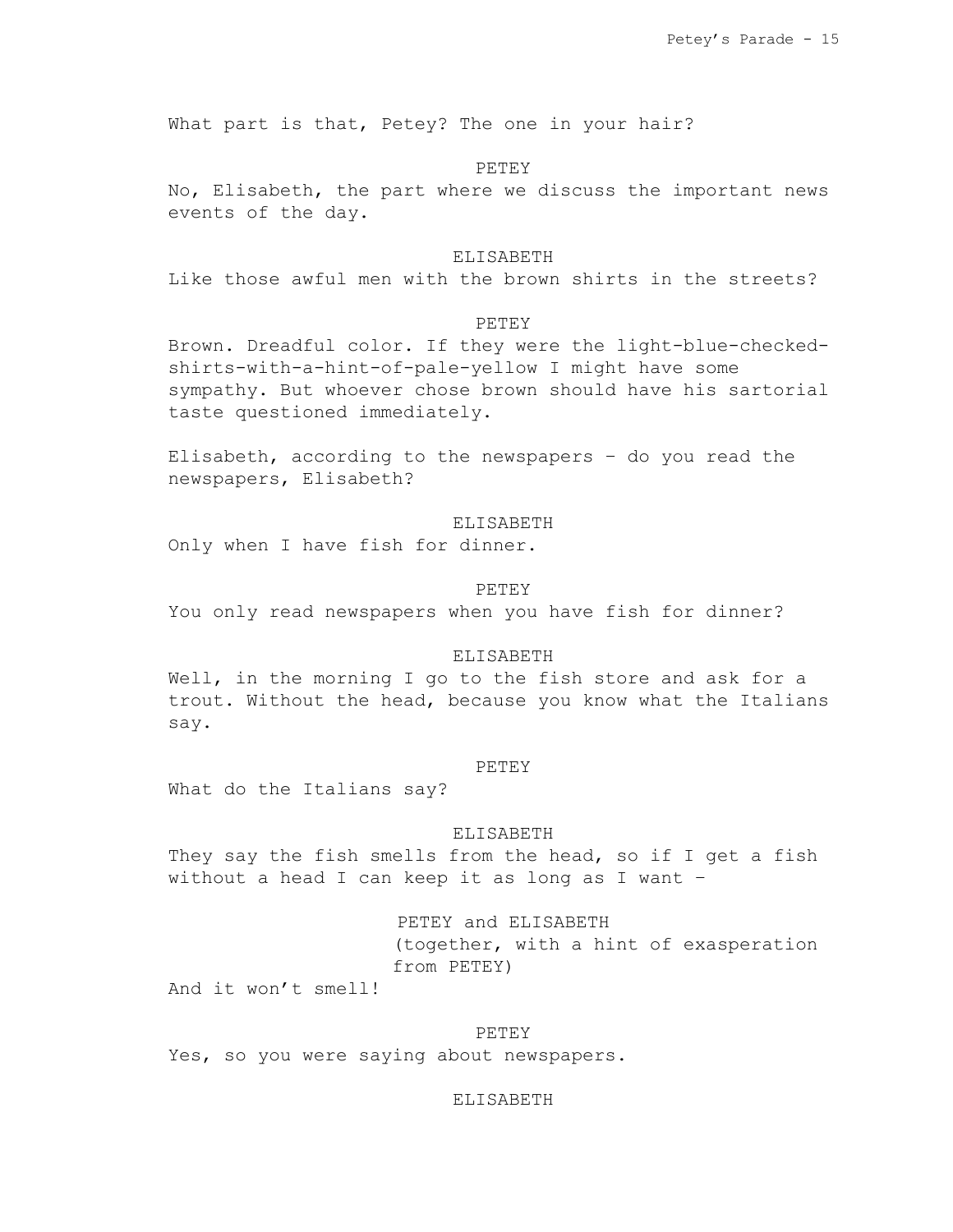Oh yes. So I buy the trout, without the head. Say, I wonder what they do with all the fish heads?

### PETEY

Probably send them to France. They'll eat anything there.

## ELISABETH

So I buy the fish, and the man in the store wraps it up in a newspaper, and on the tram home I can read it!

### **PETEY**

Is it always the same section of the paper?

# ELISABETH

Did you know there's an apartment downtown that's been open for two months? I was thinking of renting it but who rents an apartment that's been recommended by a fish?

# PETEY

(exasperated again)

So the newspapers. Over in the United States, the boys at the Agriculture Department, specifically the National Egg Board – you'd think if you threw an egg at a board, it would crack! – but the boys at the Egg Board said this week that people should be eating at least one egg a day. "An egg a day makes everybody okay!" they claim, with typical American enthusiasm. So our question down the Parkway tonight is, "Does an egg a day really make everyone OK?"

Shall we commence our perambulations, Elisabeth?

### ELISABETH

Huh?

### PETEY

Wanna take a walk?

#### ELISABETH

Sure!

#### PETEY

Well then, as the pair of pants said to the zipper, Let's fly!

Why don't I just knock on this door and see who's in?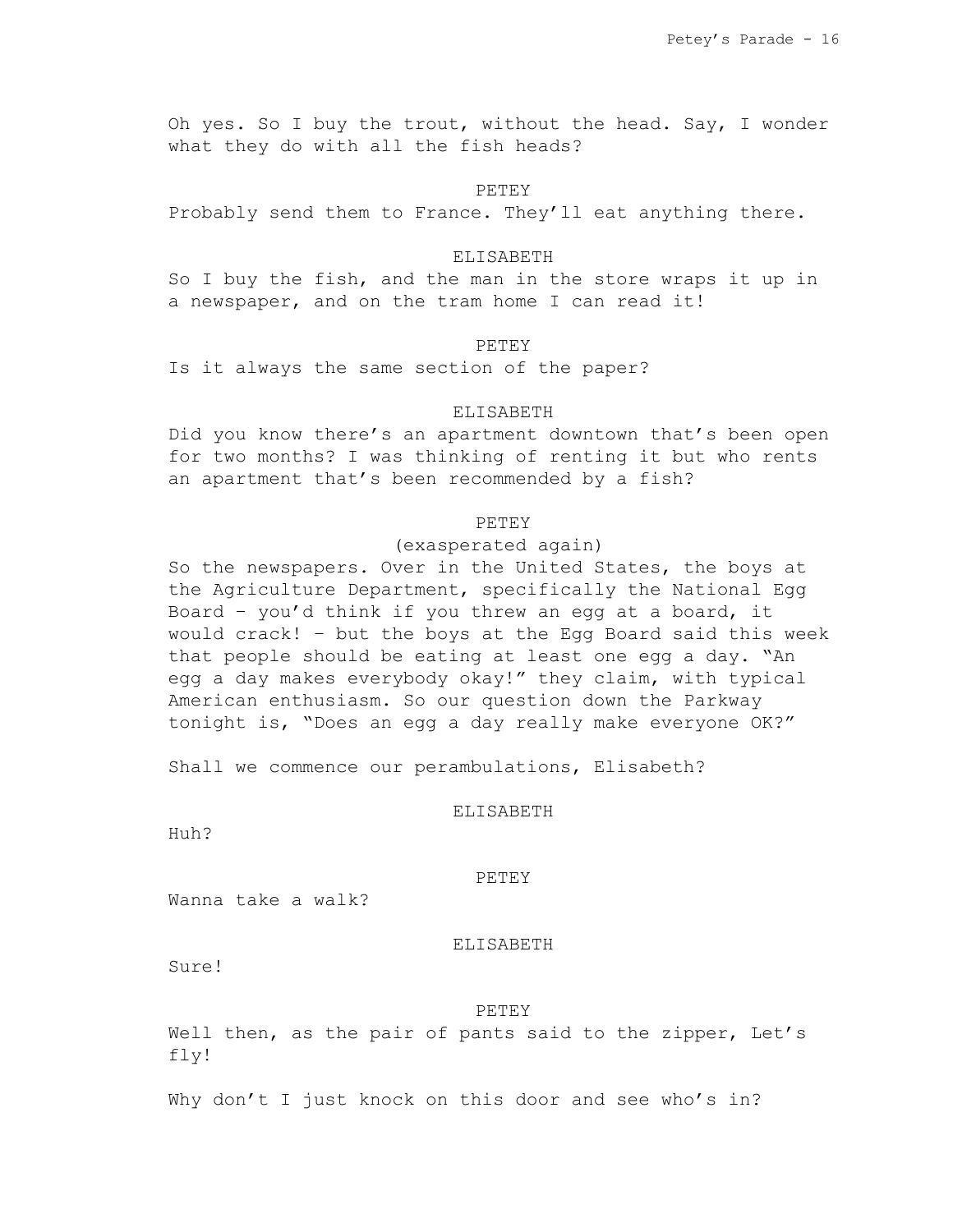(PETEY mimes knocking on a door as FRANKIE, who doubles as the sound effects man, raps on a table making the sound.)

### ELISABETH

(in character, in an exaggerated Yiddish accent) *Whom* is knocking at mine door?

### PETEY

Mrs. Goldbloom!

# ELISABETH You was expecting mebbe Franklin Delano Shmoesenvelt?

## PETEY

(in character, but seemingly off-the-cuff, ad libbing) "Shmoesenvelt." I like that. How are you today, Mrs. Goldbloom?

## ELISABETH

How am I, he asks. How should I be? Mine boy Hoiman gots into a fight in school.

### PETEY

Herman got into a fight? Over what?

ELISABETH What do boys get into fights over? A goil.

PETEY "A goil"? Oh, a girl. What was this fight about?

#### ELISABETH

He wanted to, but she didn't.

#### PETEY

He wanted to, but she didn't?

# ELISABETH

Dat's exactly what I'm saying.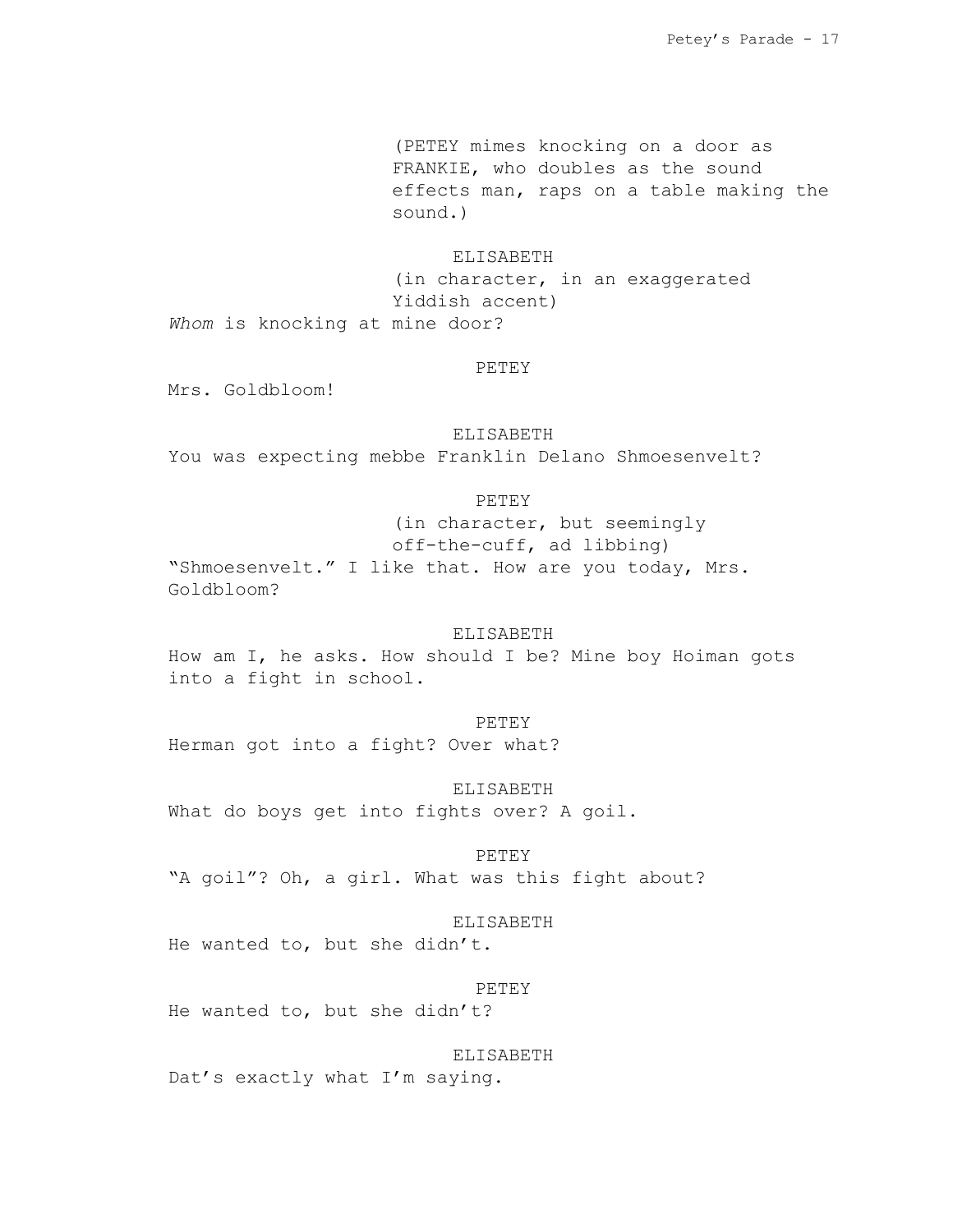#### PETEY

She, uh, she didn't want to do what?

### ELISABETH

Vat do you tink? Study with him for a history exam! Oy, such a nice man with such a feelthy mind!

#### PETEY

It's been said of me before... So, Mrs. Goldberg...

### ELISABETH

Goldbloom. *Bloom*, not berg. A bloom never sank no Titanic. But a *berg*... You get my meaning.

### **PETEY**

I certainly do. So, Mrs. Goldbloom, how do you feel about eggs?

### ELISABETH

What should I feel about eggs? I feel about eggs the way I feel about the Russians, with their Mazeltov cocktails. If the chicken don't want 'em, I'll take 'em. Eggs, he asks me.

#### PETEY

The American government says you should have an egg every day to stay healthy and stay out of the doctor's office. What do you think of that?

#### ELISABETH

Eggs *shmeggs*. You know what keeps me out of my doctor's office?

### PETEY

What would that be?

### ELISABETH

I ain't got no health insurance! So goodbye, Mister, and be in good health!

### PETEY

Thank you, Mrs. Goldbloom.

(FRANKIE drops a nearby heavy object, such as a book, onto the desk to make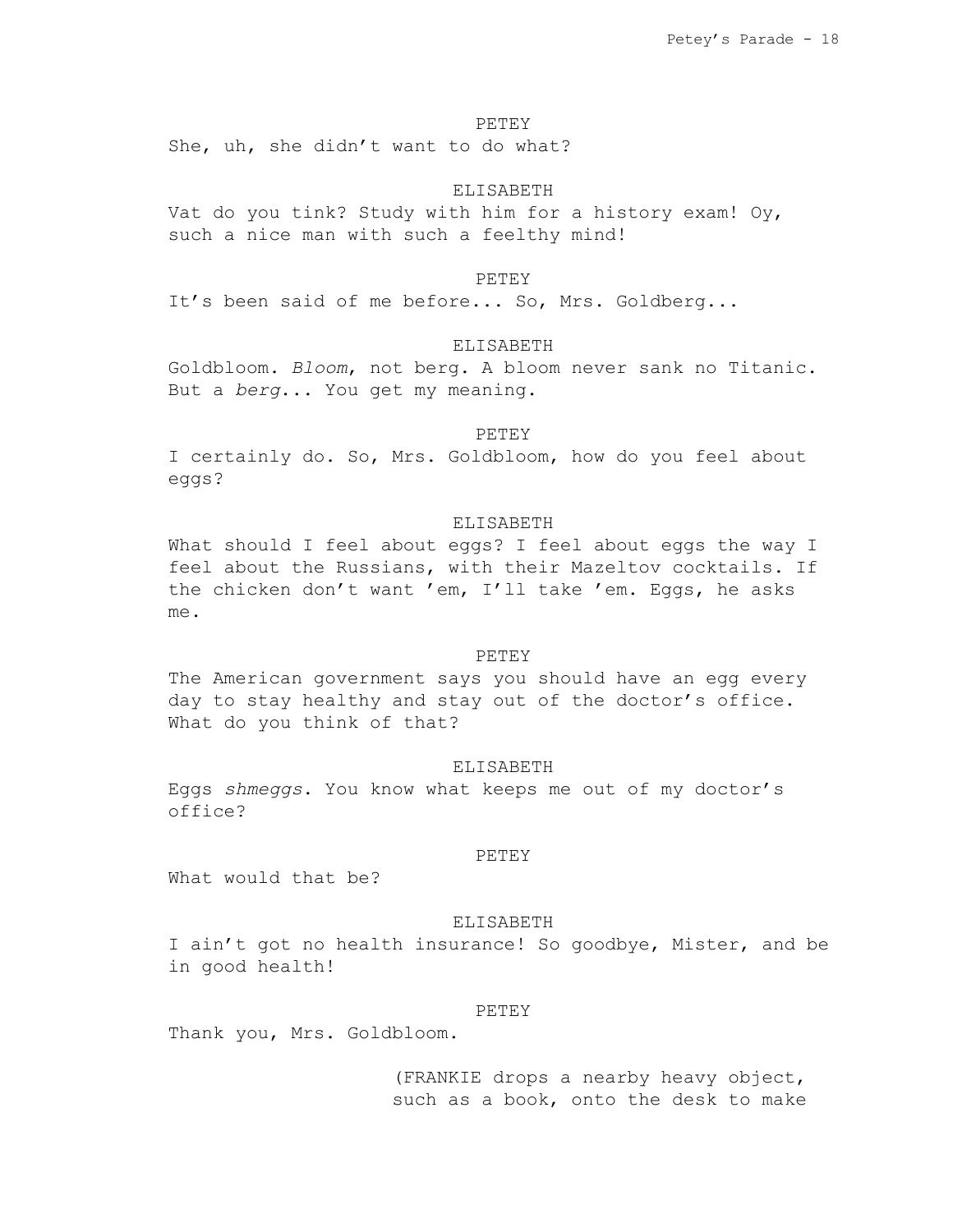the sound of Mrs. Goldbloom's door shutting.)

Somehow I get the feeling she'll outlive us all.

ELISABETH

(as herself again)

Who's next, Petey?

# PETEY

Well, let's just knock on this door and see.

(FRANKIE raps on the table again.)

BERT

(in character, with a broad Irish

accent)

Ah sure someone's at me door. Mister Lee, how are you this fine day, sure it is. Paddy McPaddy's my name, and a fine son of Ireland I am.

#### PETEY

"Paddy McPaddy," is it? Really?

#### BERT

That's what the script here says, me bucko!

# PETEY

(slight chuckle, in character) Does it? Well, glad to see you here. I hope I'm not interrupting anything.

BERT Sure and you're not. A little nippy out here, isn't it?

# PETEY

Yes, a bit.

# BERT

Well, here, join me and have a nip yourself.

# PETEY

Oh, I usually don't drink when I'm working.

### BERT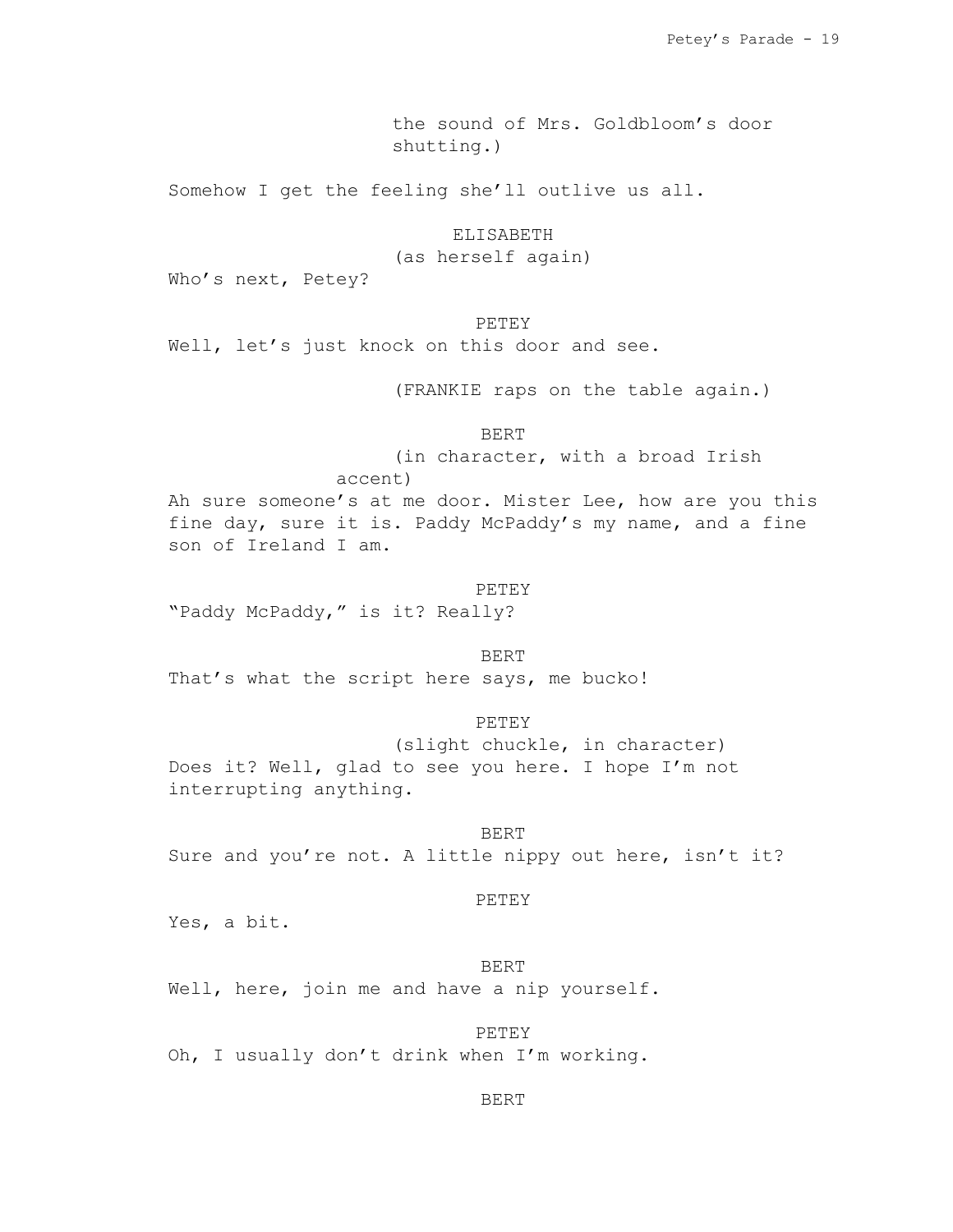Me neither. Luckily, I'm not working.

PETEY

Oh, what did you used to do?

BERT

Sure and I'll tell you. I sold shoelaces in a shoe store, and you know those little pieces of plastic at the tips of the laces? I would put them on.

### **PETEY**

*Aglets*.

BERT

It's true!

PETEY

I think they're called "aglets."

BERT

I wouldn't know – I just put them on and sold them. Very tedious work. I'm well shot of it.

# PETEY

I'm sure you are. Now Paddy, we're asking everyone in the neighborhood whether they think eggs are a healthy food. What about you? The Americans say an egg a day keeps the doctor away.

#### BERT

Why sure and if eggs aren't a part of my balanced diet. But you see now, I'm not exactly balanced in the mornings, if you know what I mean. I might have a few eggs once I come home at night.

### PETEY

Scrambled?

# BERT

Well, not every night I'm not. But when me and the boys get going, we do get a little poached! See you around, sonny!

> (FRANKIE makes the sound of Paddy's door shutting.)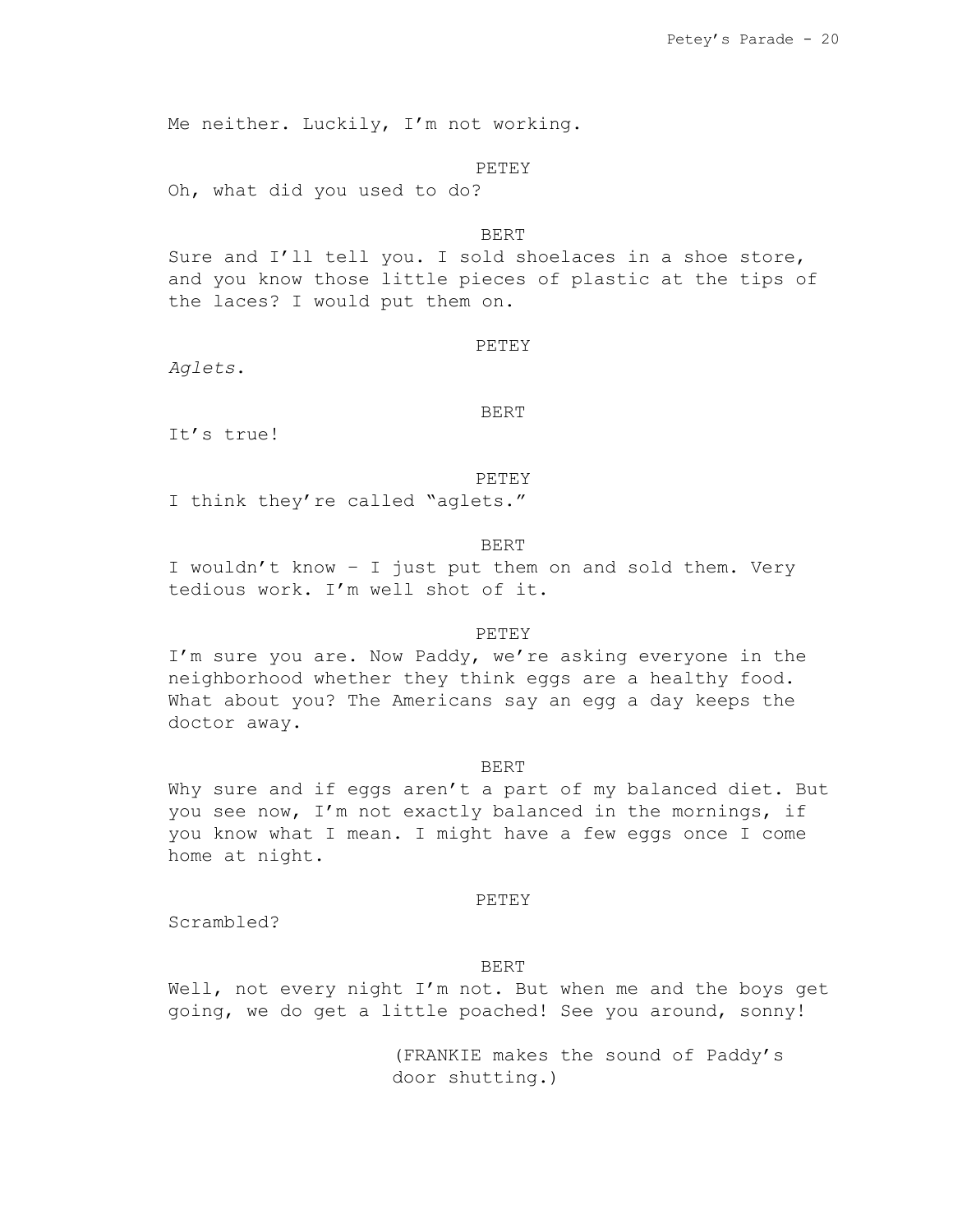### PETEY

Well now, he was certainly sunny side up. Let's see who's behind this door.

(FRANKIE raps on the table again.)

### FRANKIE

(in character, with a broad Texas accent) How, I say, how can I help you, son?

## PETEY

And who do I have the pleasure of speaking to?

#### FRANKIE

Tex! Tex is the name, Tex Houston! I was born in Tuscaloosa with a banjo on my knee, and that's the last time I was outside the great state of Texas. Do keep up, boy.

### PETEY

Well, I'll certainly try. What brings you all the way from America, Tex?

## FRANKIE

What brings me here? Why, I sailed from New York on the biggest ocean liner there is, the SS *Jefferson Davis*.

#### PETEY

The *Jefferson Davis*? Don't you mean the SS *Abraham Lincoln*?

FRANKIE

You've got your history books, son, and I've got mine.

# PETEY

That's probably the case. But what business do you have here in Europe?

#### FRANKIE

I came, I say, I came to Europe to see all the fantastic art works.

#### PETEY

There certainly are a lot of them here. What's been your favorite?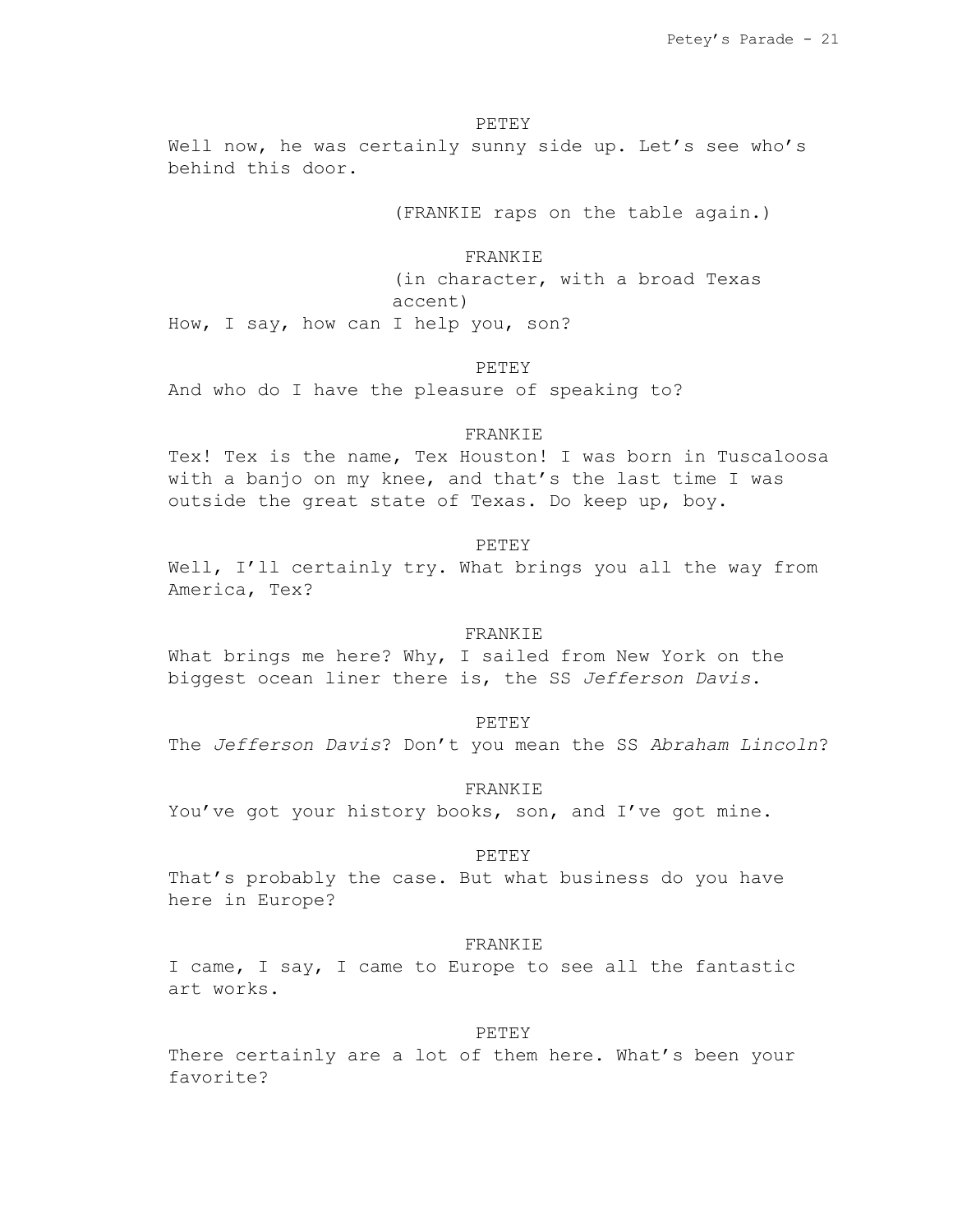### FRANKIE

I do like your Moanin' Lisa. Right pretty woman, though I can't figure out what she was a-moanin' about.

#### PETEY

Tex, what do you think of eggs?

### FRANKIE

Eggs? You trying to give me intellectual whiplash here, son?

## **PETEY**

Why no, but the question we're asking everyone today is if you agree with the Agriculture Department that an egg a day keeps everyone okay?

### FRANKIE

An egg a day? I can tell you who'd be happy with that – the chickens! Why, you couldn't hold a candle to it! Egg candle! That's a joke, son! I keep lobbin' 'em up to you and you keep droppin' 'em. Laugh it up a little, boy, you're on the radio.

## PETEY

Did you raise chickens in Texas?

### FRANKIE

Raise chickens? Why, I had the biggest chickens in Texas!

#### PETEY

The biggest chickens in Texas? Where do you raise them?

#### FRANKIE

Raise 'em? I raise 'em so high – I fed 'em helium and they floated in the sky like balloons! Raised! Chickens! So long, son! So long, that is!

### PETEY

(back out of character)

Now that's how you do a show! Well done everyone, well done! We should take this on tour. You all remember how we used to tour, do the show from different cities? We should do that again, like we did in Cologne.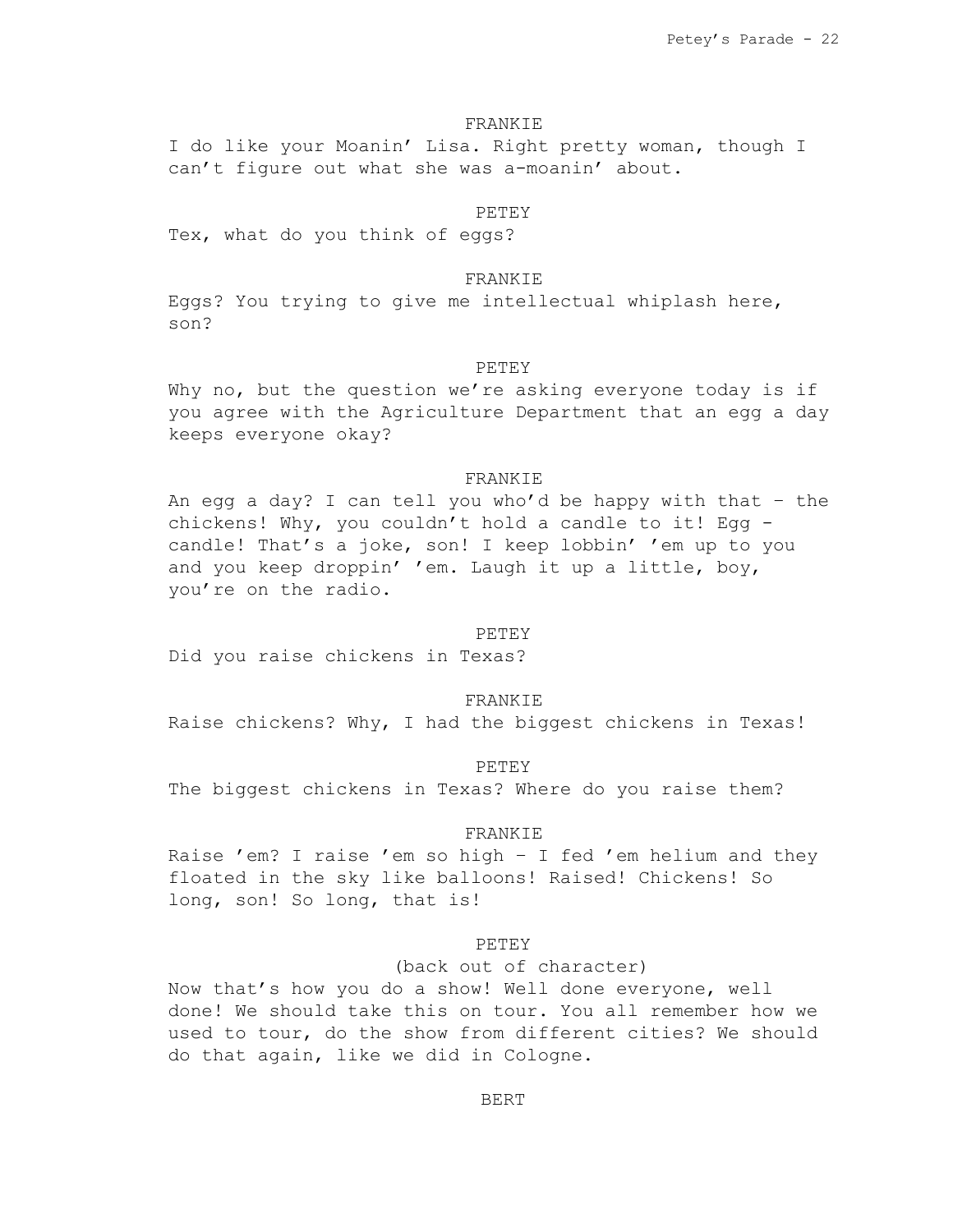Frankie, great Texas accent. Maybe you should move to Houston and not New York.

# FRANKIE

I'll tell you when I get there.

# BERT

And Lilli, a little less dumb blonde. Take it down a drop and you'll be fine.

#### ELISABETH

Thanks.

# PETEY

Hamburg would be good. Get out of town for a spell. Or even the south of France. *Le tour internationale.* Meet some of my French admirers.

# BERT

And if I do ever ask you to play the dumb blonde, remember, you'll always be my dumb blonde.

#### PETEY

OK, boys, good job. See you all out there in 20 minutes.

(Everyone gets up to leave except ELISABETH and DON.)

# ELISABETH

Pete, I need to talk to you.

#### DON

I do too. About the show.

### PETEY

(to ELISABETH)

Well? What is it?

# ELISABETH

In private.

(Pause, as PETEY has a slight inkling of what this is about.)

Oh. Don, could you give us a minute?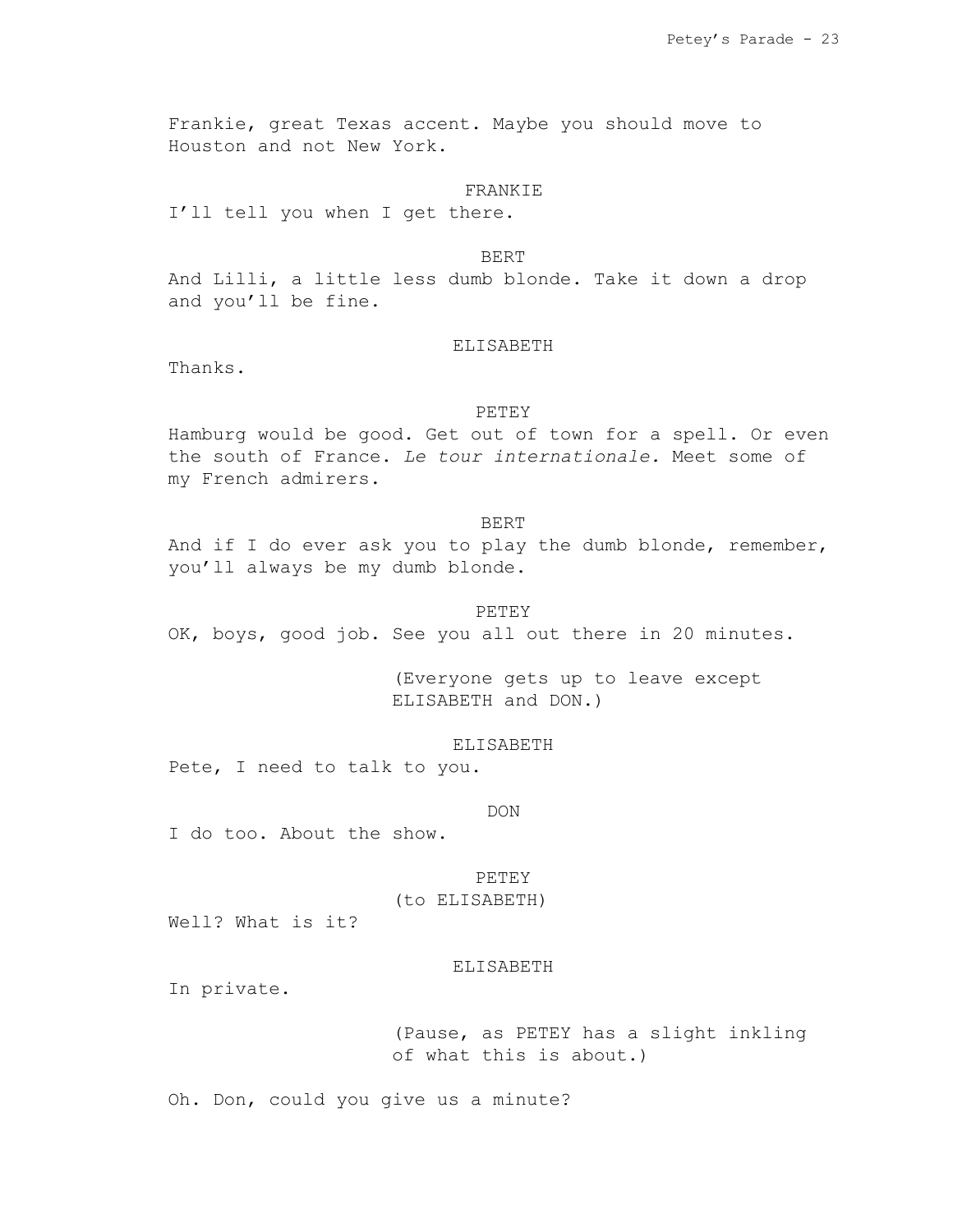DON

Sure.

BERT

(before he leaves)

Petey, I was wondering...

PETEY Doesn't anyone know what "leave" means?

BERT

Pete, I hope you could sign this.

(BERT shows PETEY a large paper. PETEY is occupied with his script, his clothing, his drink and his cigarette.)

# PETEY

What is it?

#### BERT

A petition. A statement against what's going on in the streets. Against harassment. For artistic freedom.

PETEY

I don't get political, Bert. Not my style.

BERT Everyone's signing it. Brecht, Max Reinhardt, Lang...

PETEY Not his wife Thea. She likes them I heard.

### BERT

Peter Lorre.

# PETEY (suddenly interested)

Lorre's signed it?

DON

I'd stay away from that kind of thing, Pete. You never know which way the wind will blow.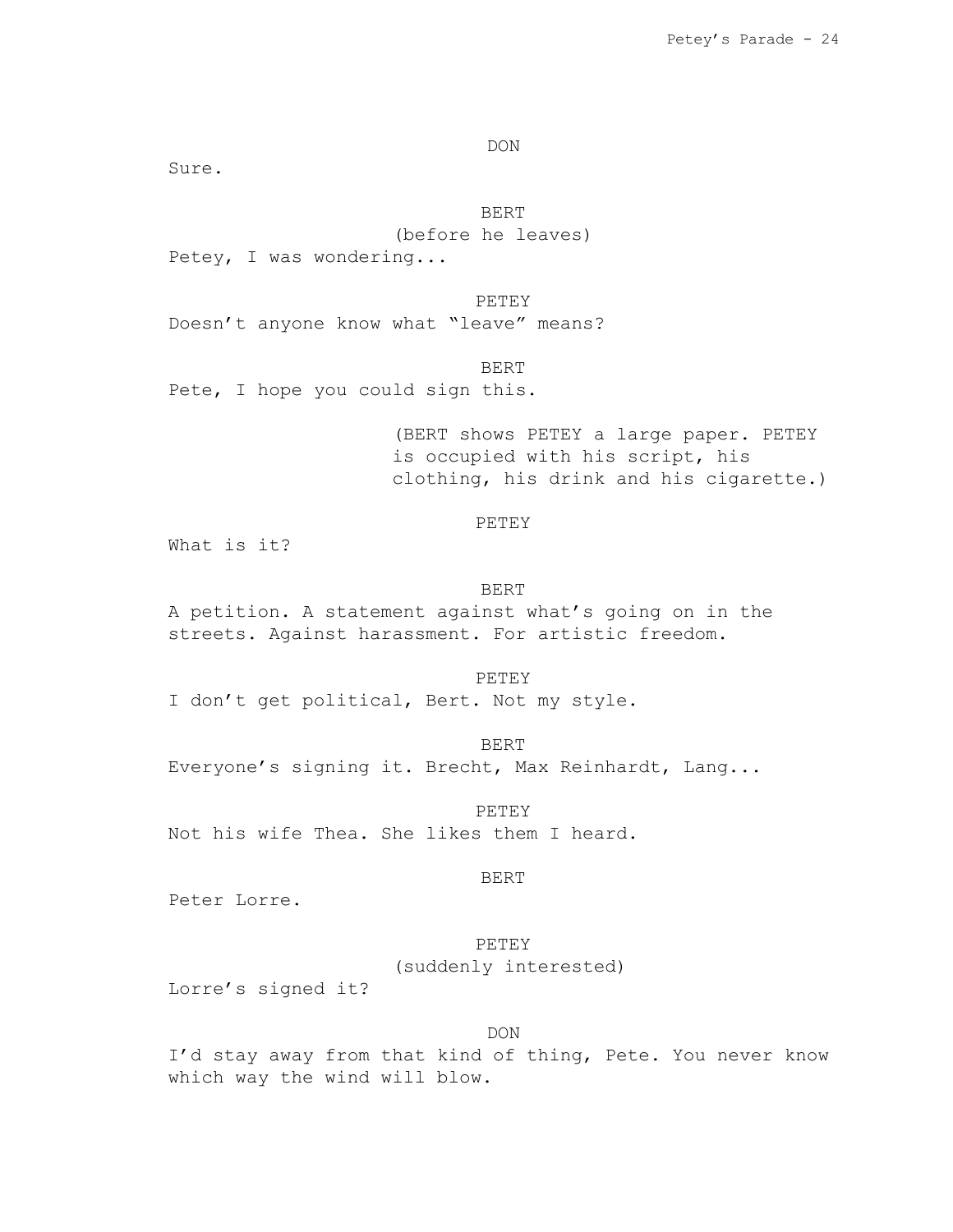BERT

But a man has to take a stand! If he doesn't, what kind of man is he?

DON

A man with a job, with a solid reputation.

BERT

A reputation as a turncoat, as a rat!

DON

These guys aren't playing games! Artistic freedom. Do you think they care about your "artistic freedom" to tell jokes on the radio?

PETEY

Boys, boys. Let's calm down. If it's all right by Peter Lorre, it's all right by me. I mean, they can't get rid of all of us, now can they.

(HE signs the petition.)

Here, Frankie, you sign it too. It will be good for your career. You might find a publisher. And you Lilli. Might as well get full representation. Don?

> (FRANKIE and ELISABETH sign. DON pointedly does not.)

I hope you're publishing it in the newspaper, too. I'd love to see their faces when they go down that list of names and see mine.

### ELISABETH

Pete?

PETEY

Of course. Okay everybody, see you out there.

(BERT and FRANKIE exit.)

DON

That was not a smart thing to do, Pete. Very very stupid. Management won't be happy. Freddie said they have to be very careful these days. So do you.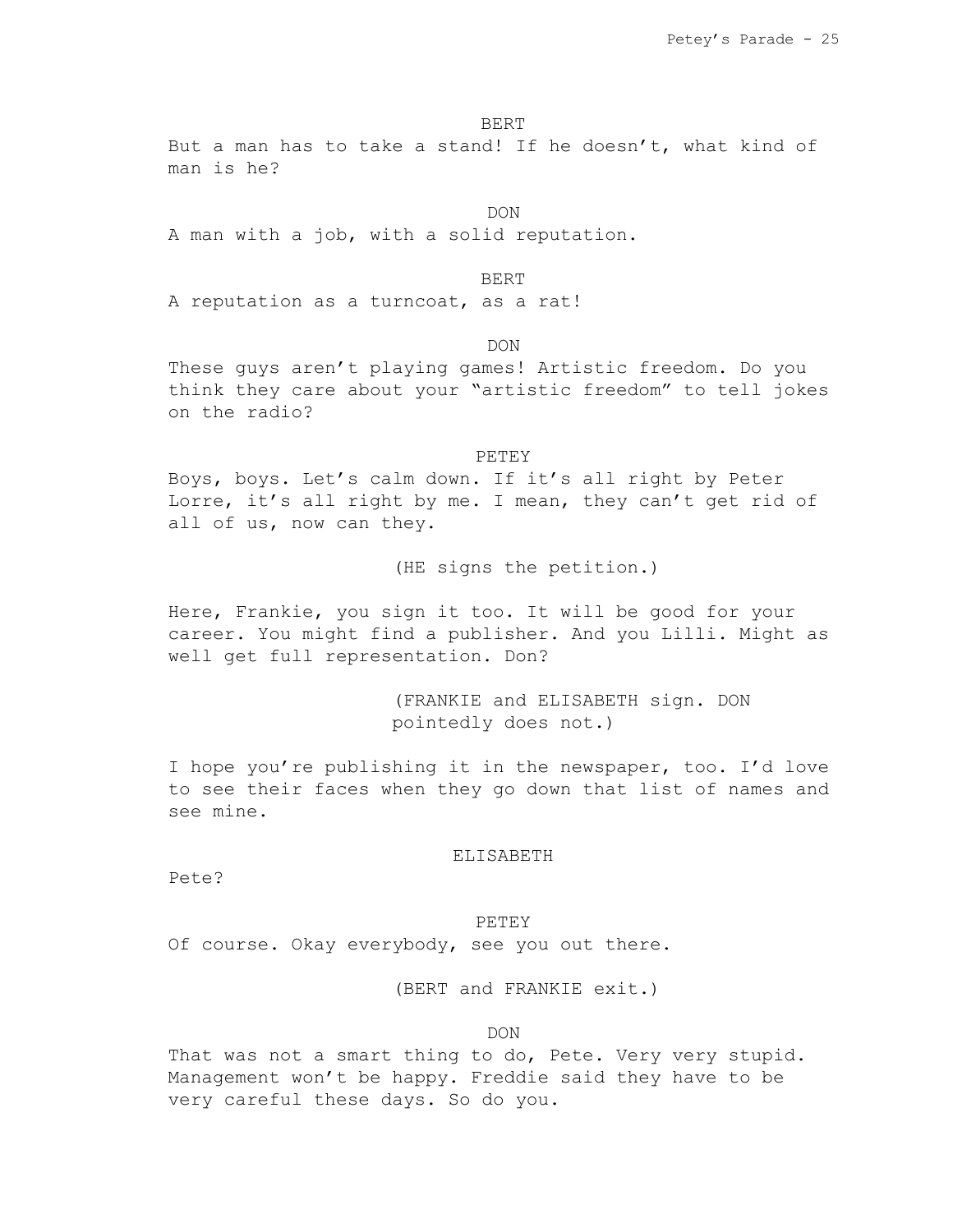# PETEY

I don't really care what that station manager and those other weasels and pinheads think. I have the most listened-to radio program in the country, and in all Europe. They know what their place is – leave me alone and I bring in the audience. And I won't have any more talk about it. Understand?

DON

We need to talk about the show. Freddie wanted a few script changes. I should have told you before.

PETEY

With 20 minutes to go before air? Are they crazy? Are you?

DON

I'll get the new pages to everyone.

(DON exits.)

### ELISABETH

Pete?

#### PETEY

Yes, Lilli?

### ELISABETH

Pete. I'm pregnant.

## PETEY

Why...that's wonderful! That's why Bert's been especially chipper. Will you be leaving the show?

ELISABETH No. No Pete. Bert doesn't know. Because it's yours.

#### PETEY

Mine? That's impossible.

# ELISABETH

When we did the show from Cologne in September.

### PETEY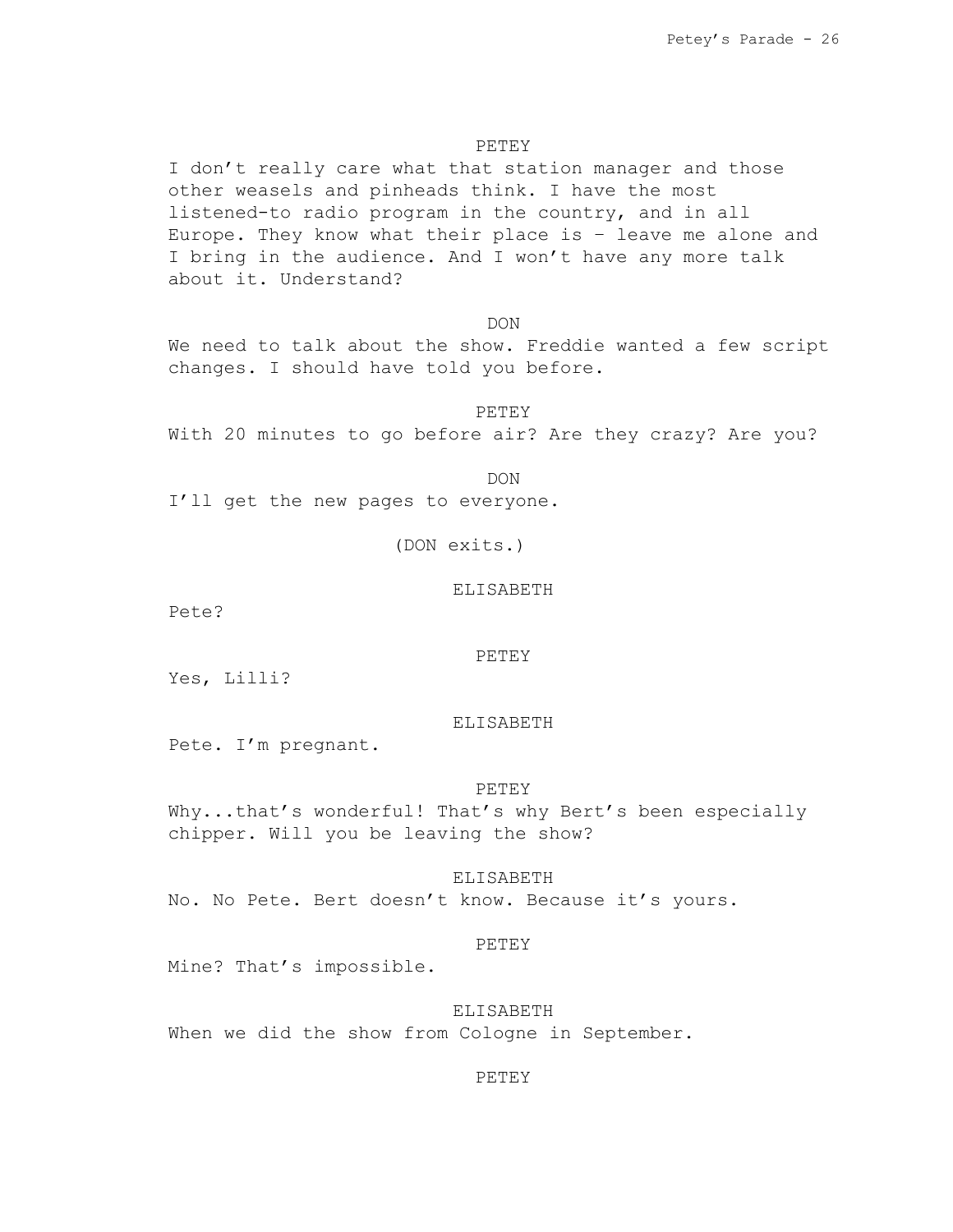Oh. *Oh.* There was always something I didn't like about Cologne. But you and Bert...

#### ELISABETH

Bert and I...we have separate lives.

#### PETEY

I thought you two were getting along.

### ELISABETH

We get along. But you know Bert. He has his life, and I have mine. I mean, you've known each other for a long time. You must have suspected. You must have known.

#### PETEY

I was surprised when you two got married, I'll admit. But I thought, I don't know, people can change. I didn't pay it much attention. I didn't know why you agreed, though.

### ELISABETH

He thought he needed to get married to stay in the business.

# PETEY

But why would you marry him? You're an attractive woman. You could marry anyone. Aren't I right?

#### ELISABETH

Men will say they want a successful intelligent woman, but what they really want is someone to make the coffee in the morning and fetch the newspaper at night. Even today.

### PETEY

That's not true, is it? I don't have a housefrau waiting for me, with schnapps and slippers at the ready. I used to, but she was horrible at dusting. Mind you, she was stealing the silverware too so I gave her a week's notice.

### ELISABETH

I love Bert. And I mean that. I love him. I didn't think I really could change him, but he asked me so it would seem as if he had a normal life. And men don't exactly break down a woman's door if she's got a career, especially what I do. I know it was stupid and fanciful, but I hoped it would work out, and that it would work out for me. He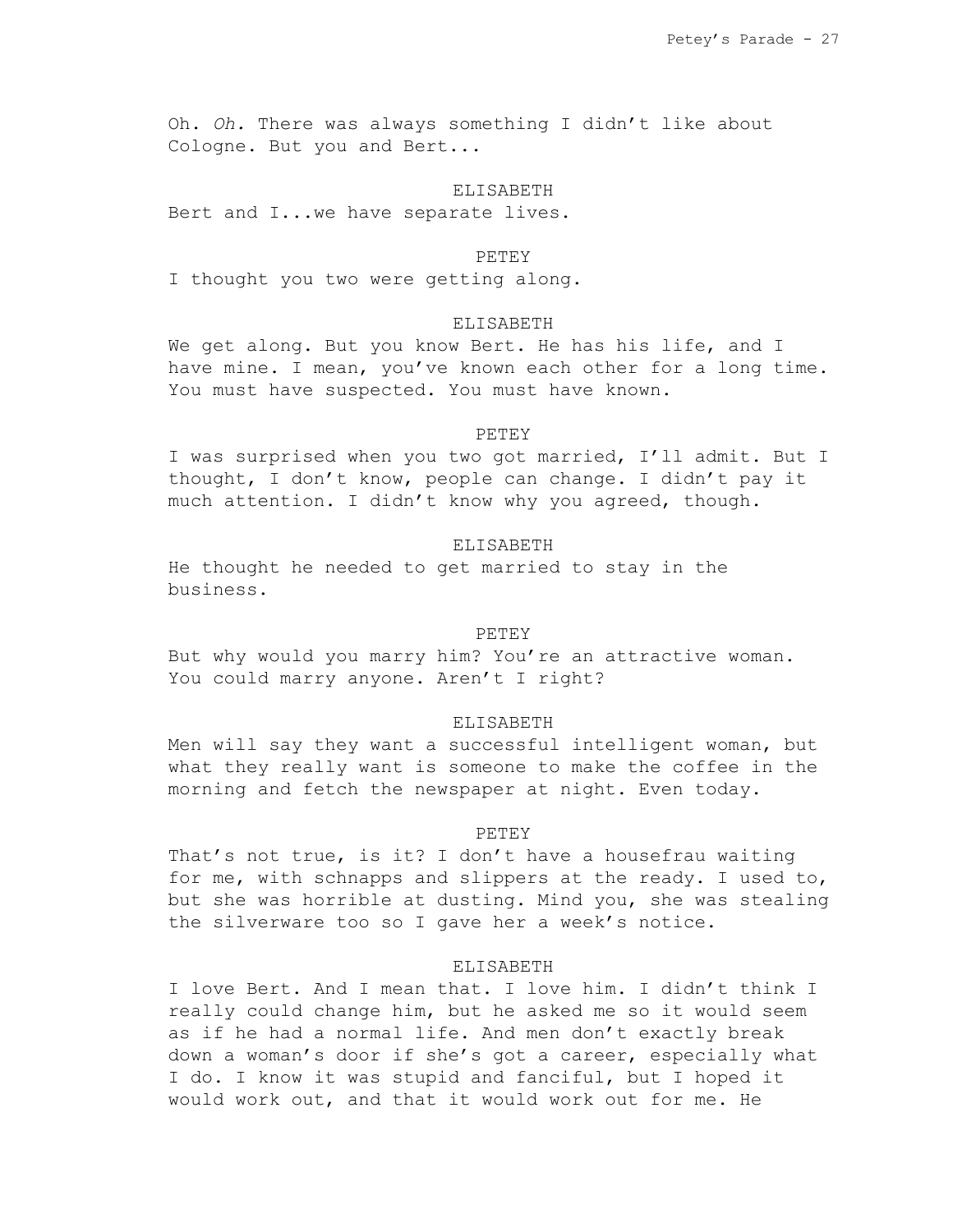doesn't have it easy, you know. They're not too accepting of things like that anymore.

#### PETE

Well, can you blame them? It goes against the natural order of things. It doesn't really concern me though. As long as he keeps giving me golden scripts like this, he could be fucking a moo-cow in Bavaria for all I care. But please tell him to stop hanging around the El Dorado. It reflects badly on all of us.

### ELISABETH

But now me.

#### PETE

Yes. But now you. How could you let this happen?

### ELISABETH

How could *I* let this happen?

#### PETE

Look – I know people. People who could help you.

# ELISABETH

Us. People who could help us.

### PETE

Yes. Us. I'll pay for it.

#### ELISABETH

I don't know if I can do that.

### PETEY

It's the only thing you can do that saves my career. And if I don't have this radio show, what will you and Bert do? The pregnant actress wife of a literary degenerate – their words, I remind you, not mine. But really, you were never meant to be with him.

#### ELISABETH

How can you say that?

#### PETEY

That kind of life is fine in your twenties. But lying about the central reality of your life gets much harder with the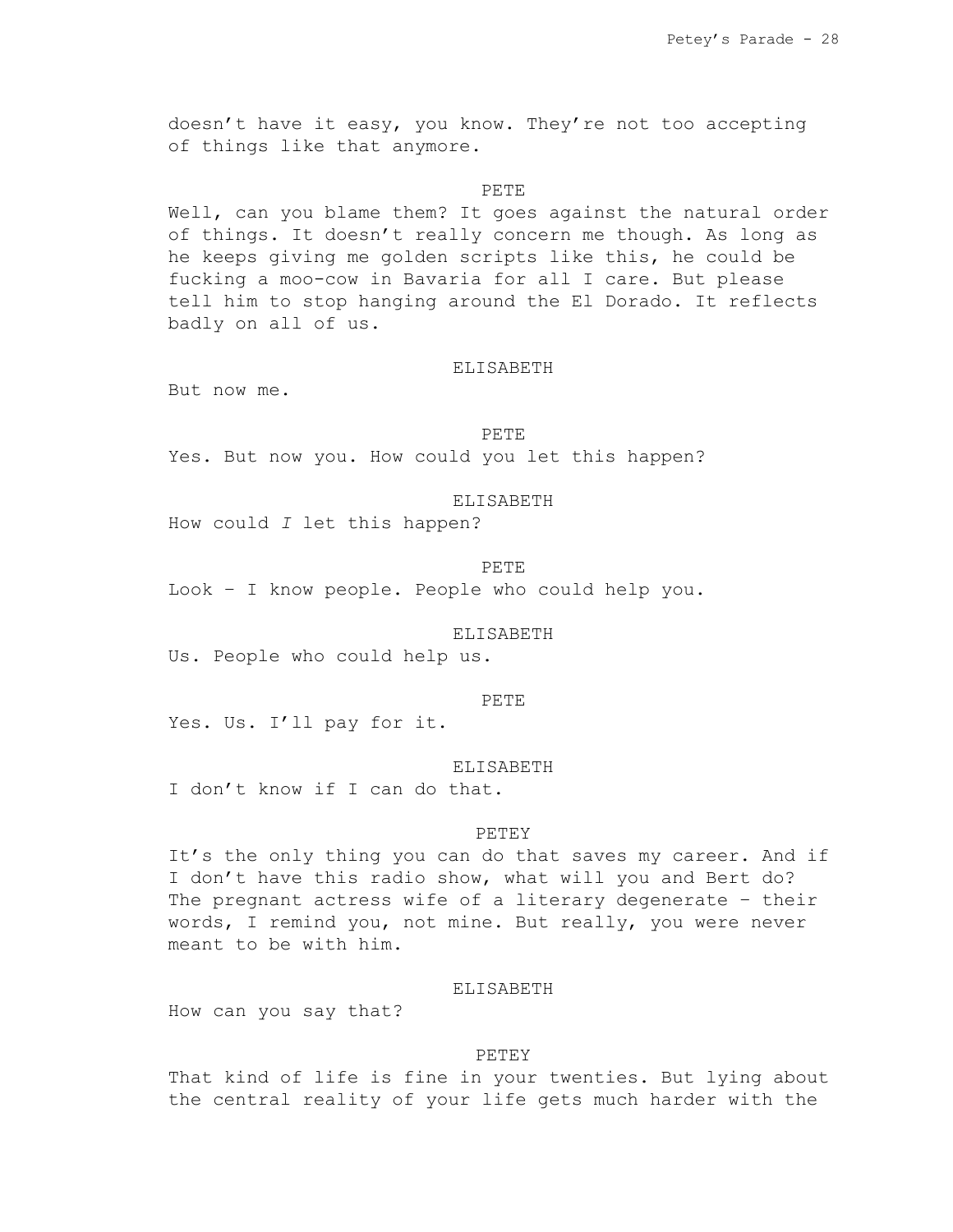years. Even for a born, confirmed and practiced liar like me.

### ELISABETH

You too?

### PETEY

No, of course not, if that's what you're thinking. We all lie about something, Lilli. The more successful you are, the more you have to lie about. The only consistent facts in my life are that Frankie is my brother, Bert is my writing and performing partner...and your eyes well up so beautifully when you cry.

(Pause, as SHE looks at him.)

You wanted me to tell the truth? There's my truth-telling for today. Out there on the radio, and when we're together, there's something there. Something that's not there with anyone else. You know it too. We're meant to be together.

### ELISABETH

I can't just leave him. Not for you.

#### PETEY

Why not?

#### ELISABETH

He'll be exposed. I know you don't care about what he is, but others do. He'll never work again.

#### **PETEY**

He'd find work. If Frankie can write a novel, certainly Bert can! He'll be a respected author, and maybe Lang will make a movie from it. He'll be like me...untouchable.

#### ELISABETH

You make it sound so easy.

#### PETEY

That's because it is. But you'll have to get rid of that first.

# ELISABETH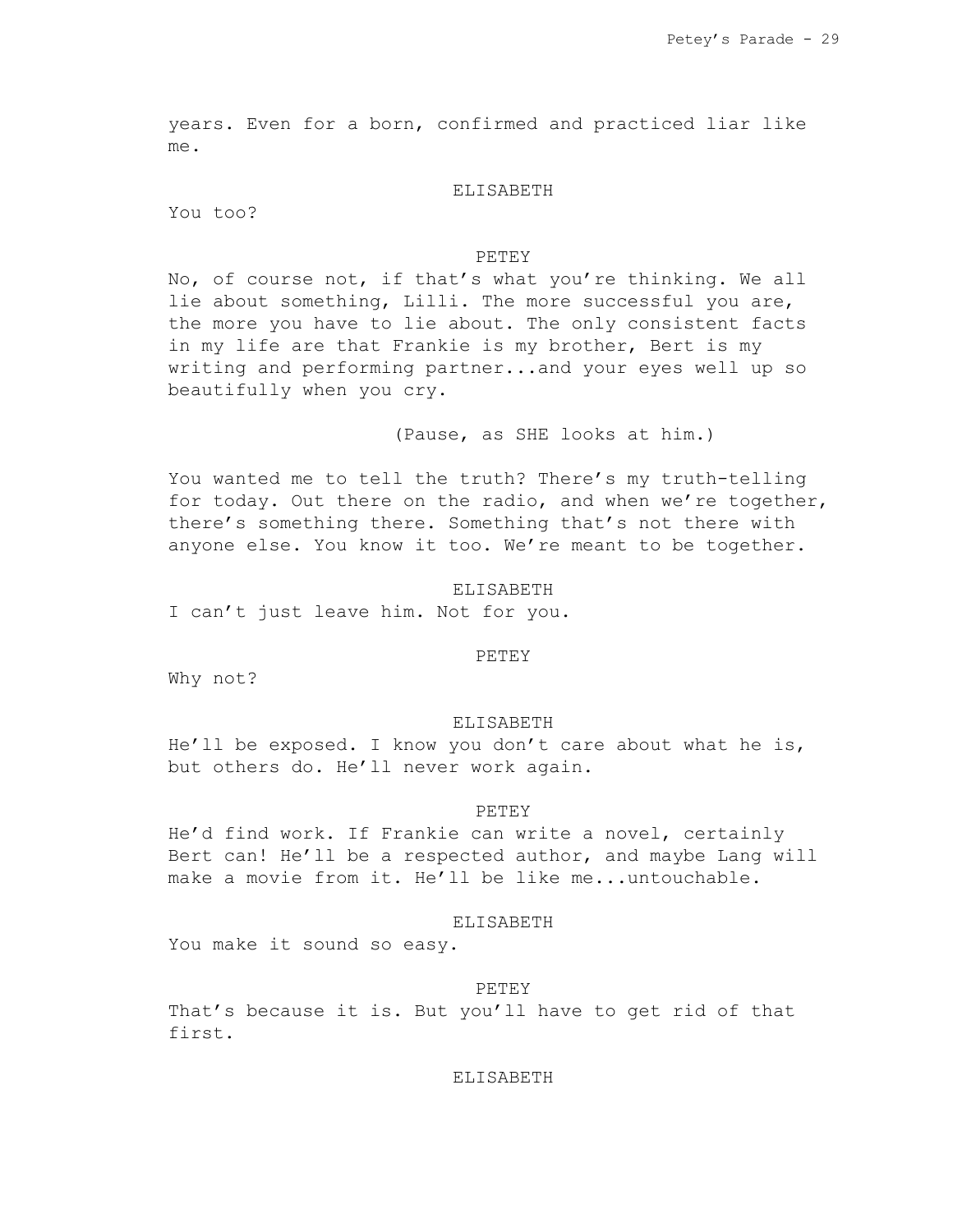I can't. He needs me, and I need him, especially now. He'll understand. In fact, it's the perfect cover for us. I'm sorry, Pete. I can't. I just can't.

(A knock at the door.)

# PETEY

# (annoyed)

Yes?

DON (from behind door)

Pete? Ten minutes. And we really need to talk.

PETEY

(exasperated)

All right!

(to ELISABETH) Do you think you can do the show?

### ELISABETH

I...I don't know.

PETEY

Of course you can. You're a trouper. You've never let me down before, and you're not starting now. Now go out there, get dressed, have a stiff drink – it will do you good. See you in 10.

> (DON opens the door as PETEY is about to give ELISABETH a long kiss.

(THEY see DON at the door, and PETEY quickly pulls back and gives her a peck on the cheek.)

DON

Oh, Lilli, here's the new script for tonight. A few changes. You can read it cold – you'll be great.

> (SHE takes the script and exits, as DON enters.)

Here. Take your script and read it.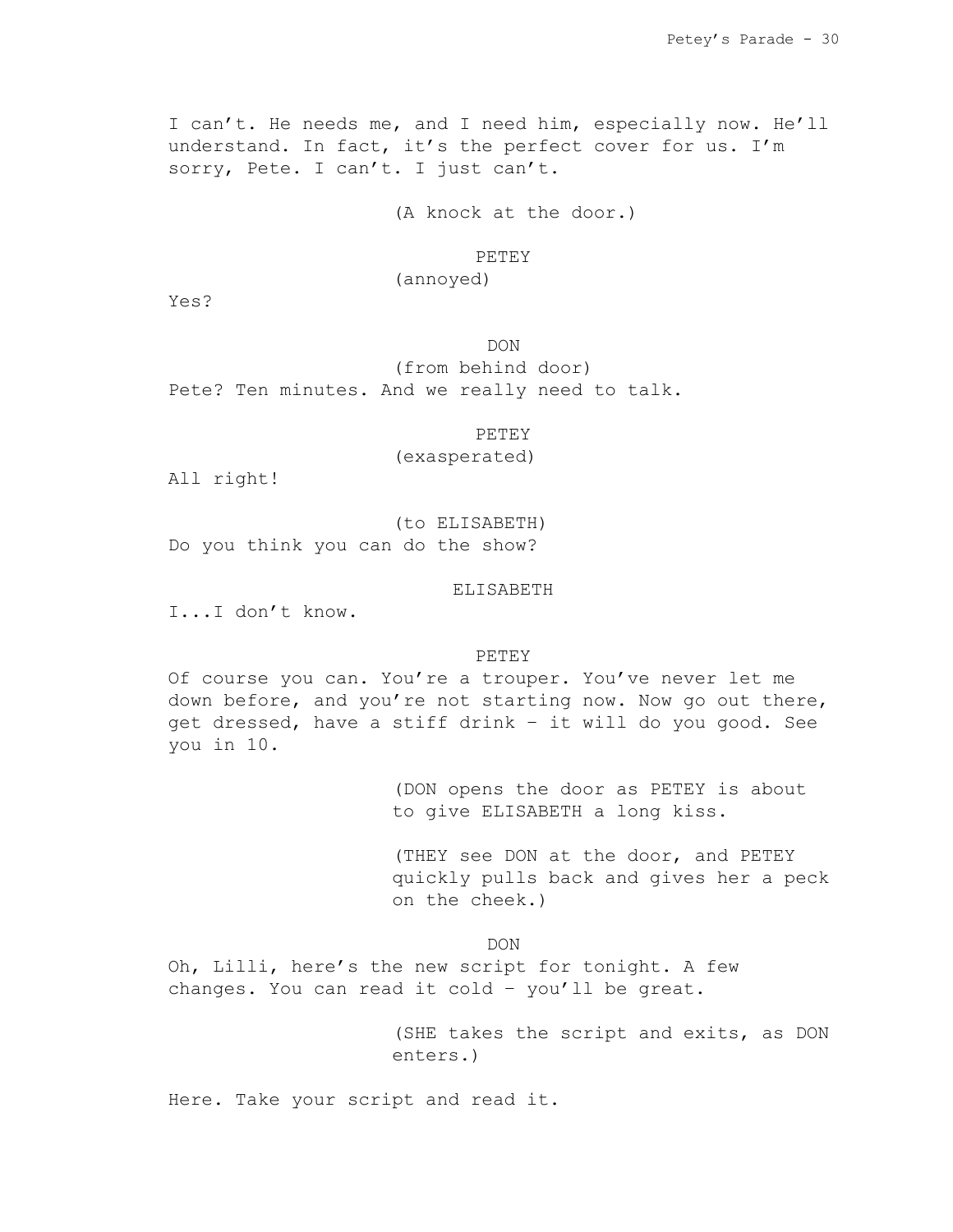(PETEY thumbs through it.)

PETEY

Who are you to give me a script?

DON

There are new realities.

(PETEY flips through the new script, and is shocked.)

PETEY

I can't do this.

DON

You have to. You're on in ten minutes.

## PETEY

That's not what I mean.

DON

There are changes. Freddie insisted on changes.

#### PETEY

Not like this. These aren't just changes. This is disgusting. When we do Jewish jokes about Mrs Goldbloom, or Irish Paddy jokes, they're gentle, we're laughing *with* them, or at least in their general direction. But this is hateful. And more than that – it's not funny. I can sell just about anything if it's funny. But this... Why?

DON

You see what's going on. In the streets. In the government.

PETEY

Jesus Christ, Don, it's a dumb comedy show! We do jokes about fish renting apartments!

I am one shot away, Don, one fucking shot away. France has Chevalier. England has Chaplin. Continental, hell, worldwide entertainers. We have no one – but it could be me. If you ruin this for me, Don, so help me, I won't be responsible for what happens.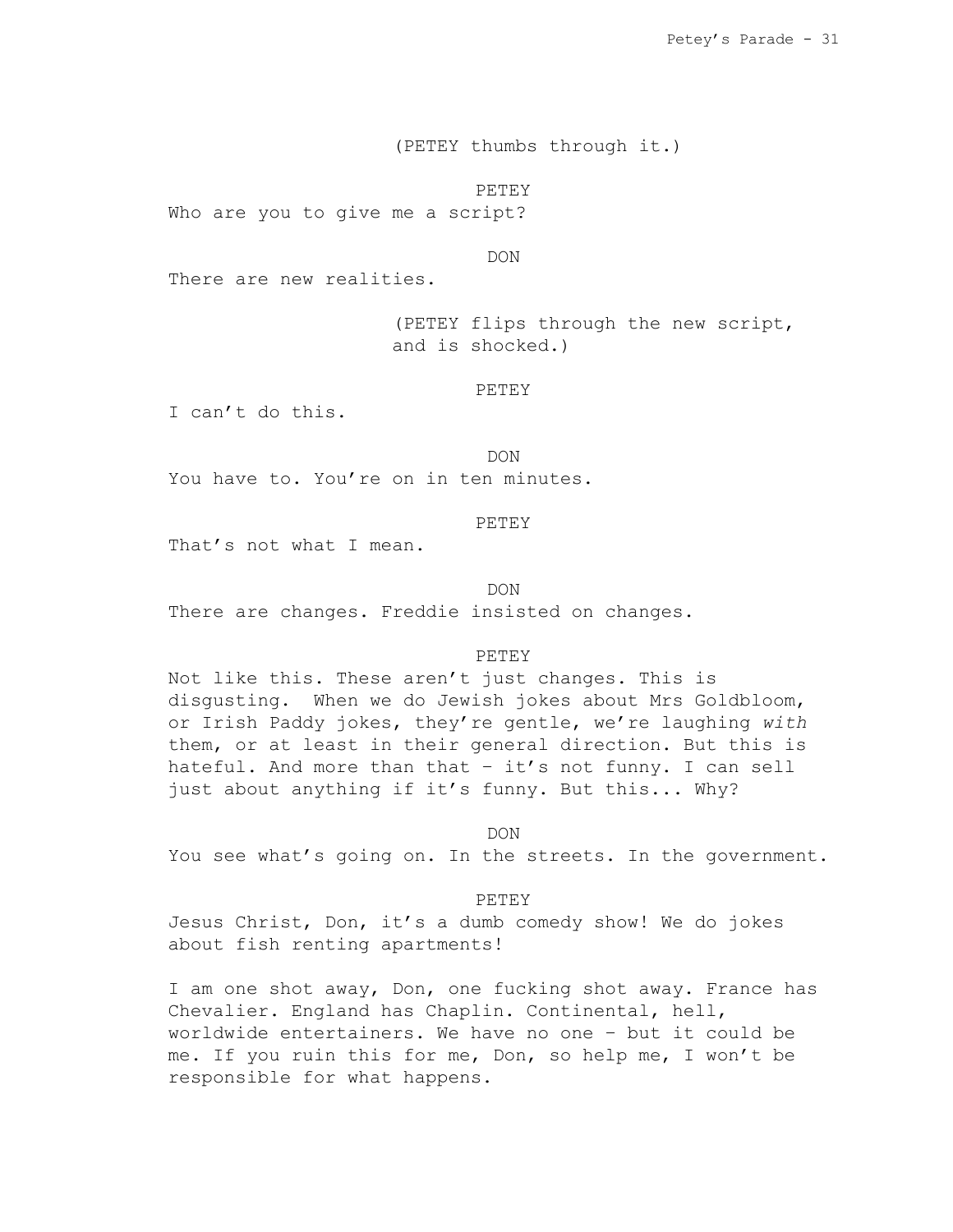DON

It's not about the show. It's about you. You're a prominent person. "The radio king of all Europe."

#### PETEY

Me?

DON If they can turn you, they can turn the country.

## PETEY

I won't do it.

# DON

Yes you will. If you don't do this script tonight, I can't guarantee you'll have a show next week.

### PETEY

Who do you think you are?

DON

From tonight on, I'm the executive producer.

## PETEY

Get out of here.

DON

I can't without you telling me you'll do the new script. As written.

PETEY

It will be the end of my career!

DON Maybe. But it definitely will be if you don't.

## PETEY

So, you're one of them now, are you?

DON

Not at all. I'm one of *me*. I'm looking out for myself from now on. We all have to. That's the new reality.

# PETEY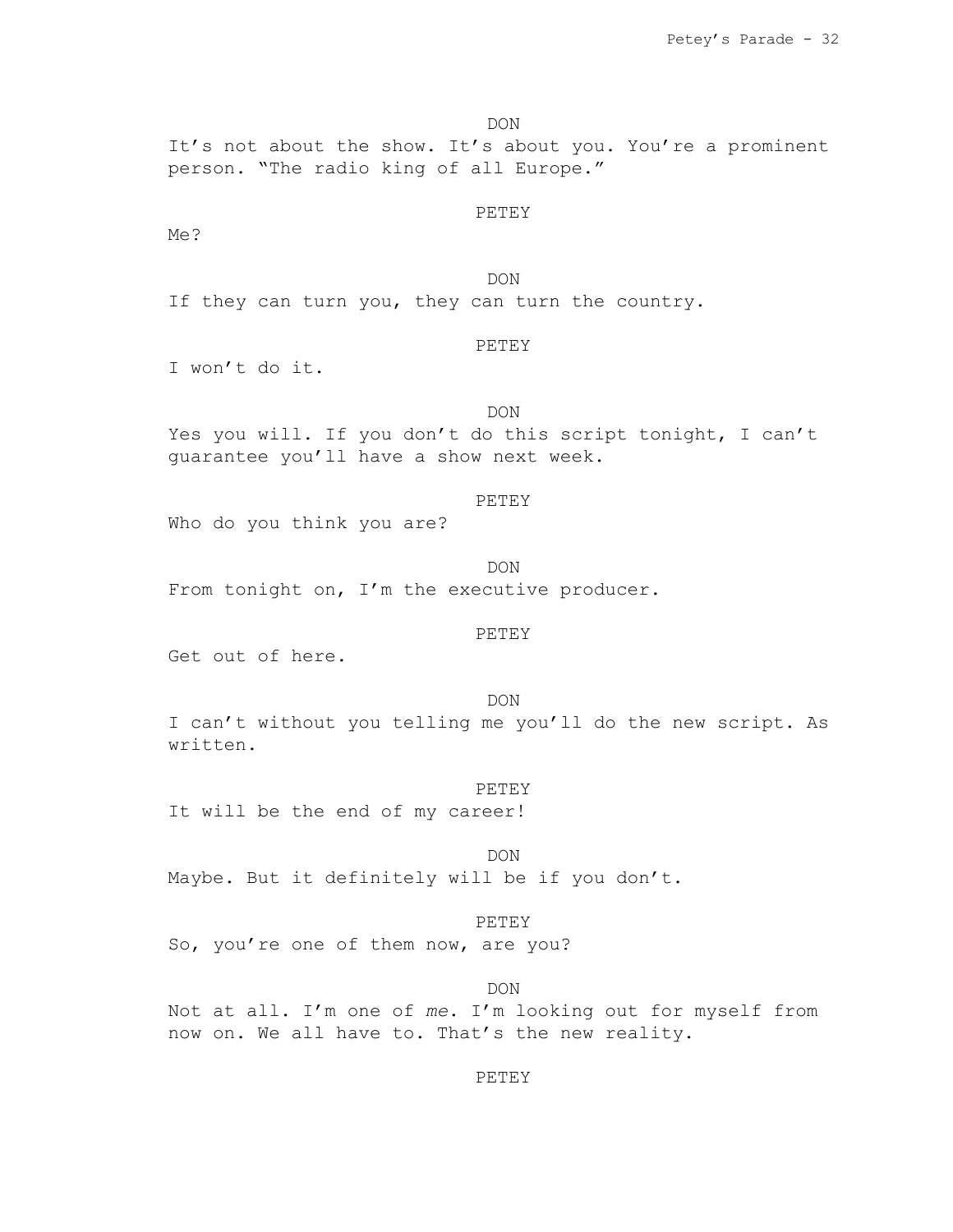It's not my reality. Here. You do it.

DON

What do you mean?

#### PETEY

You do the script. You do my part.

DON

I can't.

# PETEY

That's right. You can't. You need me. *They* need me. So you and your thug friends can go to hell. After all these years, Don, I can't believe it.

DON

Do you think I wanted to do this? We've worked together for seven years. I like doing the show. I have a strong deep voice and I can deliver a straight line. What else is that going to get me? I need to keep my career, Pete. There's nothing else I can do. So tell me you'll do the new script. Please.

(Pause.

(PETEY puts arm around DON, and leads him out the door.)

PETEY

Now Don, if you need me to do this for you so much, then I'll do it. We're friends, right?

### DON

I hope so.

### PETEY

And friends protect each other, right?

#### DON

Of course.

#### PETEY

Well then, I'll protect you. And you'll protect me - is that OK?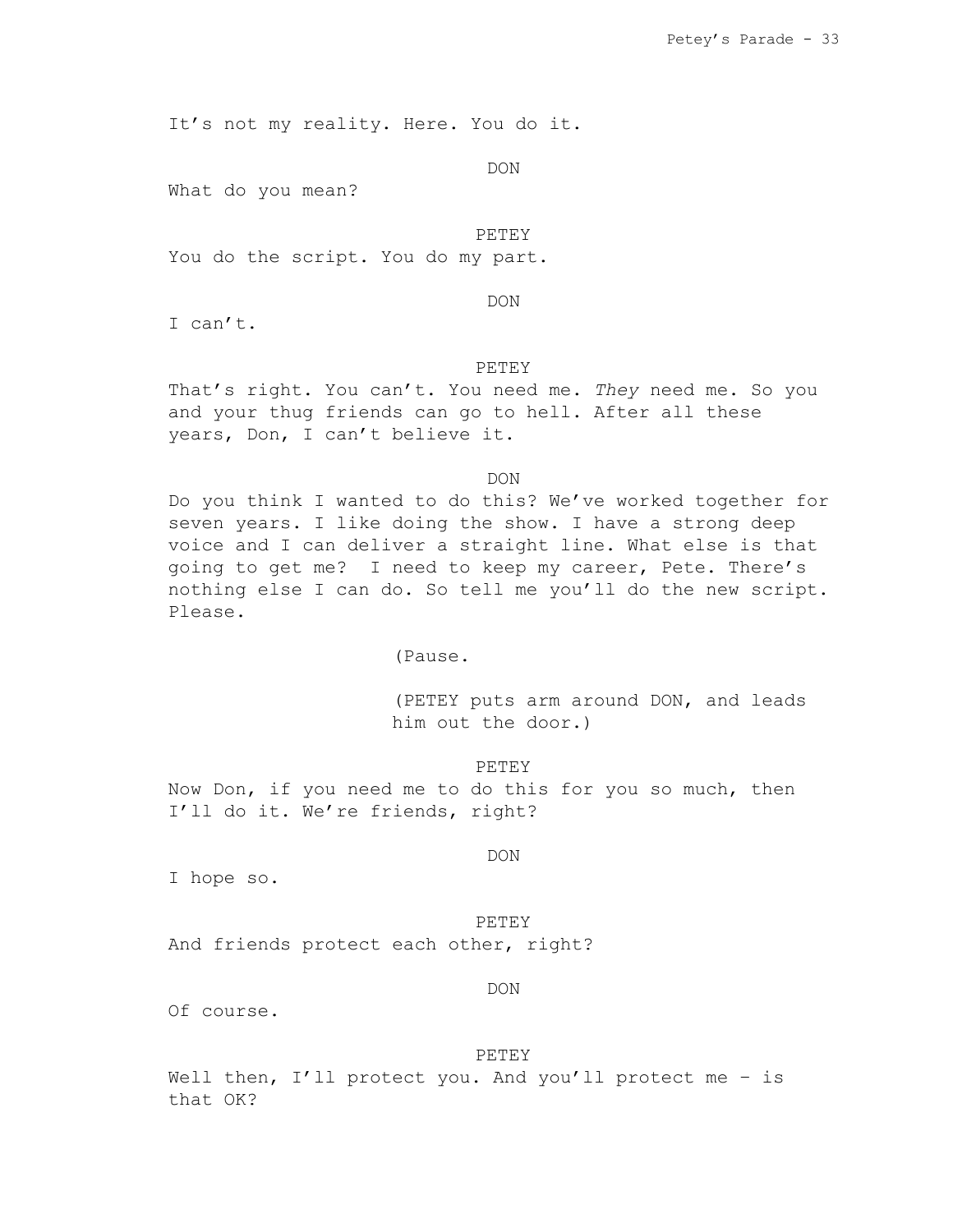DON

Well, sure.

# PETEY

That's all I ask. We go back a long way, don't we Don? Remember when I discovered you. You were a tour guide at an art museum in Frankfurt.

DON

It was all I could get with an art history degree. Jobs weren't easy to come by before.

### PETEY

But that clean, clear voice! That projection! I knew you had what it takes.

#### DON

And I've always been grateful.

#### PETEY

Yes you have. In the future I may need your help. And I'm sure I can rely on it.

#### DON

Of course. Well, I feel better now.

#### PETEY

What do you mean?

#### DON

I was afraid you wouldn't see things our way, and I'd have to fire you.

### PETEY

Our way. Interesting.

# DON

I'll go get everyone ready and warm up the audience.

# PETEY

Good, good.

#### DON

Good luck, Pete. And thanks.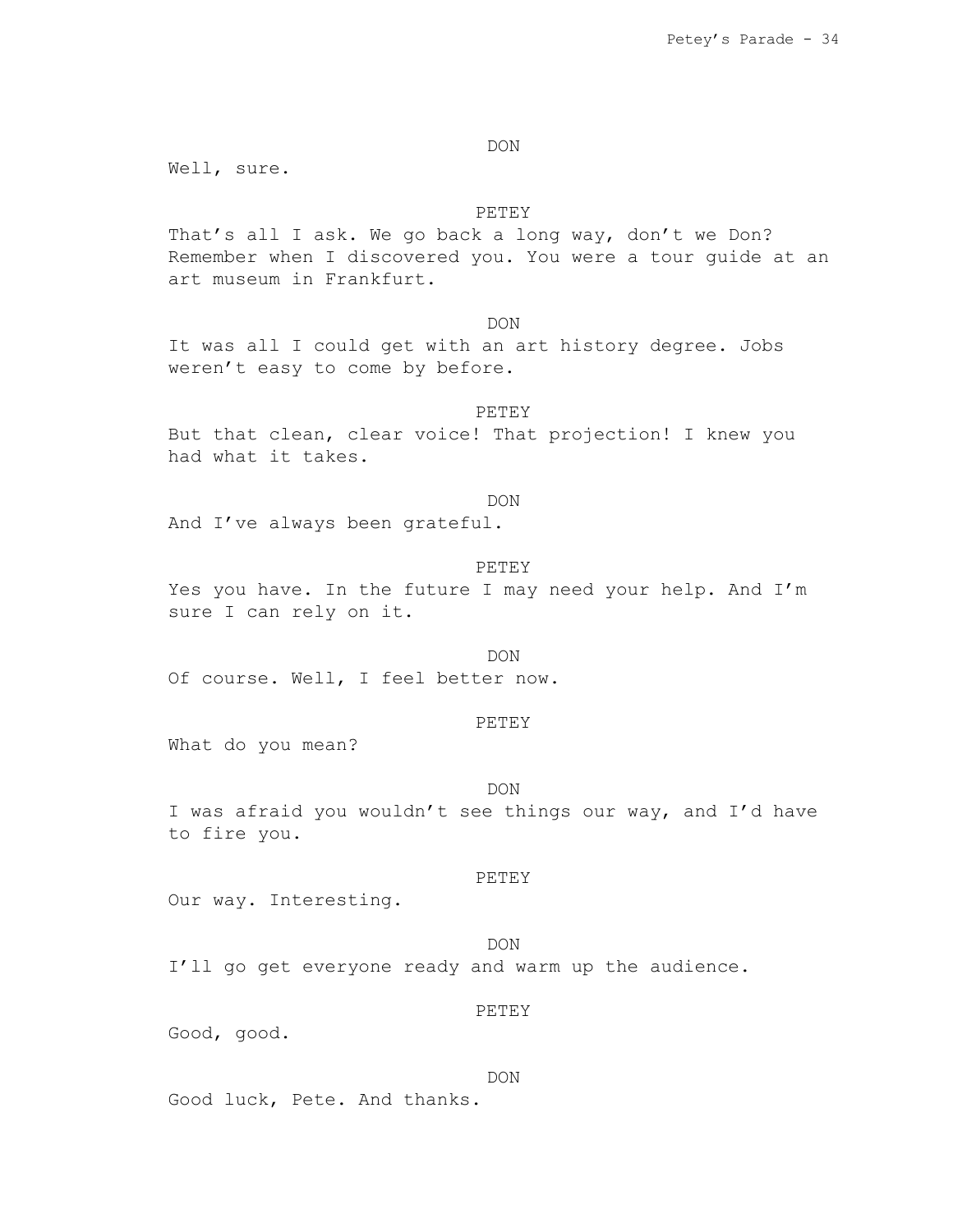PETEY

Why, you're welcome, Don.

(DON exits. Pause. PETEY races to the door and opens it.)

Frank! Bert! Lilli!

(FRANKIE and BERT come in, angry, with their scripts.)

I know.

# BERT

I can't do this!

#### FRANKIE

Me neither. I won't. It's just plain wrong.

### BERT

Who put you up to this? Was it Don with his new "friends"?

# ELISABETH

I can't believe you'd let him get away with this. It's disgusting.

#### PETEY

And what's worse, it's not even funny.

### BERT

I have an idea. Just follow my lead, and we'll be okay. Just follow me. You're all actors. Listen, and react. I don't know what we'll do next week, but we'll give them a show this week!

# (DON enters.)

# DON

Show time, people.

## PETEY

Yes. Show time! Time to make magic again!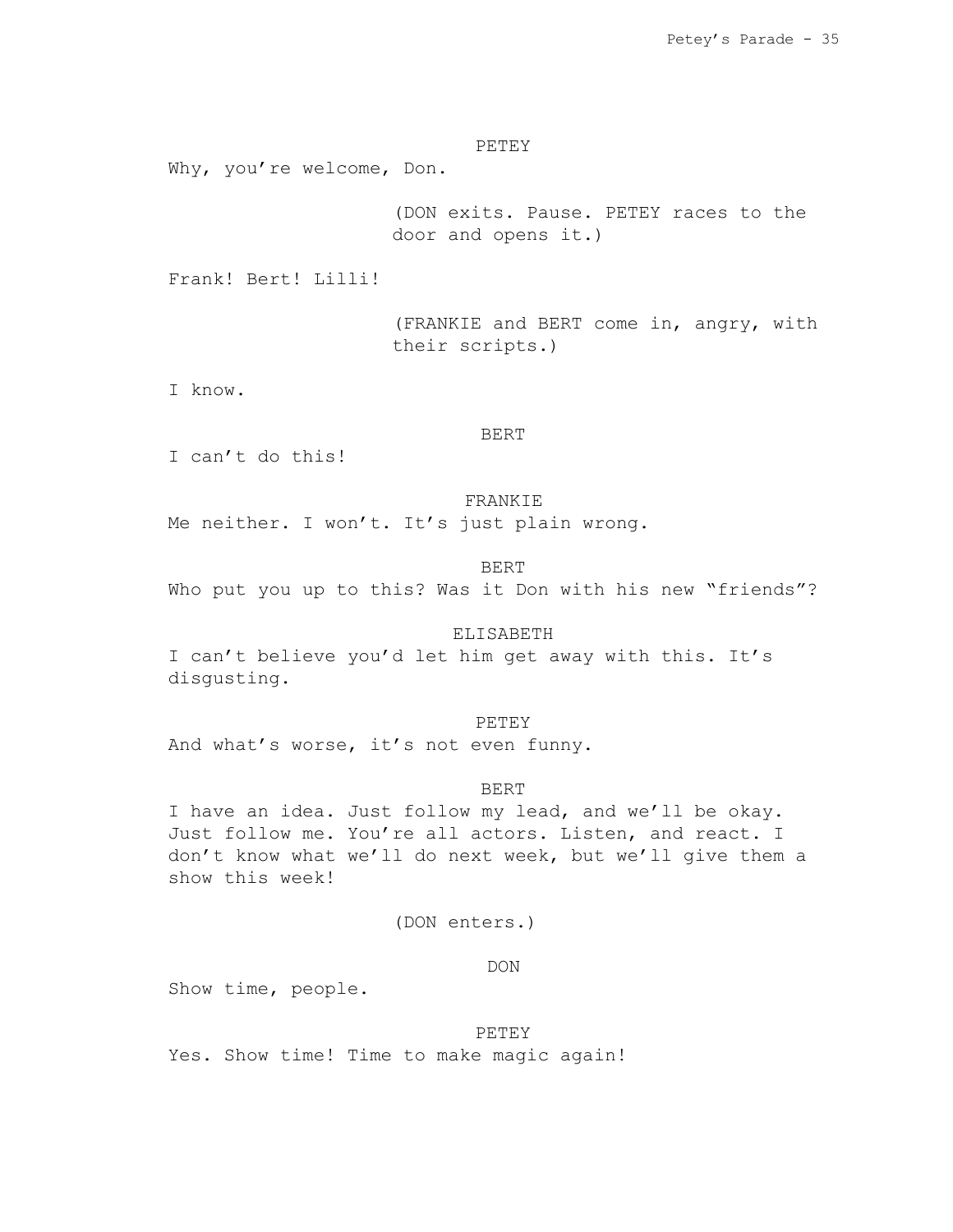(Light change, and we soon see DON at one studio mike, and PETEY, ELISABETH, BERT and FRANKIE all gathered around each other. They approach it and go back depending on who's speaking. All have their scripts in hand, and they're unfamiliar and uncomfortable with the new script changes ordered by DON, and their implications.)

### ELISABETH

(back in character) So are we ready to visit all the characters on Petey's Parkway?

#### PETEY

Well, as the stocking said to the nail, let's run! Let's see who's behind our first door today.

# ELISABETH

(as Mrs. Goldbloom, reading script but nervously)

To *JEW* am I speaking?

#### PETEY

Ah, Mrs. Goldbloom.

#### ELISABETH

You was expecting mebbe Franklin *Jews*infelt?

# PETEY

Why no, of course not. Um, Mrs. Goldbloom, have you had much schooling?

#### ELISABETH

School, he asks me.

#### PETEY

How much is two plus two?

# ELISABETH

Retail or wholesale?

# PETEY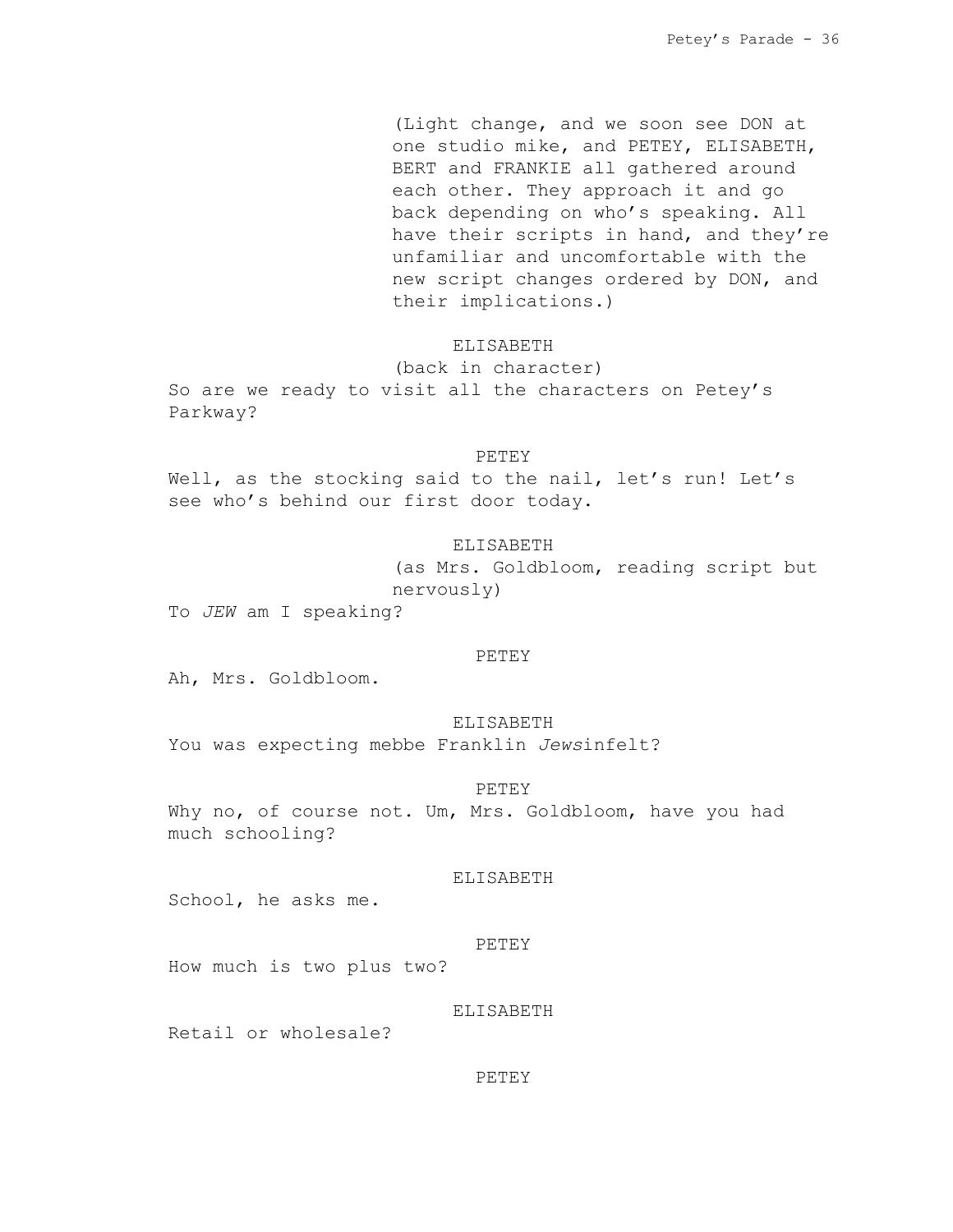Let's skip that. Mrs. Goldbloom, we're going around the Parkway asking people what it means to be a loyal citizen.

# ELISABETH

Loyal? What means loyal?

# PETEY

Well, as a Jew, you're a member of a rootless clan, and probably not a loyal citizen of any nation, let alone this one.

# ELISABETH

Well, gee, mister, I never thought of it like dat.

### PETEY

There's a new way of thinking in this country, Mrs. Goldbloom, and you and your type better get used to it. Good day, Mrs. Goldbloom.

> (Sound of a door slamming. Pause, and an uncomfortable silence.)

#### PETEY

Well, let's see who's at this door.

### FRANKIE

(in a falsetto British voice, but not very convincing) Why, it is I, Lady Peel deTaterswell.

> (ALL look at him with a mixture of discomfort, horror, and amusement.)

## PETEY

*Lady Peel deTaterswell?*

# FRANKIE

Yes, my husband, Lord Peel deTaterswell, and I have a country estate...at Dressing-on-the-Greens.

## PETEY

Dressing-on-the-Greens? Well, you've certainly got the makings of a fine side salad.

### FRANKIE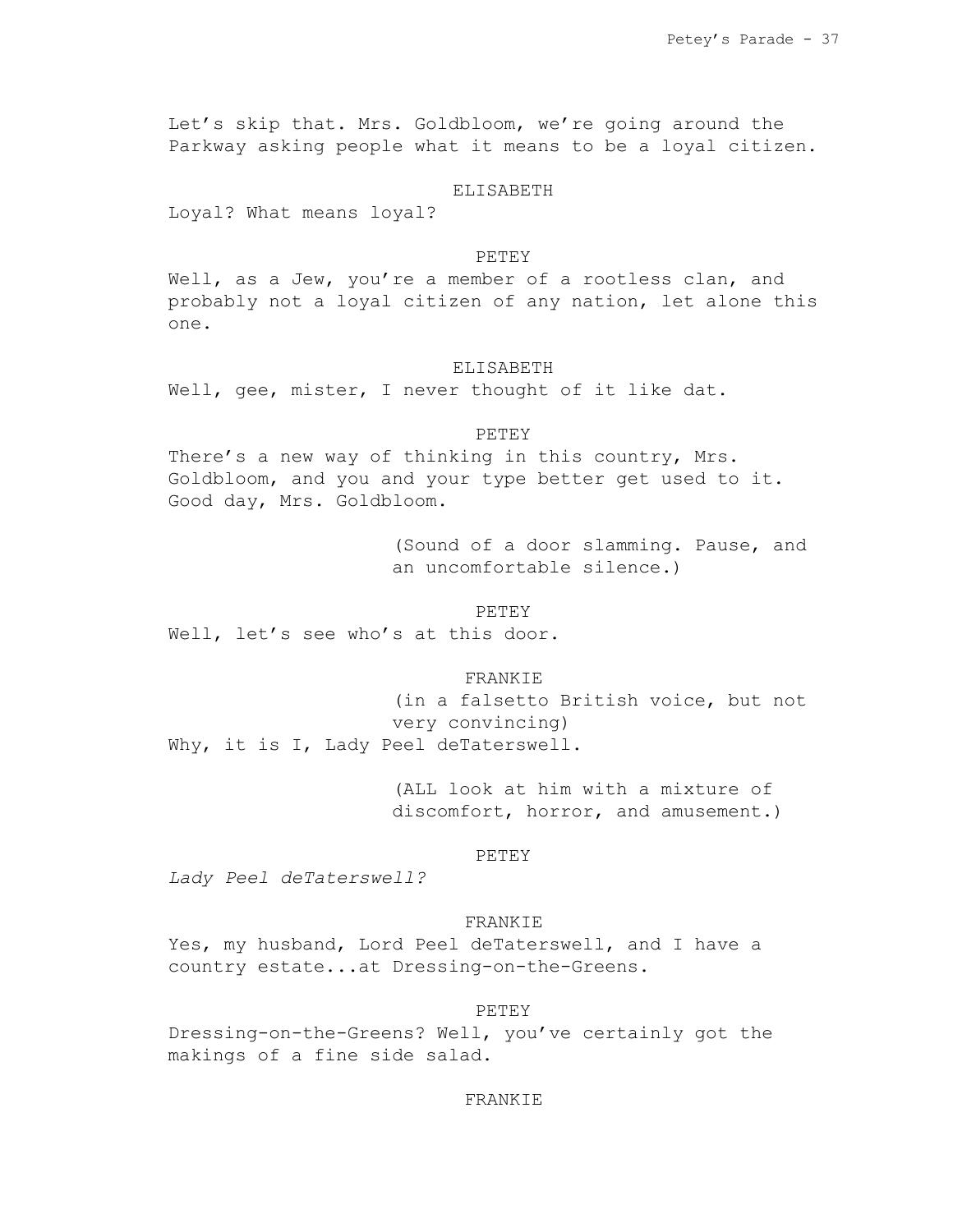I won't countenance humor about my ancestral home!

# PETEY

(off-script, commenting on the script he's been given, and trying vainly to make the best of it)

Well, there's obviously no chance of humor here. Lady Peel deTaterswell – it is Lady, isn't it? I think I spy a bit of five o'clock shadow on your chin.

# **FRANKIE**

I'll have none of your impertanance!

PETEY

We're asking what it means to be a loyal citizen.

# FRANKIE

My good man, I am loyal to my King, George V. And to the Parisian hotel that bears his name.

### PETEY

(back to script) Really? Loyal to your King? What if there were no king?

### FRANKIE

No king? Whatever do you mean?

### **PETEY**

Soon you and your beloved London will find out what we have in store for you and your kind! Can you imagine Buckingham Palace in ruins, and Westminster in flames? Be prepared – your time is coming to an end!

(HE slams the door.)

(wearily) Let's see who's behind this door.

# BERT

(off-script)

It is I, Otto the German soldier. Remember me, Petey? We met in the music halls years ago.

### PETEY

(catching on)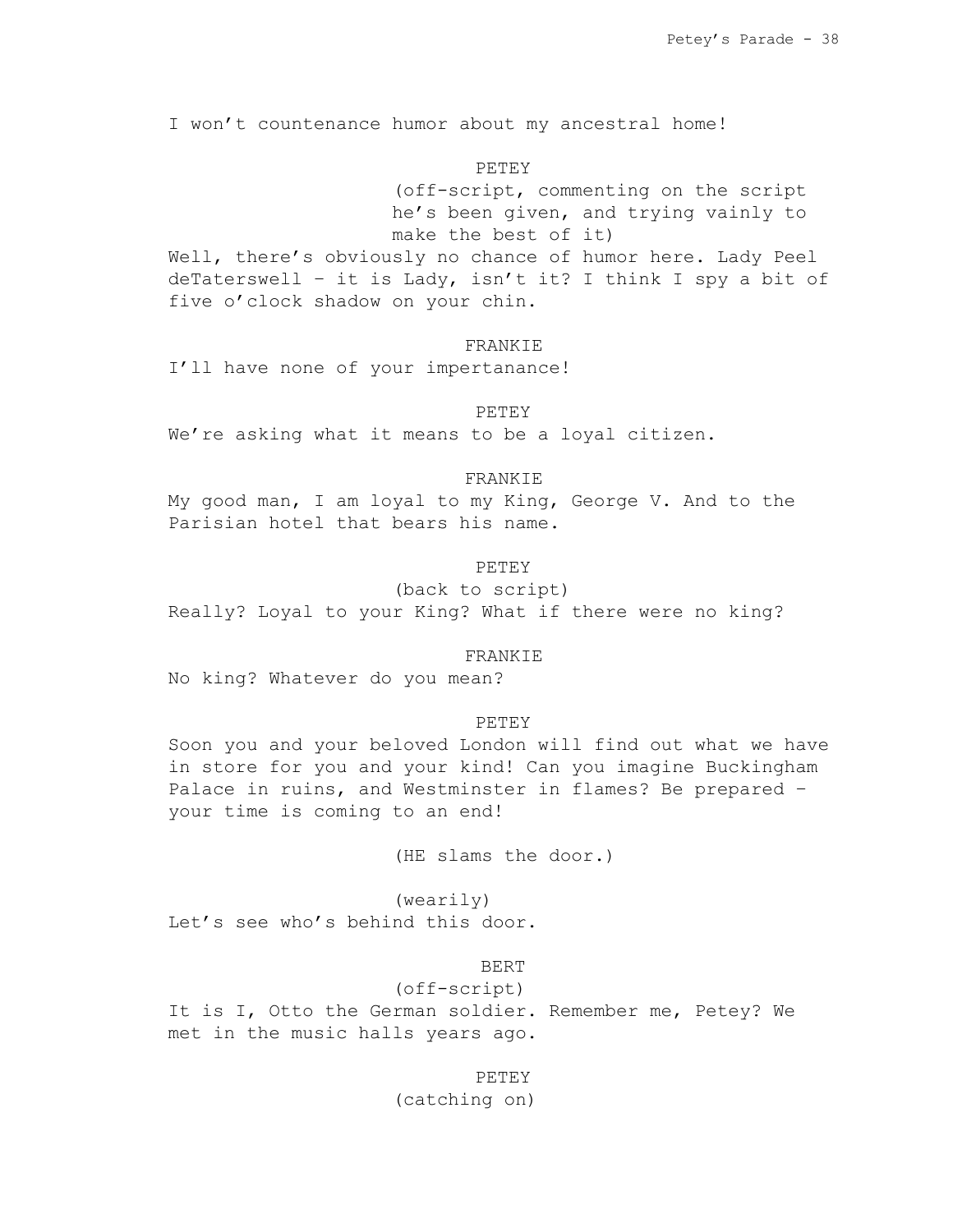Oh...*yes*. Yes I do.

### BERT

My name is Otto Raisink. "Herr Raisink."

**PETEY** 

Well, you certainly are "Herr Raisink." In fact, you've set my follicles all aquiver.

BERT

(in a conspiratorial whisper)

You remembered!

(back to normal voice)

You may call me Otto.

### PETEY

So I shall. Otto, the question we're asking today is "What makes someone a loyal citizen?"

## BERT

I must ask, Herr Professor Lee, loyal to whom? To a nation, to a leader, to a cause, or to an idea?

#### PETEY

That's...that's an interesting question, Otto. Not a particularly funny one, but an interesting one none the less.

#### BERT

We, as loyal citizens, must stay vigilant. There are many dangers to our land, and we must always be on guard.

# PETEY

And what might these dangers be? Foreigners wishing to do us harm?

BERT

Exactly the opposite, Herr Professor, exactly the opposite. We are doing this to ourselves. Our enemies are within our great nation.

> (HE pushes PETEY out of the way and grabs the microphone.)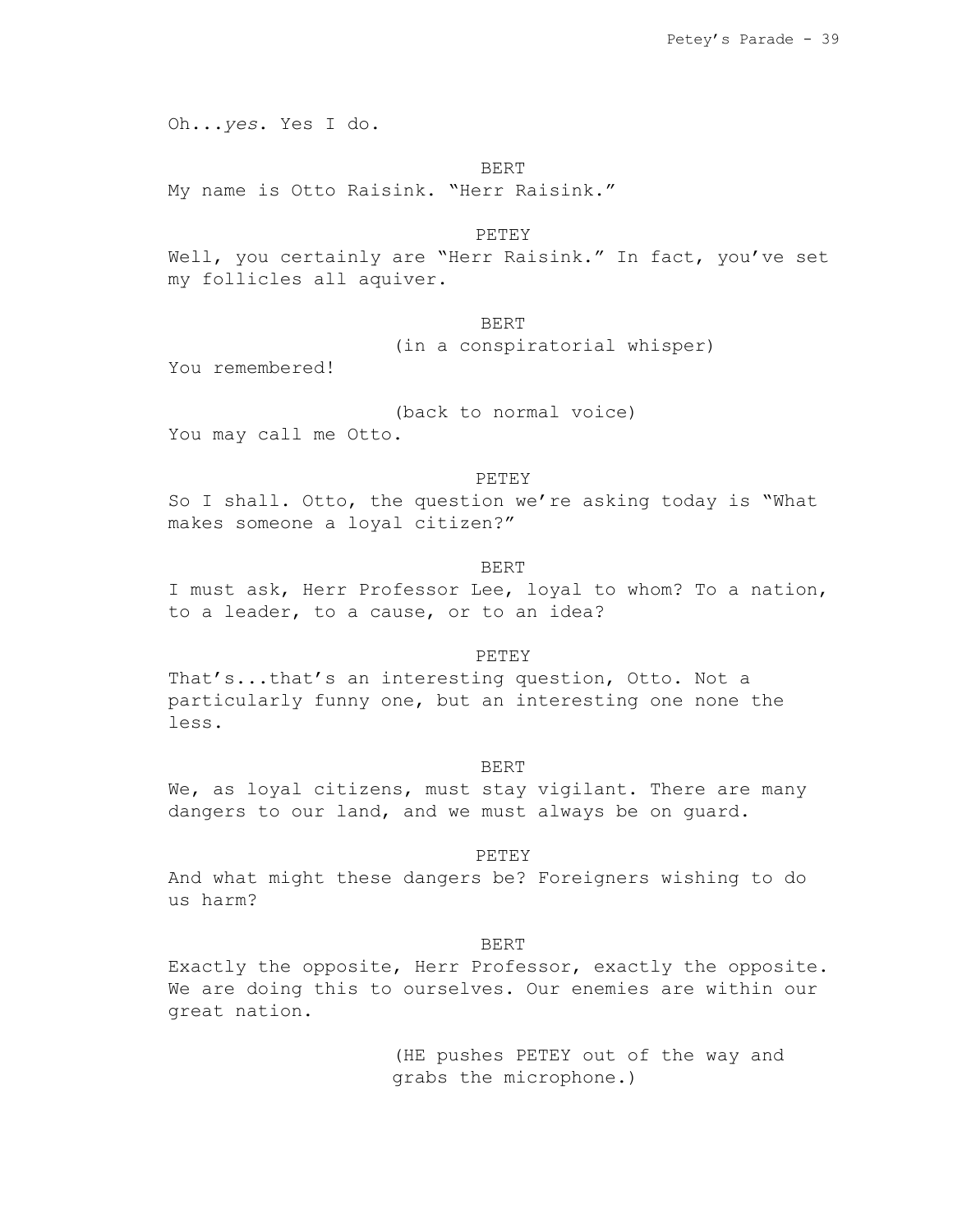My fellow citizens, don't listen to the rabble rousers on the street and their venomous lies! All Germans are brothers! We have a beautiful country, and we must not allow them to destroy it! They are the enemy, no one else! They must be stopped! Listen to me! Listen to me! You must all listen to me before it's too late!

> (DON rushes on and struggles with BERT. He eventually pushes BERT off mike.)

> > DON

(panting, gasping, out of breath) Ladies and gentlemen, we bring you now, dear radio listeners, the music of Sid Kay's Fellows from Berlin's famous Fatherland Haus with "The Whole World is Sky Blue."

> (HE grabs BERT by the arm and mutes the mike with his hand.)

Come with me.

(BERT looks back at the rest of them. ELISABETH looks very concerned, FRANKIE looks dumbfounded – but PETEY seems calm. They are now off the air.)

#### PETEY

Don...

(DON just glares at PETEY, and hustles BERT off stage.

### ELISABETH

Bert!

(SHE moves to run after him, but PETEY stops her.)

### PETEY

Don't. Not now.

(ELISABETH collapses in his arms.)

Don't worry. We'll be fine. We'll be fine.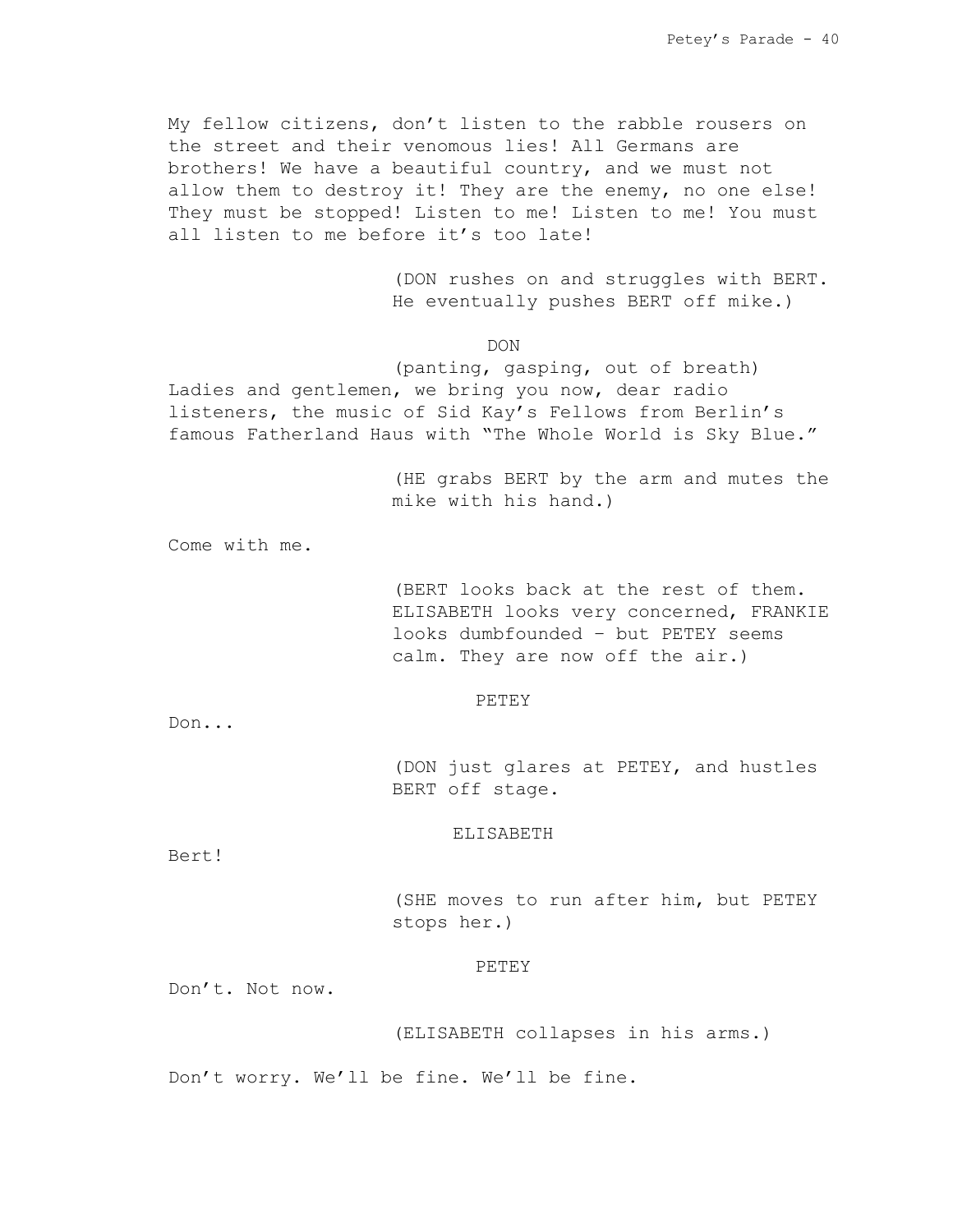(FADE OUT to German jazz music of the period.)

(LATER THAT NIGHT.

(PETEY is at his desk in a darkened office. He lights a cigarette, which lights up the room. He pours himself a drink, and quietly ruminates.

(We also soon notice FRANKIE in the room. HE also has a drink.)

PETEY Goddamnnest thing I've ever been involved with.

# FRANKIE

Yep.

PETEY Goddamnnest thing I've ever seen.

FRANKIE

Me too.

### PETEY

I got carried away.

#### FRANKIE

You? You were the least of it. Poor Bert. What do you think will happen to him?

#### PETEY

Let's not go that far. I'm sure I can work this out with Don. *With Don*. I never thought I'd be saying that.

### FRANKIE

Employment is the least of our worries.

## PETEY

You worry too much. Don is frightened. I'll reassure him. He owes me. I'll take care of everyone. Trust me. I'll put this right.

(HE leans back in his chair.)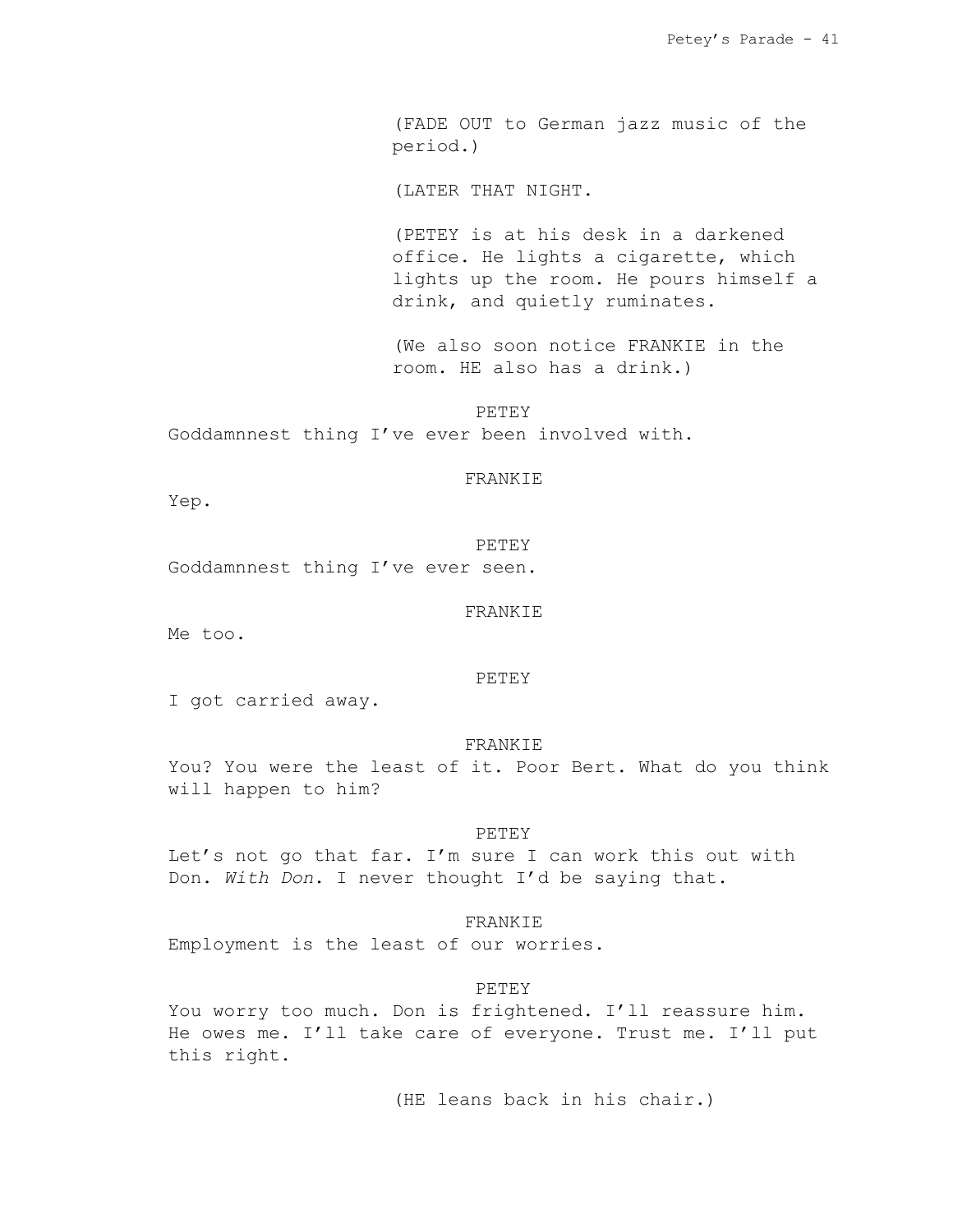Ah, they don't make 'em like me anymore.

## FRANKIE

Have you seen Bert? And what about Lilli?

## PETEY

She ran after him. I told her not to. Oh, I'm sure they're consoling each other. Their marriage is in...a rough patch.

# FRANKIE

I still don't see why she'd marry him. I can understand it for him, but what's in it for her?

# PETEY

I don't know. I've been wondering that myself. She's quite the woman.

> (Pause, as FRANKIE looks PETEY over with thinly veiled disgust.)

# FRANKIE

Pete?

### PETEY

Yes, Frankie?

#### FRANKIE

Have I ever thanked you for everything you've done for me?

### PETEY

Why, no, actually. You haven't.

## FRANKIE

Good.

(PETEY laughs.)

### PETEY

Have I treated you that badly? Honestly. I'd like to know. You have a good job, a kind of celebrity...excitement. Wherever I've gone, you've been right there beside me. Perhaps a tiny bit behind, but close enough.

### FRANKIE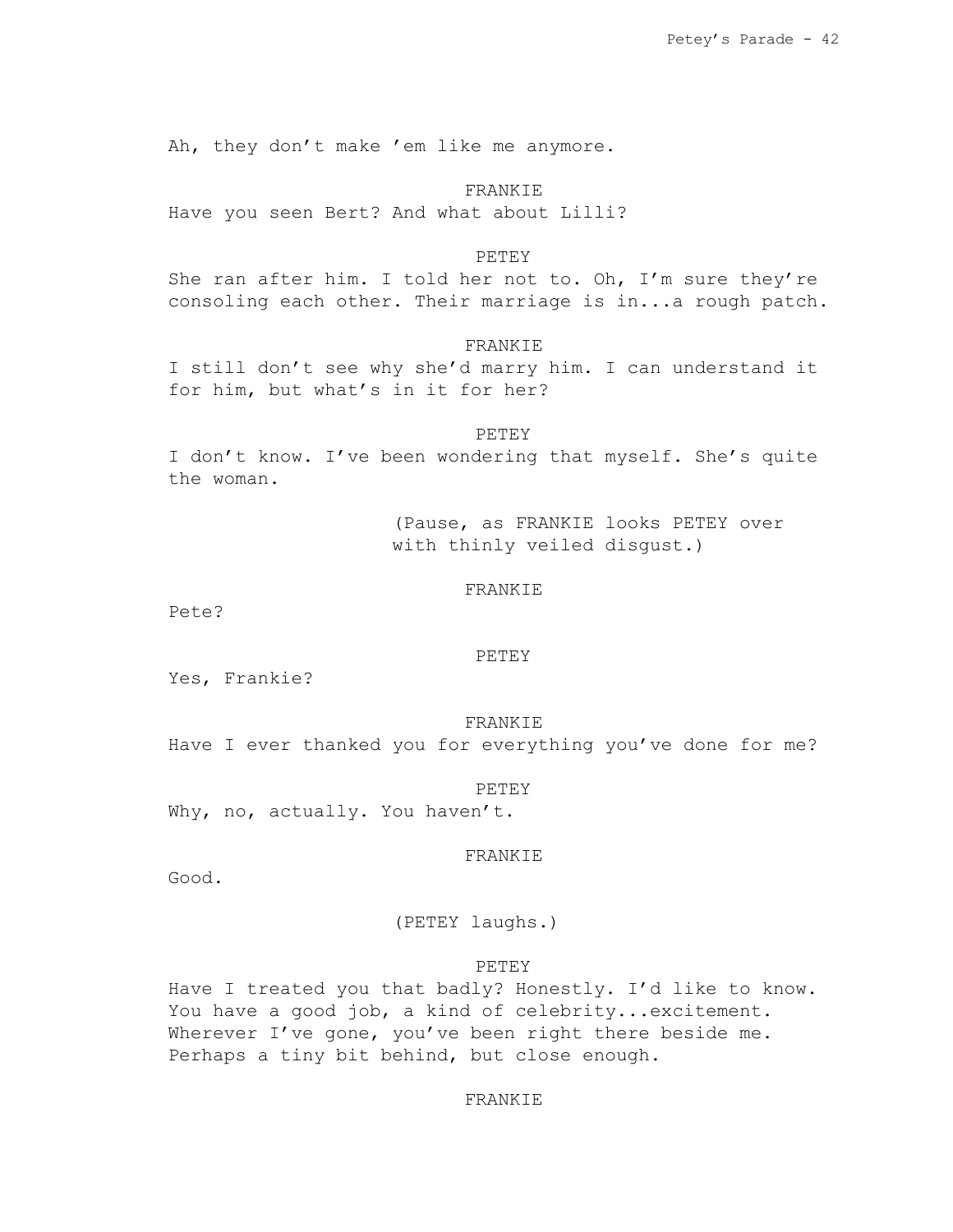See? Like that. The needles. The constant needles. Ever since we were kids. You're a real son of a bitch. You know that?

### PETEY

Of course I know that. Show me one successful man who isn't.

## FRANKIE

Bert.

# PETEY

Bert? A Uranian<sup>1</sup> comedian with a pregnant wife and a price on his head?

# FRANKIE

Lilli's pregnant?

# PETEY

Yes. She told me before the show. That's...that's why she was so emotional.

#### FRANKIE

I didn't know. I hope it works out for them. Poor kids.

### PETEY

I'm sure it will.

# (Pause.)

Frankie, do you ever think about our father?

### FRANKIE

Sometimes. Sometimes when I'm sleeping. I see him in a dream. Do you remember him?

#### PETEY

No. I was only five when he left. Just left one morning – a Saturday it was, I've been told – went out for the newspaper, and we never saw him again. Who does that? Was life so terrible with our mother, and with us, that he just left? No note, no letter six months later with a postmark from a strange land.

 $1$  An archaic word for homosexual - NOT a typo of "Ukrainian."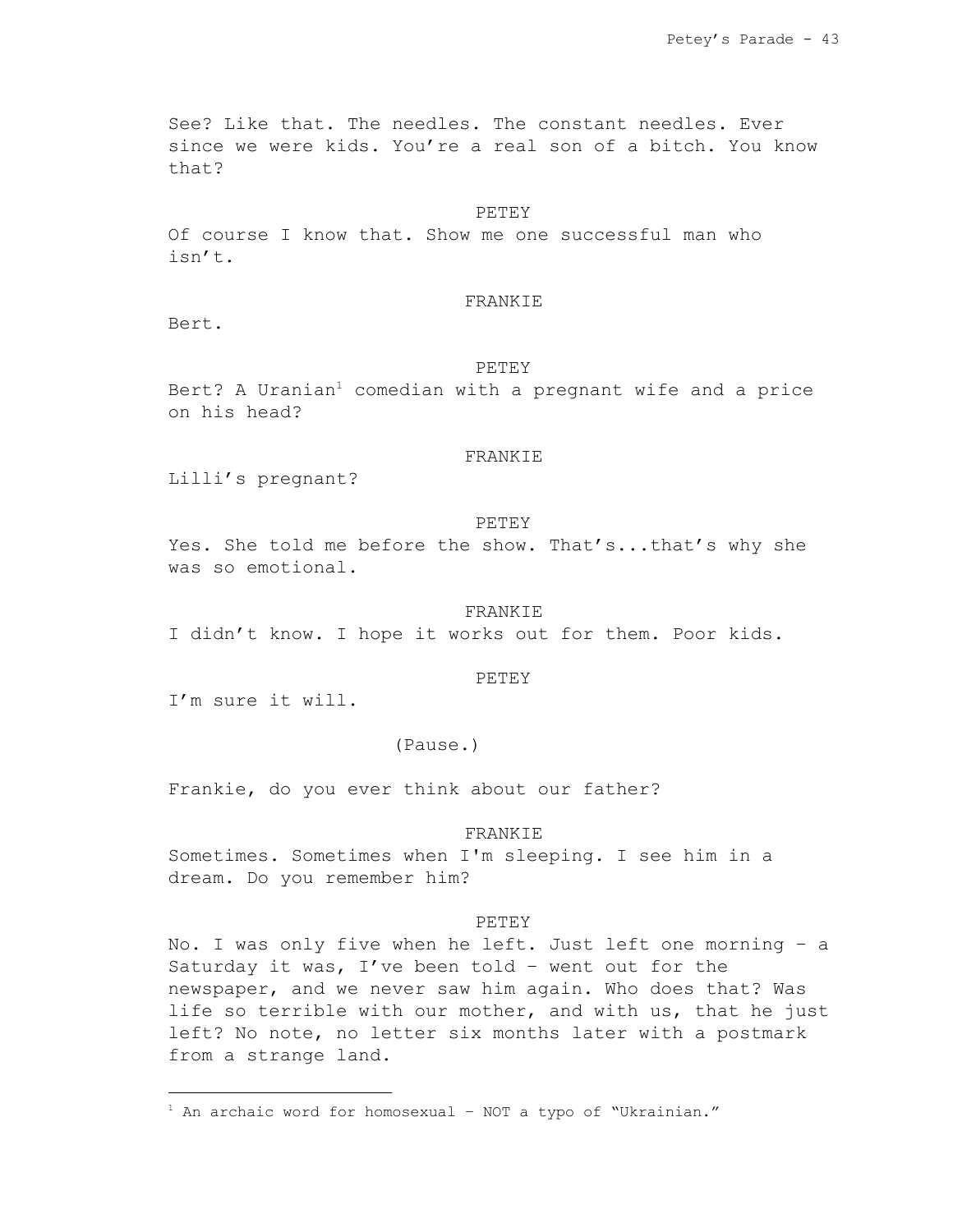# FRANKIE

Maybe he died, tumbled off a bridge, and no one's ever found the body. Maybe he was eaten by a school of fish in the river.

### PETEY

Frankie, you always say just the right thing to make me feel better. I tried to contact him in a seance once.

# (FRANKIE laughs.)

No – really! I hired a psychic to find him.

# FRANKIE

You believe in that?

## PETEY

A little. It was cheaper than a detective. She didn't find anything, though. She was incredibly tall. And she was so depressing.

#### FRANKIE

So the long and the short of it was she wasn't a happy medium?

#### PETEY

You know, comes the revolution, jokes like that will end you up in prison. Still, not bad. We can use it next week.

### FRANKIE

If there is a next week.

## PETEY

There will be. I'll ask Don to talk with Freddie to see what we can do. I'm sure we can fix this.

# (DON rushes in.)

### DON

Petey, I'm sorry. I'm very sorry. I never meant for this to happen.

# PETEY

What do you mean?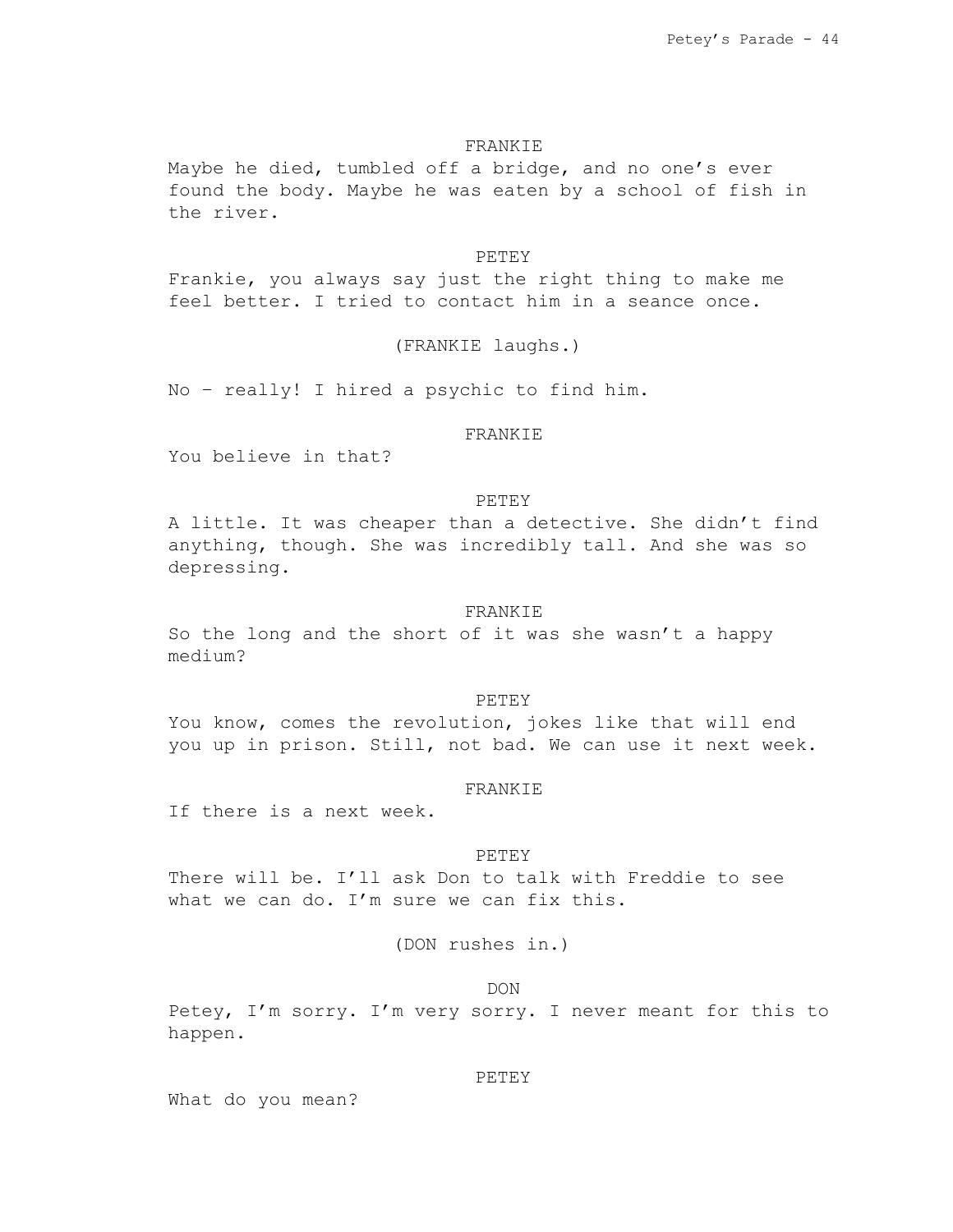DON

Bert. They took him.

FRANKIE

Who took him?

DON

I was just going to have a talk with him. I was told we had to stick to the new script or there would be consequences. I was going to take him to Freddie's office and apologize for him – really I swear I was! I would have even taken some of the blame.

#### PETEY

How commendable of you. You got in too far with these people, Don.

DON

But outside Freddie's office, this man I had never seen says hello, and takes Bert. He said he was the new station manager. And he took Bert down the stairs into a car.

# **PETEY**

Where did they take him?

DON

I don't know. Everyone from Freddie's office was gone. Just this tall man with blond hair who took Bert away.

FRANKIE

How could you have let this happen? How could you get so cozy with them?

(DON breaks down.)

### DON

I'm sorry...I'm sorry...

### FRANKIE

You know they'll be after us next.

#### PETEY

After me? I've got the top show on the station!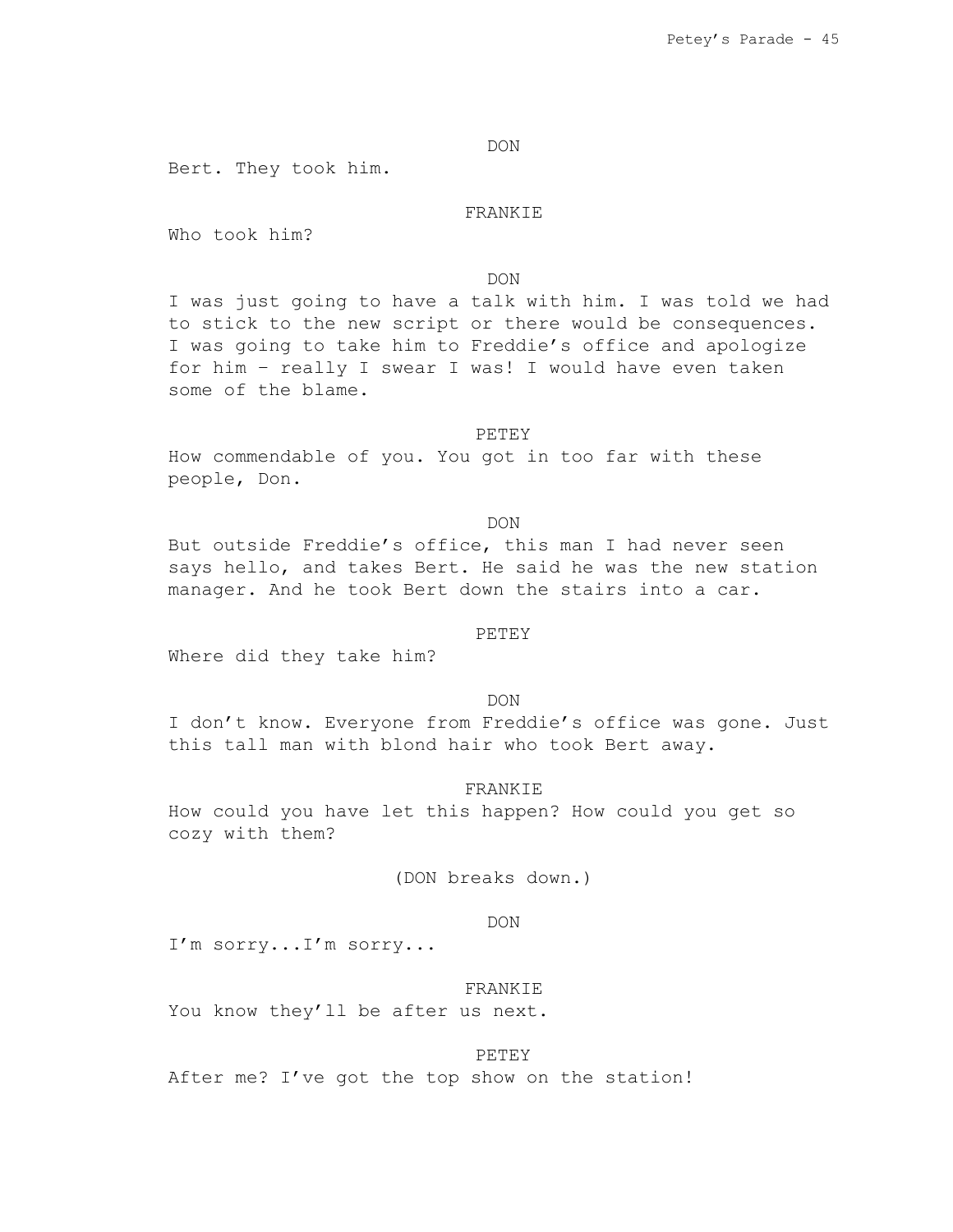### FRANKIE

They don't care about that, Pete. You're a Jewish satiric comic. And you're not Petey Lee anymore. You're Peter Lefkowitz. Or in other words, an enemy of the state.

> (For the first time, PETEY sees his predicament, and fear crosses his face.)

(ELISABETH enters.)

# ELISABETH

Have you heard from him yet?

#### PETEY

No. Don thinks some of those thugs took him.

# ELISABETH

I know. They took him back to our apartment and told me to give this to you. They said to call when you opened it.

> (SHE hands PETEY a sealed envelope. HE opens it. There's a small piece of paper the size of a bank check, and a note.

(HE looks both over with amazement, and stuffs them in his pocket.

(HE runs to the coat rack and puts his overcoat on.)

#### PETEY

We have to get going.

# ELISABETH

What?

# PETEY

All of us. Now. Frankie, you've been practicing this. When's the next train to Paris?

# FRANKIE

Thirty minutes.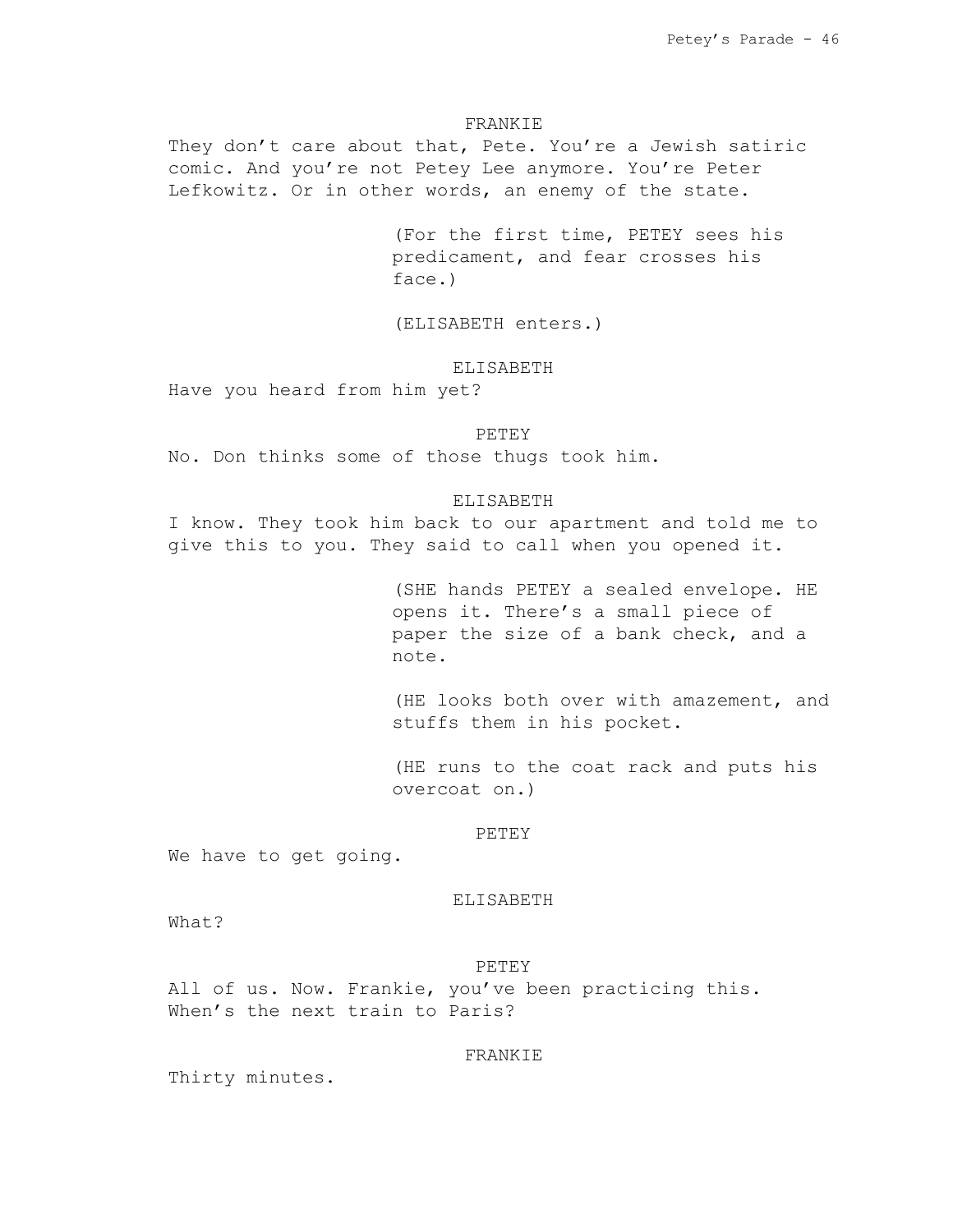PETEY

Get your coats, everyone. Let's go. NOW.

DON

Even me?

## PETEY

Yes, God help me, even you.

ELISABETH But Bert! They'd release him if you call!

PETEY

There's no time for that.

#### FRANKIE

I knew this would happen.

PETEY The clothes on your back. That's all.

ELISABETH But he's my husband! Your friend!

PETEY He's strong. He'll...he'll understand.

(PETEY guides ELISABETH to the door.)

Frankie, run and get a taxi to the station. Take Don.

(FRANKIE and DON get their coats, and EXIT. PETEY is alone with ELISABETH.)

There's nothing we can do, Lilli.

ELISABETH We can go back to the apartment and get Bert.

PETEY It's in the other direction. We have a train to catch.

ELISABETH We can't just leave him here!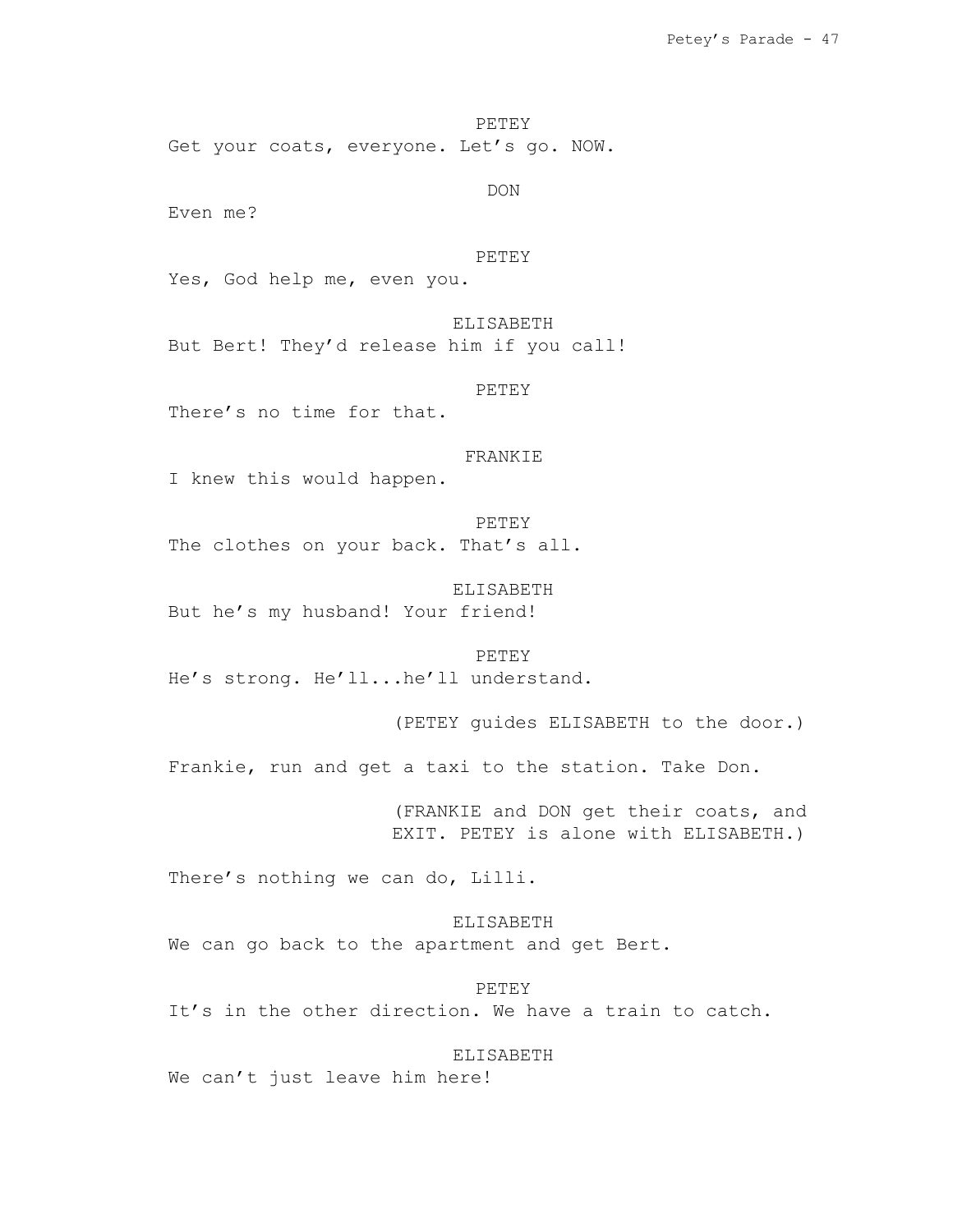PETEY

He shouldn't have been so goddamn reckless!

ELISABETH

You can save him!

# PETEY

We have no choice! Besides, he'd want us to do this. For our baby's future.

# (Pause.)

We can name him Bert.

# (Pause.)

Now come on. We have to make that train to Paris.

(SHE looks at him, and slaps him. HE doesn't react.

(HE guides her gently out the door, and she goes quietly.)

# *END OF ACT ONE*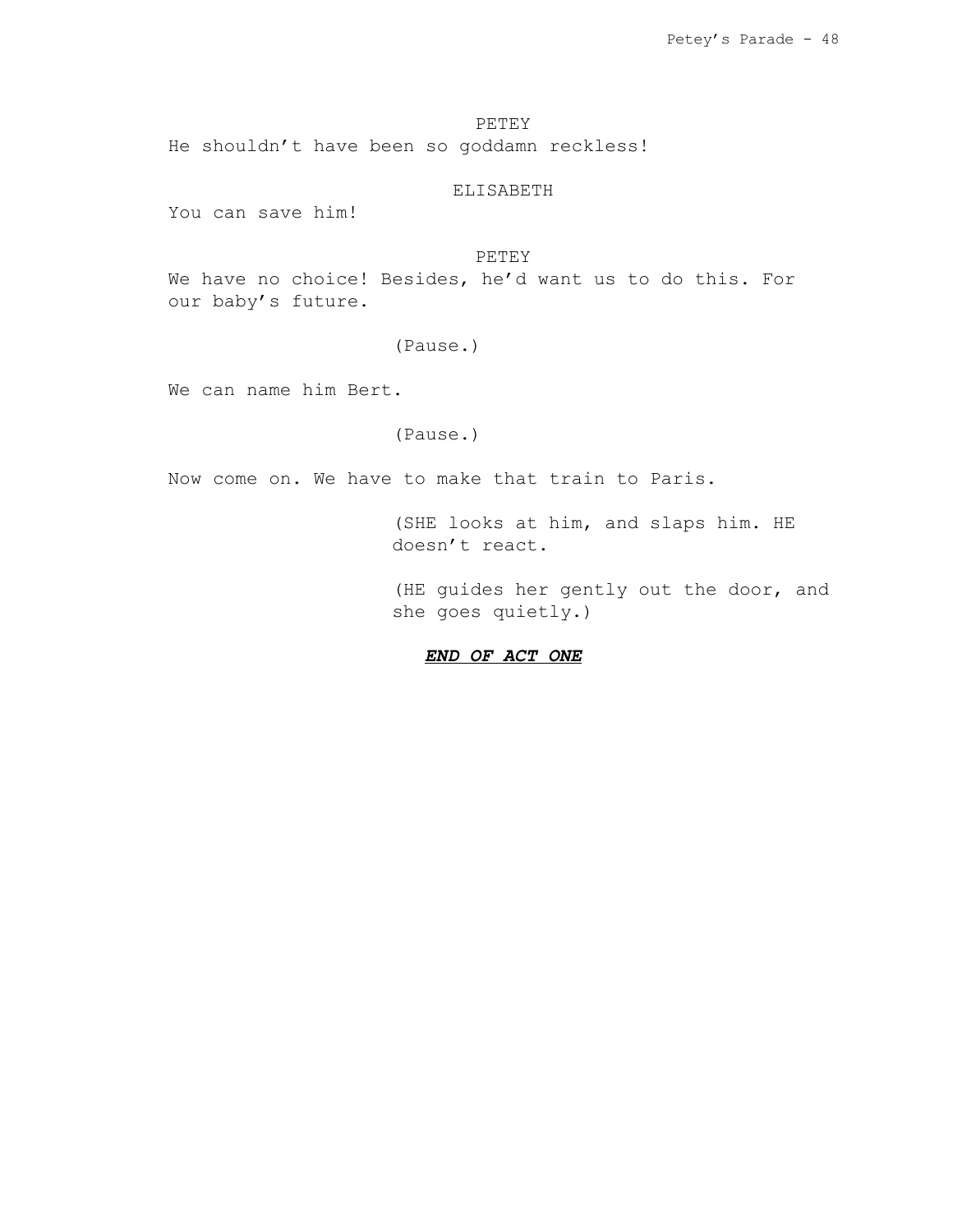### **A C T T W O**

(Spotlight up on a newer style radio microphone on a stand, appropriate for the late 1940s.

(We hear DON, again the off-stage announcer, over jaunty Western swing music, touting the next program.)

# DON

# (off-stage)

Hey kids! It's almost time for the Purity Baking Hour, with your pal Petey Lee. Captain Don here, reminding you to stay tuned for your own funny friend, the clown with the crown and the funniest fella in town – after these words from our sponsor, the Purity Baking Company for the purest bread around. Ask mom to buy some!

(Fade to black.

(It is fifteen years later, 1947, in a downscale office in New York. The setup of the office is similar to Act One, but a little worse for wear.

(FRANKIE and DON are leaning back in office chairs. THEY have been there for some time. DON reads the newspaper while FRANKIE tosses cards into a hat. There are a few bottles of scotch and glasses around – both have been drinking, but not to excess.

(After a while:)

DON

He's late.

FRANKIE He's always late. Give him time.

(Pause.)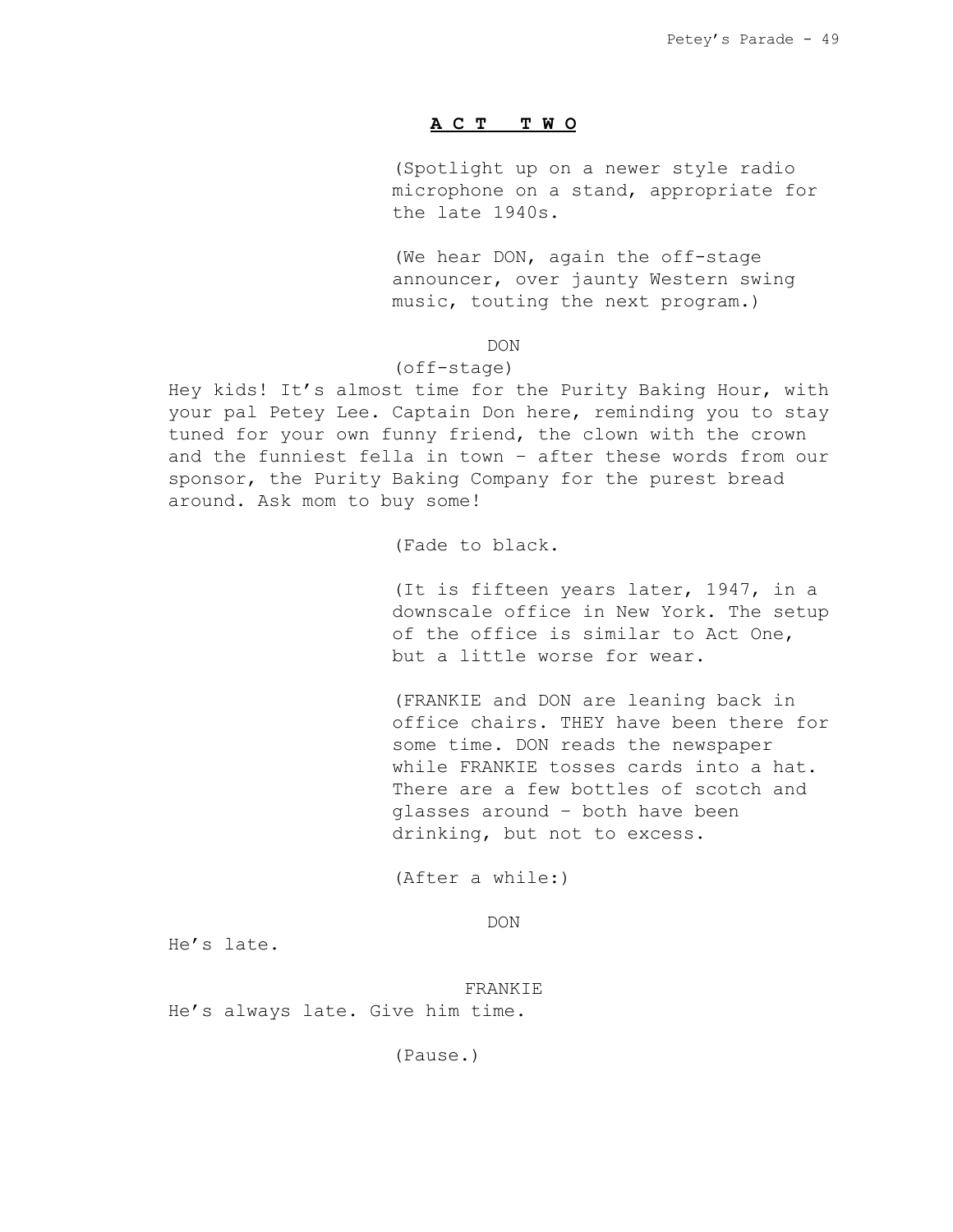Today of all days. I have a meeting with my publisher after this.

DON

He's too irresponsible.

# FRANKIE

You've known that for twenty-five years.

DON

Your publisher?

FRANKIE She has some ideas for my new book.

DON

Congratulations.

FRANKIE Routine, really. They always want changes.

DON But still. I liked your last one.

### FRANKIE

Thank you.

DON

And the one before that.

FRANKIE

The first one's the hardest.

# DON

Any bites from the movies?

FRANKIE Occasionally. They bought the last one. Sent me a nice fat check.

# DON

And you're still here?

# FRANKIE

I'm still here.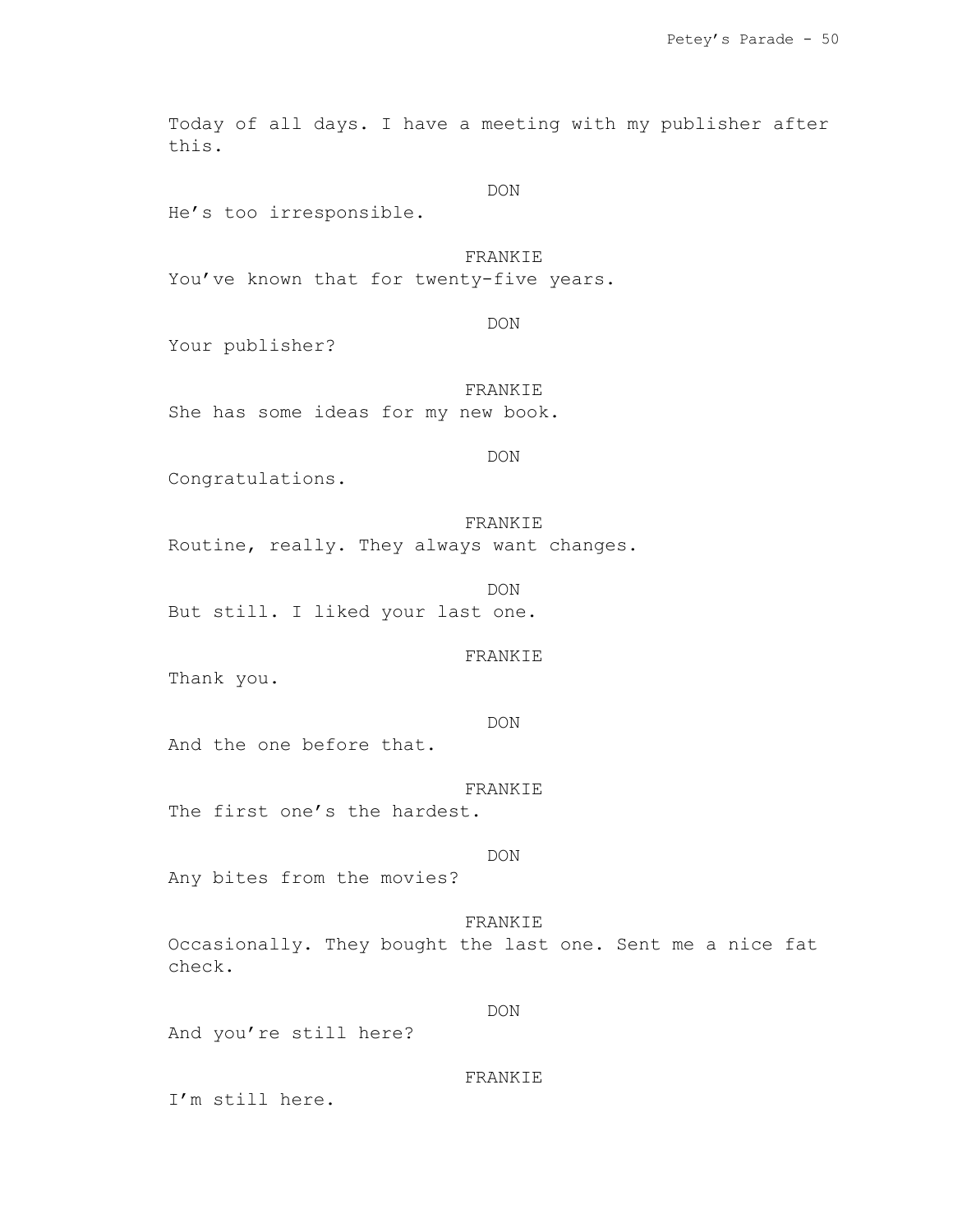# DON

Why?

# FRANKIE

Because I love you, Don. I love you, like I love our swanky offices. Like I love the bitter boiled coffee from the shop downstairs that gives me indigestion with every sip. Like I love the ingrown hair on my left thigh. I figure if I have to suffer for my art, at least I should get paid for it.

DON

How's Lilli?

Here?

## FRANKIE

DON

Oh, fine. She'll be here today.

### FRANKIE

I persuaded her to take the lion tamer role in the circus sketch. It took some doing.

#### DON

Really? No one else could do it?

### FRANKIE

We've been writing around Janet being gone for so long how long is it? A month? I wish her luck, but I hope that show closes quickly – and I needed to put a woman back on. To balance him. The best actress I knew was sleeping right next to me. And she works cheap.

DON

Janet was good.

### FRANKIE

That she was. But, they graduate to Broadway, to the movies, and leave us...here.

DON

What show is Lilli in?

### FRANKIE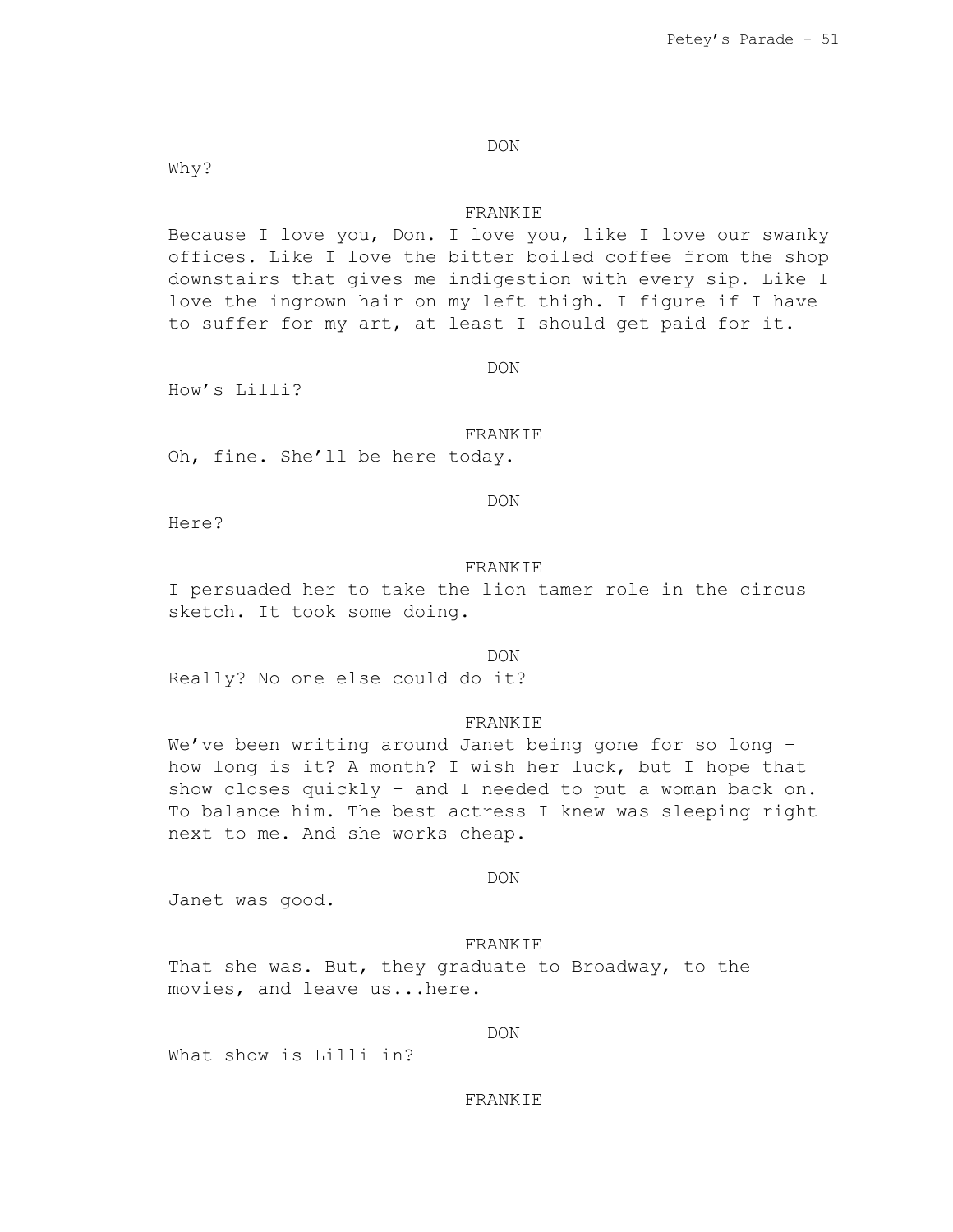She's got a featured role in *One Touch of Venus* at the Imperial. But she's understudying the lead, so one day she might go on. We're hoping someone at Sardi's gives Mary Martin One Touch of Food Poisoning.

DON

Bert would be proud.

### FRANKIE

He only wanted the best for her.

DON

I saw in the paper that they hanged that Lord Haw Haw.

## FRANKIE

I can't believe he broadcast that propaganda shit. And from our own studio. From where I stood, from where Pete stood!

DON

Did you know him? He seemed to come out of nowhere.

# FRANKIE

We tried to bring laughter and joy to a troubled country – to a troubled world – and these idiots went and, well... At least we all got out at the right time.

(Pause.)

DON Would you ever want to go back?

### FRANKIE

What? *There?*

#### DON

They're all gone now.

### FRANKIE

If you think that, you're mistaken. They're still there. In fact, some of them came here.

DON

I never met any. Not in Chicago, not in Philadelphia, not here.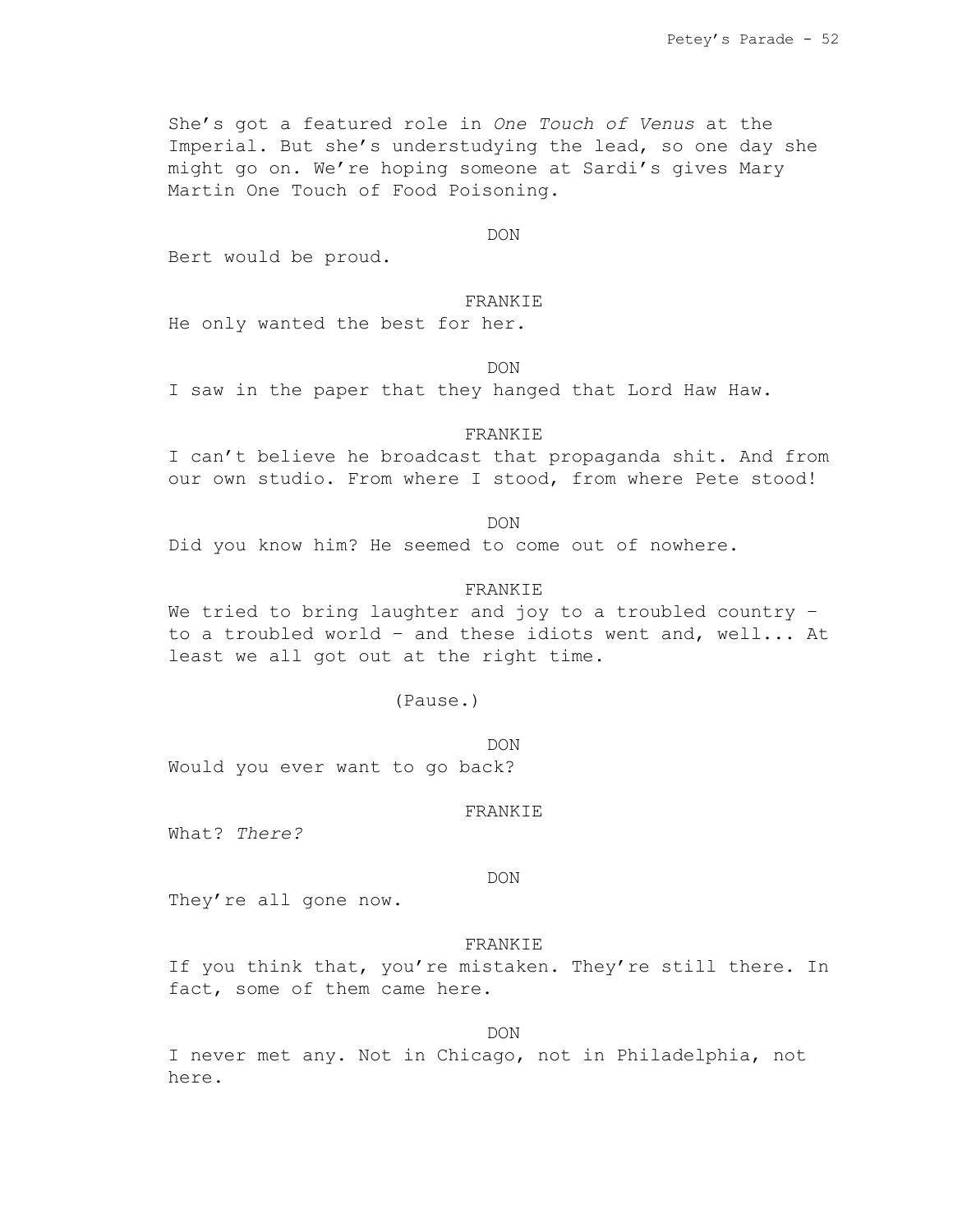#### FRANKIE

You think they're going to parade up and down Broadway announcing it? This ain't Berlin, thank God. Not yet.

# DON

Don't be so cynical. This is a great country, and we're finally back on the right track.

# FRANKIE

I'm a Jewish German emigré. I have every right to be cynical. It's in my blood.

#### DON

Really? You've got it pretty good. You're a published novelist, married to a beautiful woman.

# FRANKIE

And you made it all the way to producer. I do wish we could have had a family of our own. Lilli always wanted that. A baby with her nose and my chin, she always said. But when she got so sick on the ship coming over, that ended that. That's my one regret. No – I tell a lie. My real regret is that my life is reduced to writing bad jokes for a drunken kiddie's radio comic.

# DON

But that's because of your loyalty to him. And you still need a regular paycheck. As do I.

#### FRANKIE

He's my brother. What do you expect me to do? Abandon him?

#### DON

He would. Without a second thought.

# FRANKIE

I can't believe that.

# DON

You'll admit he's pretty egotistical.

#### FRANKIE

Pete? Egotistical? The last time I saw Pete, he was parked in Lover's Lane holding his own hand.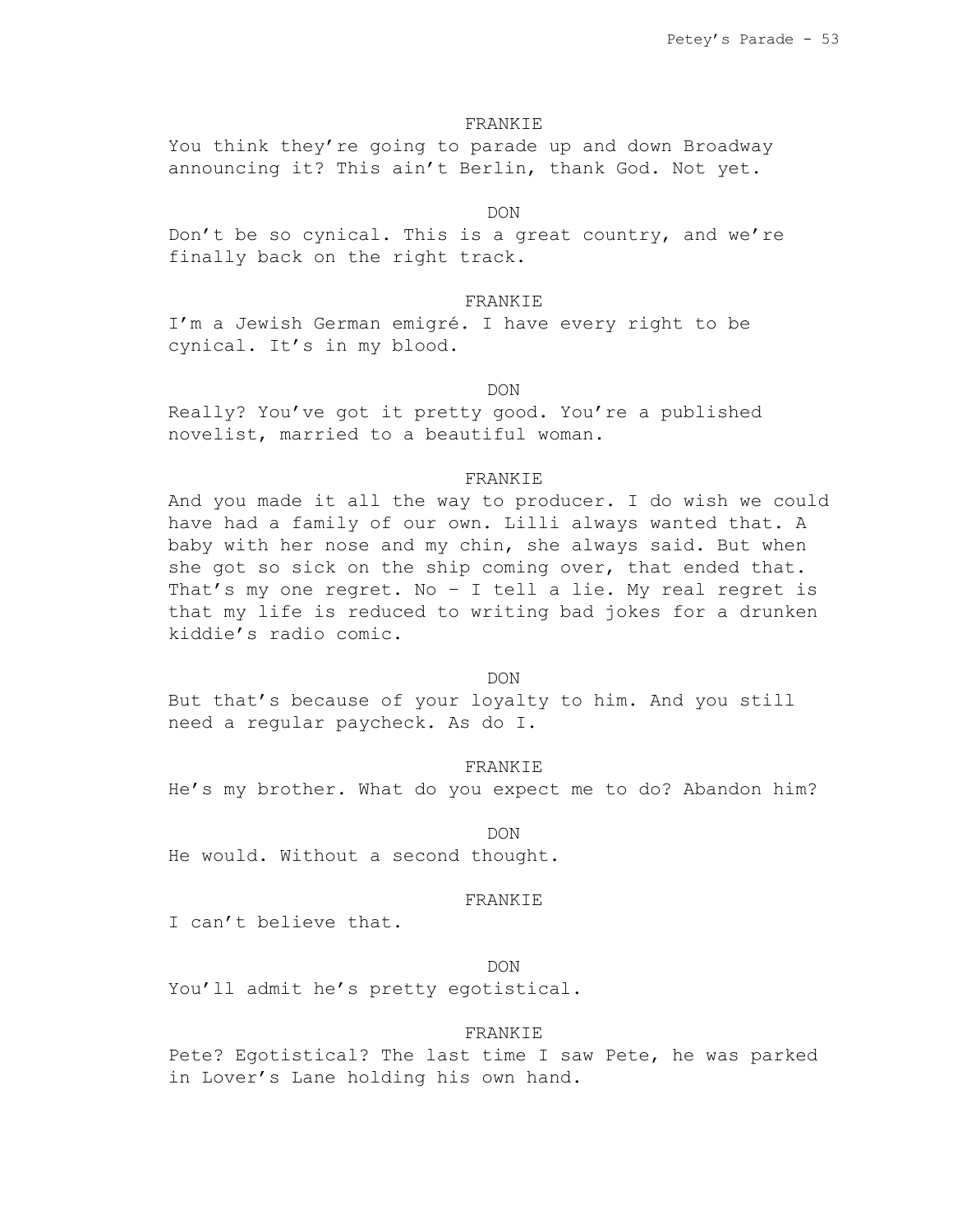DON

We've been with him through three years in Chicago, five years in Philadelphia, and now here, for seven. We're too loyal.

### FRANKIE

Yes, we're loyal to a fault. And that fault is late. As usual.

> (PETEY enters, hurriedly and apologetically, scampering around, relatively – for him – sloppily dressed – tie askew, rumpled suit. HE carries a paper bag, and a battered suitcase with his costume and other items.

> (The fifteen years since Act One have not been kind to him. HE is a bit heavier, but not fat, hair a little thinner, but not bald. But HE is a different man, having been out of the spotlight for much of the ensuing years, rebuilding his career in America. HE is not drunk, but feels the effects of a few drinks.)

#### PETEY

Hi guys. Sorry to be so late.

#### FRANKIE

Hi, Pete.

#### DON

Where have you been? We're live in forty minutes.

#### PETEY

Of course. But – I brought doughnuts! Doughnuts, Don! You can't resist doughnuts! And a nice sweet iced crueller for my brother. Heh – a crueller for my brother. Write that down for next week, Frank.

# DON

Look, I've had just about enough of this, Pete. You were supposed to be here an hour ago. I know you have more important things to do, like drink yourself to death.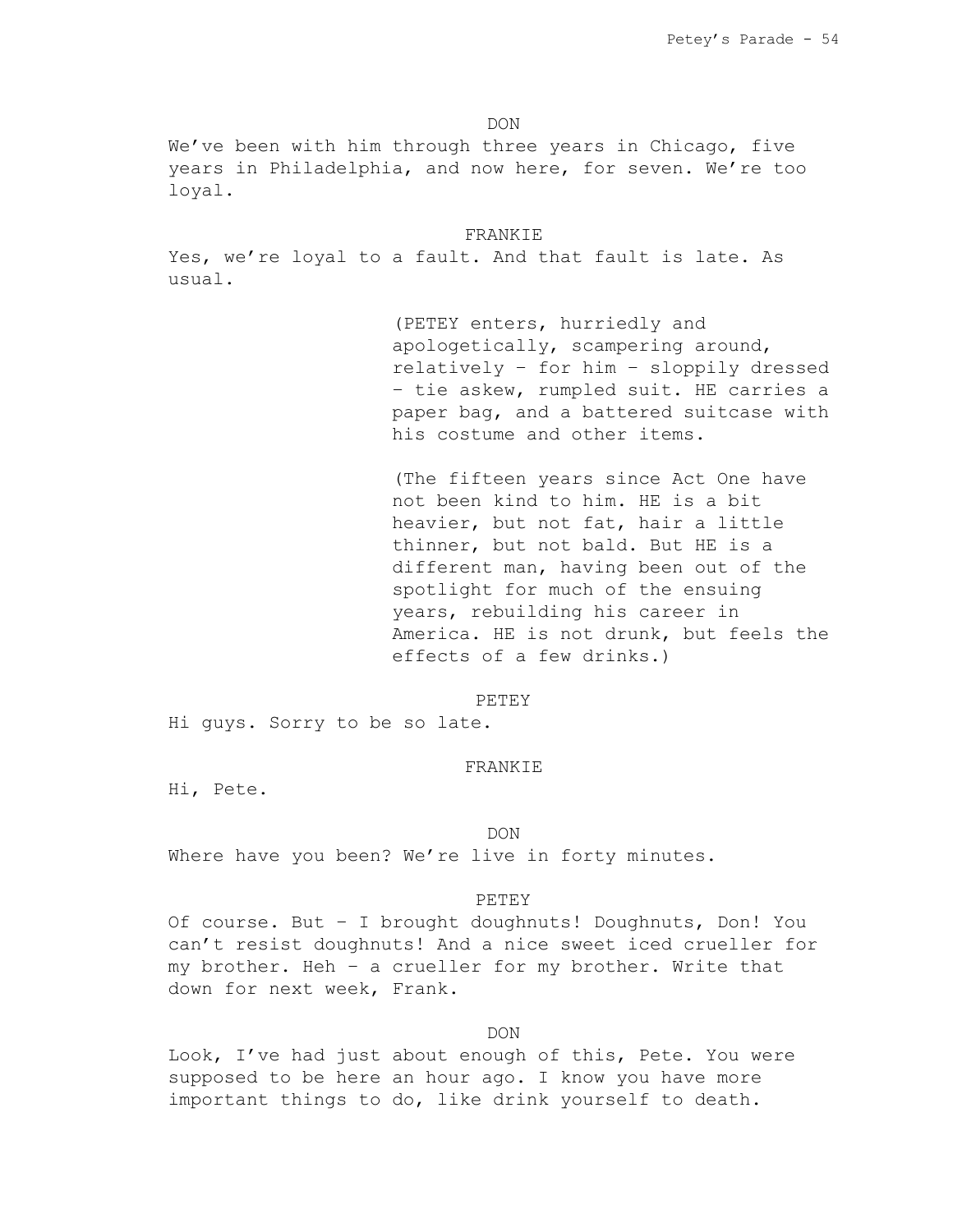# PETEY

(angry)

Like you don't every now and then.

DON Not every day I don't, and not before a show.

# PETEY

Don't you moralize to me. I saved your ass fifteen years ago and you've never ever thanked me for it. No appreciation in the least. If it wasn't for me, you'd be swinging from Her Majesty's gallows, birds pecking out your liver. And every night it would grow back, and they'd be at it again, a little liver but no onions on the side. And why? Because you offended the gods! You hear that! You offended the gods!

> (PETEY sits down with satisfaction at his makeup table in a corner of the room. HE pours himself a drink, downs it quickly, and then another.

(DON returns to his chair and reads the script over.)

## FRANKIE

Pete, why don't you get dressed. You'll feel better.

PETEY

I feel fine. It's him who doesn't. Feel. Fine. Yes.

#### FRANKIE

I'll get you your script.

#### PETEY

Thanks, brother. I could always count on you.

(PETEY begins to get undressed, in order to put on his costume – loudly checked and mismatched pants, suspenders, shirt and jacket, and too-large shoes. The effect is clown-like, but not as much as a circus performer.)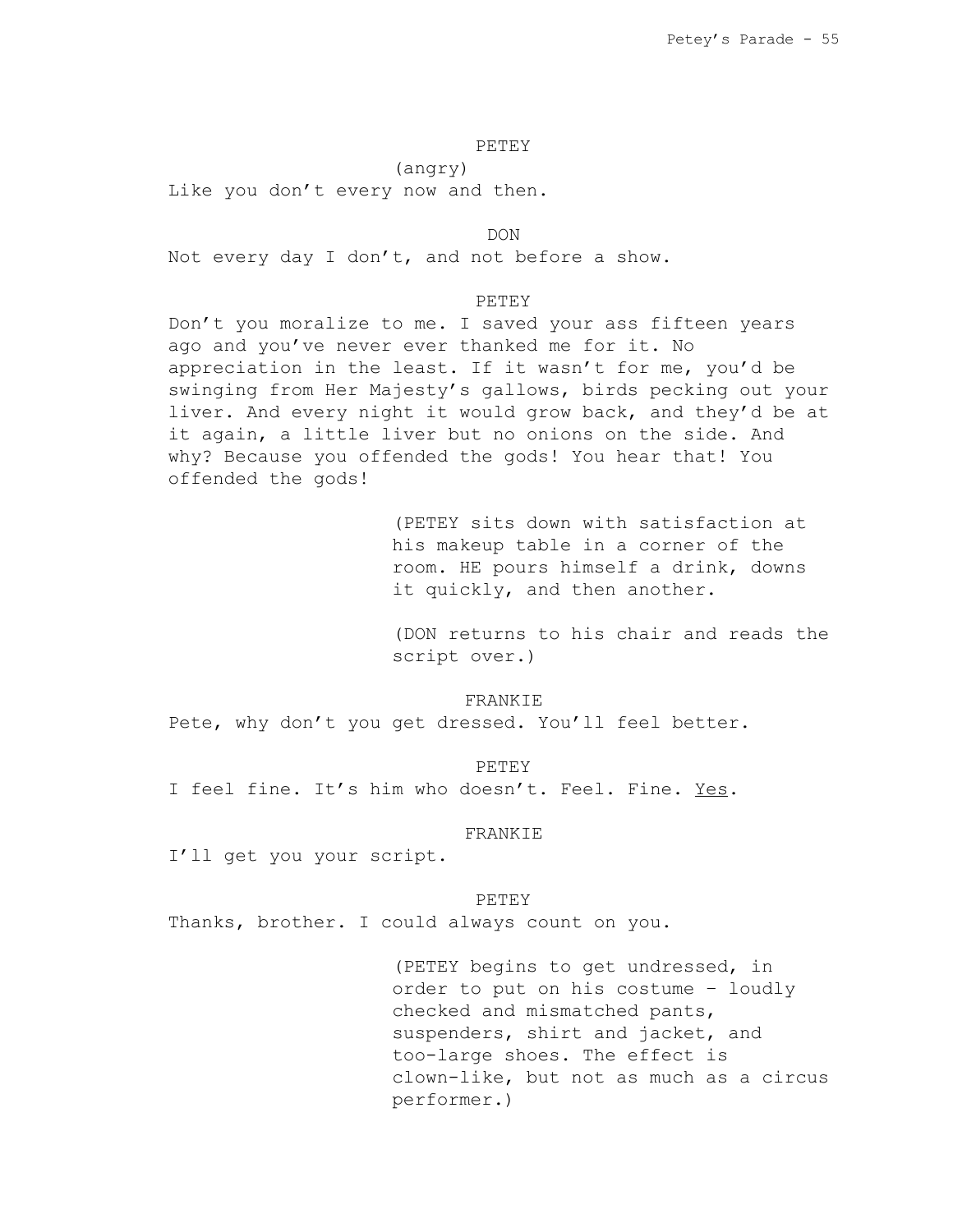### FRANKIE

Guess who's on the show today?

# PETEY

(hopefully)

Jack Benny? Bob Hope?

# FRANKIE

Lilli. You remember Lilli.

# PETEY

(totally taken aback for a moment)

Lilli? Your wife?

# (recovers himself)

Why, I haven't seen her in years. You've kept her away from me, Frankie.

## FRANKIE

She's playing the lion tamer in the circus sketch. It'll be good to work with her again, won't it?

# PETEY

Yes. Great to work with her again. I should get dressed.

## FRANKIE

Good idea. You need any help?

# PETEY

Help with my makeup? Frankie, I'm ashamed of you. If there's one thing an actor knows it's his way around a dressing room. You think just because I'm playing the clown I can't act? Is that it? Say it! You think I'm a fool, a goddamn fool. Well, you listen – you too, Don. What do you think I've been doing? Do you think I've been selling oranges in Shubert Alley? I was playing Shakespeare when you two were playing patty-cake!

> (HE pours himself another drink and downs it.)

#### FRANKIE

Pete, do you really need that?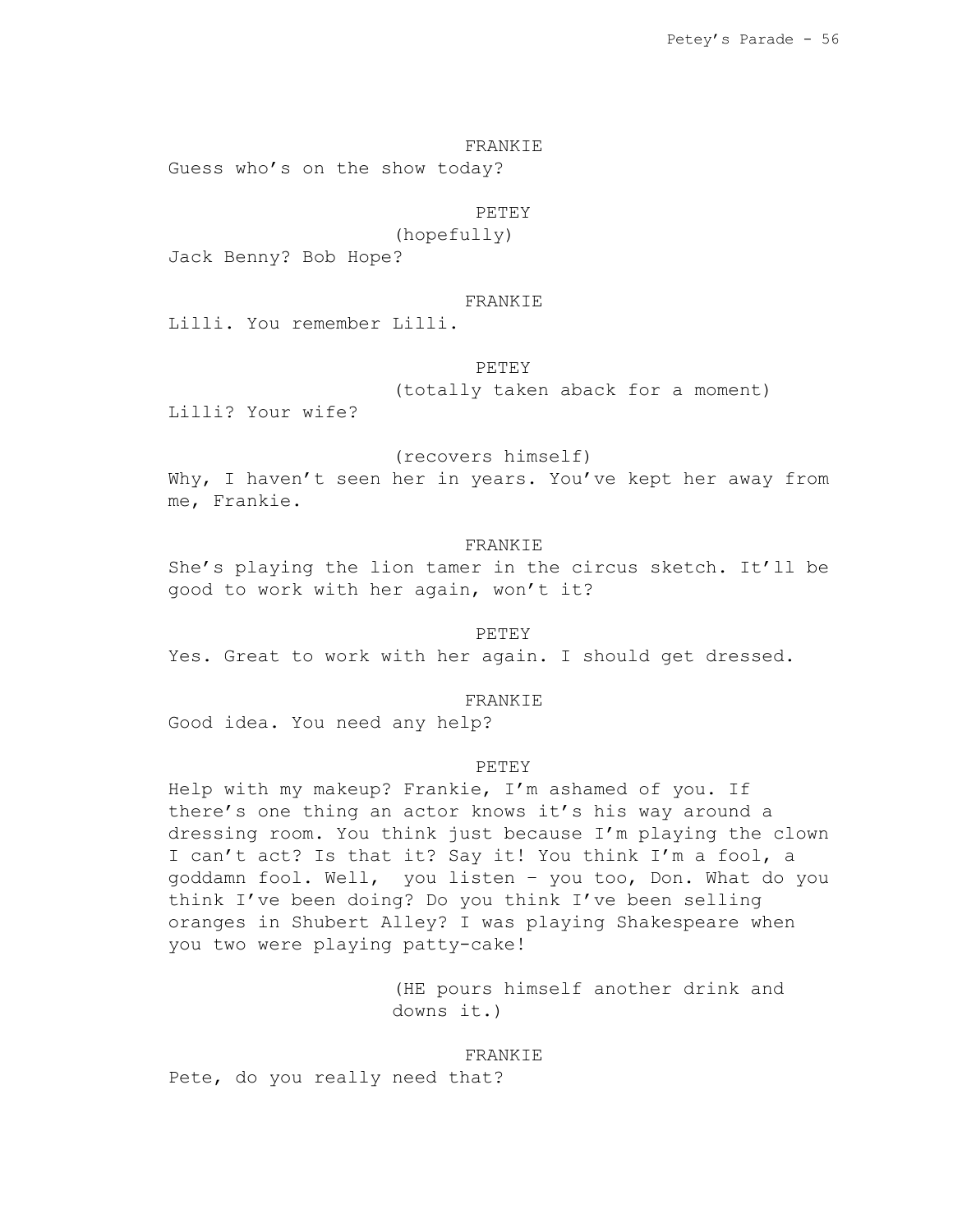**PETEY** 

After your insinuations and his lack of gratitude, yes. Yes I do. I don't need it – I deserve it. And give me that goddamn crueller.

> (HE takes the crueller and takes a big bite. FRANKIE shakes his head.)

> > **FRANKIE**

Don, why don't we give him some time to compose himself.

# PETEY

(with crueller in mouth) I don't need to compose myself! I'm as composed as...a composer! More! I'm composed like Irving Berlin is a composer!

DON

We're on in thirty. Just get yourself ready.

(FRANKIE and DON exit. PETEY spits out the remnants of the crueller. HE is alone.

(By this time, PETEY has undressed down to an undershirt and shorts.

(HE stops, and looks straight out, as if to a mirror.

(HE does a short, jaunty dance, limbering up and trying out part of a routine.

(HE stops dead in the middle, and looks straight again.

(HE has a dour, serious expression on his face. Then, he wipes his hand over his face bottom to top, and comes out grinning. His hand wipes his face top to bottom, and the grin goes away, replaced by the dour, serious expression. HE does this a few more times, faster and faster.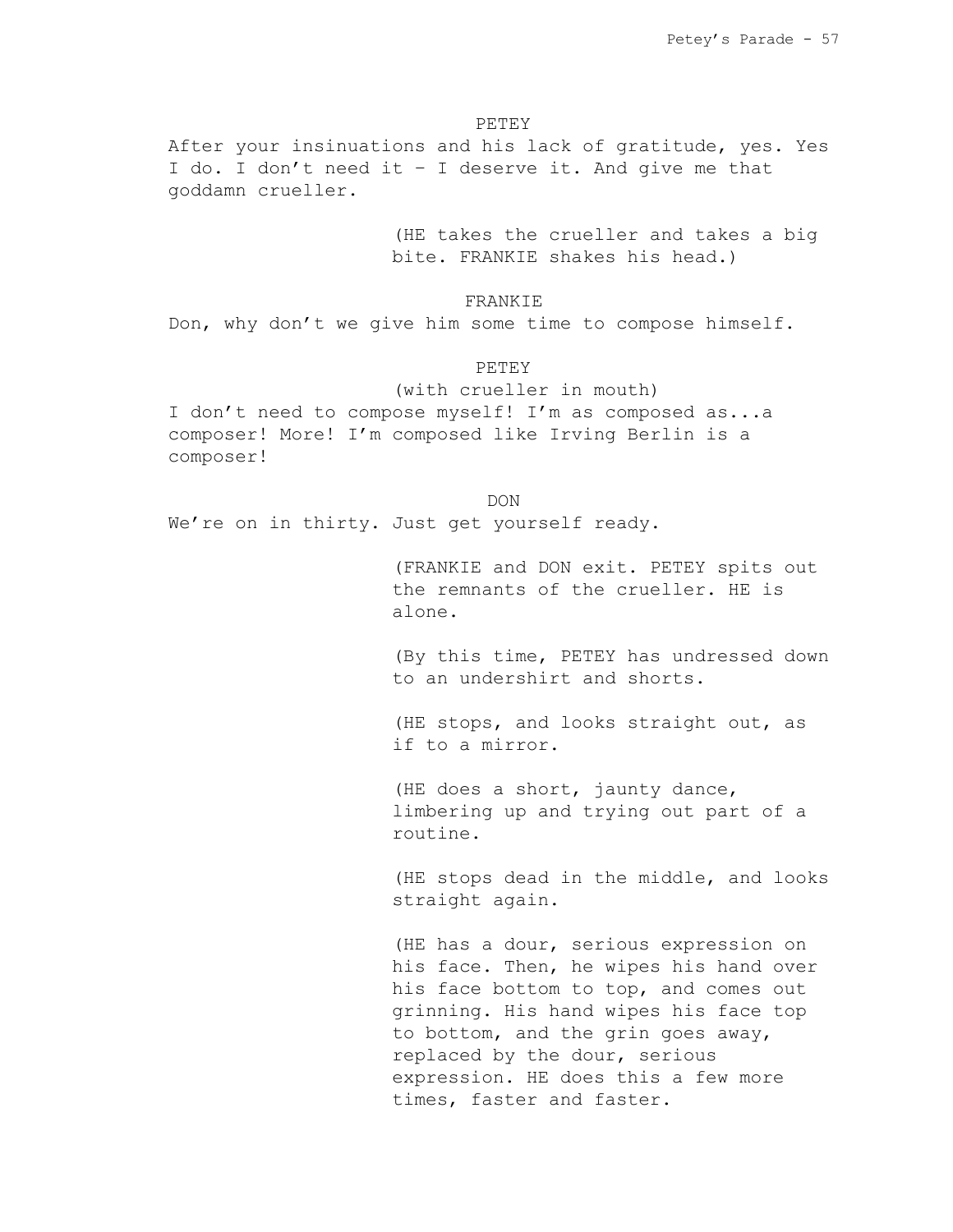(HE stops, glances around, and finds two or three relatively small but weighty objects lying around – perhaps tins of makeup, or shoe polish. HE begins to juggle them.

(ELISABETH enters, behind PETEY – who is wrapped up in what he's doing, not expecting her, and juggling in his underwear. SHE stands there out of his vision for a bit, and finally speaks.)

# ELISABETH

Hello, Pete.

(At which point HE drops the tins HE's been juggling, and they crash to the floor.)

PETEY Oh. Hello. Didn't know you were there.

> (HE picks up the tins and starts juggling again.)

Always have to keep up the skills, you know.

# ELISABETH

You look well.

PETEY (never taking his eyes off his juggling)

You too.

### ELISABETH

I'm sorry. I interrupted your preparations. I remember how important that was to you.

PETEY It still is. After all these years.

### ELISABETH

After all these years.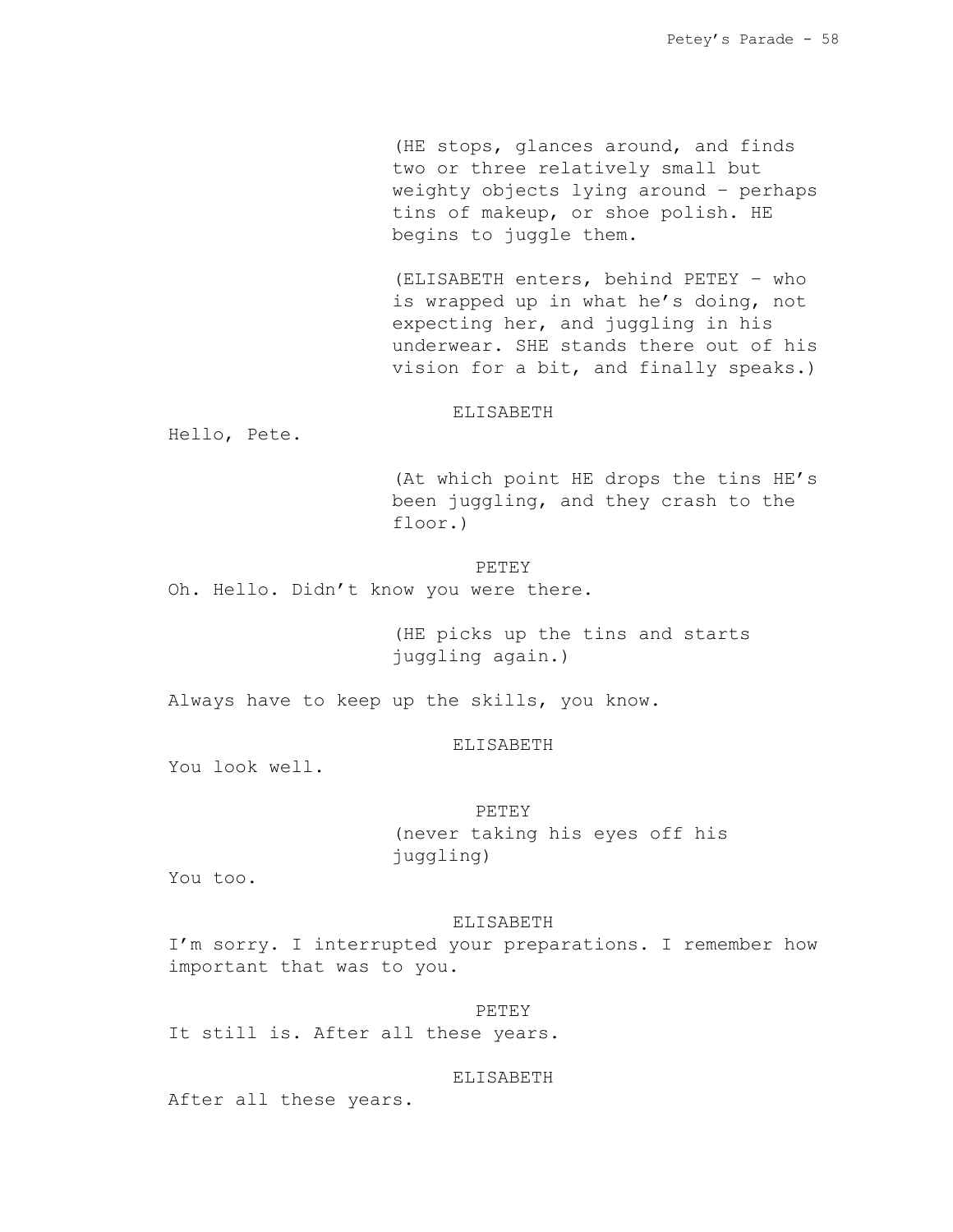# PETEY

When did I see you last?

### ELISABETH

Christmas?

### PETEY

No. I was playing a date at the Fisher in Detroit last Christmas. Vaudeville still lives. It was before that. Several years.

#### ELISABETH

It must have been.

#### PETEY

Yes. I haven't seen you in several years. We all left Berlin 15 years ago, and I haven't seen you in, oh, probably... *twelve* of them. Why is that, Elisabeth? Why haven't we seen each other for twelve years? When you're married to my brother. *Why is that?*

(Pause.)

#### ELISABETH

I'll let you get dressed.

(SHE moves to exit.)

#### PETEY

Don't. Don't go. I need your help. Could you hand me my pants?

# ELISABETH

I'll bet you say that to all the girls.

(SHE stays, and HE begins to get dressed.)

### PETEY

Not anymore. Petey Lee is a one woman man. And that woman is my craft, the theater. Look on my empire, ye mighty, and despair!

Give us that shirt if you would.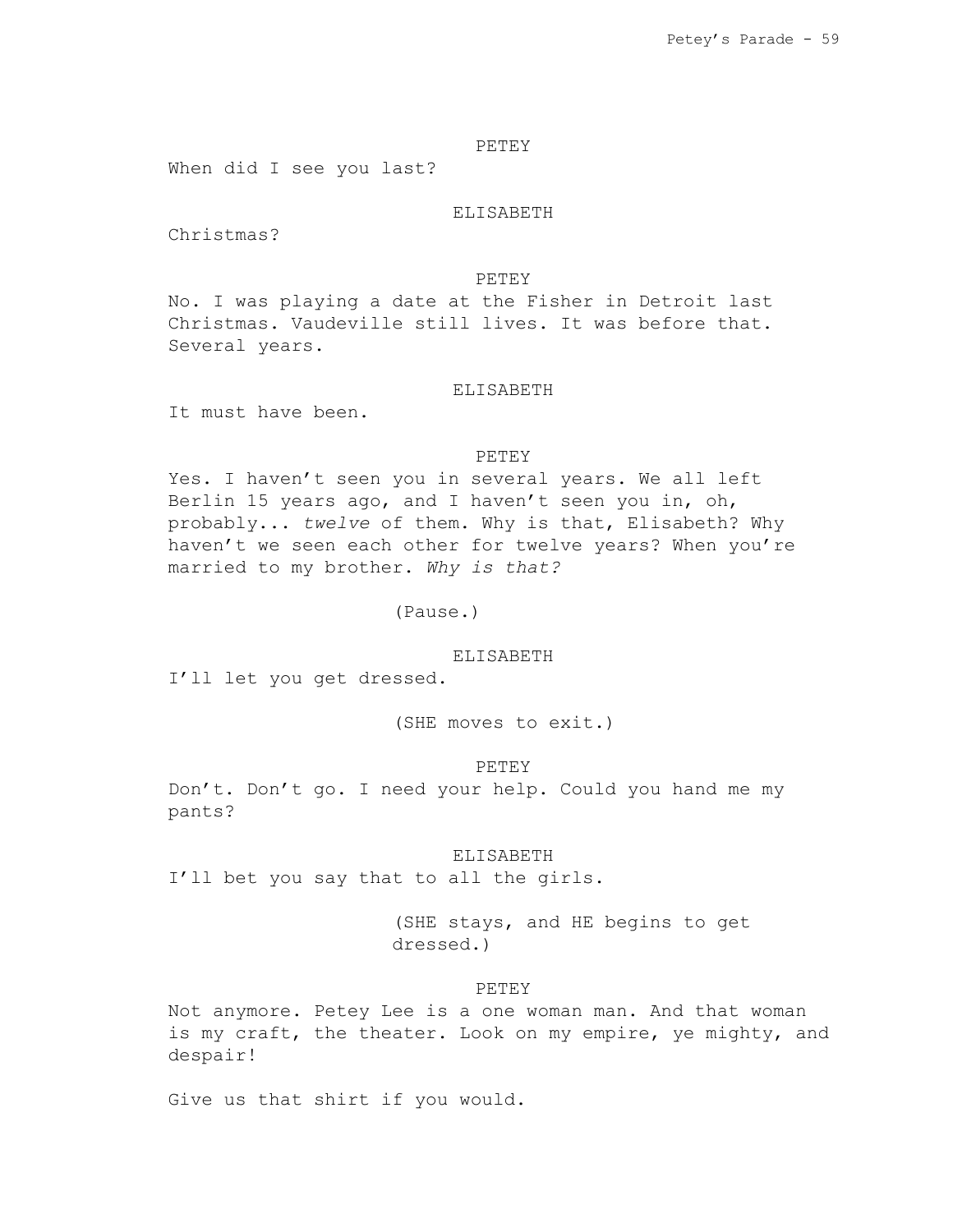(SHE hands him his shirt.)

Are you happy?

# ELISABETH

Oh yes. Most days. Like anyone else. And you?

# PETEY

Never better, never better. Back in the saddle again, as Gene Autry sings. I hear Frankie's in your sketch today. It'll be good to have the old gang back together one more time. Like the old days.

(SHE doesn't say anything.)

There was nothing I could do. You know that.

ELISABETH

You could have saved him. He could have been here right now, with all of us. Today!

PETEY He didn't want to be saved. He told me so.

### ELISABETH

What?

## PETEY

The note he sent. Here.

(PETEY goes to his wallet and takes out a small folded piece of paper. HE hands it to her.)

He didn't want me to tell you. But after 15 years, he'd forgive me.

# ELISABETH

You kept it?

#### PETEY

I take it wherever I go.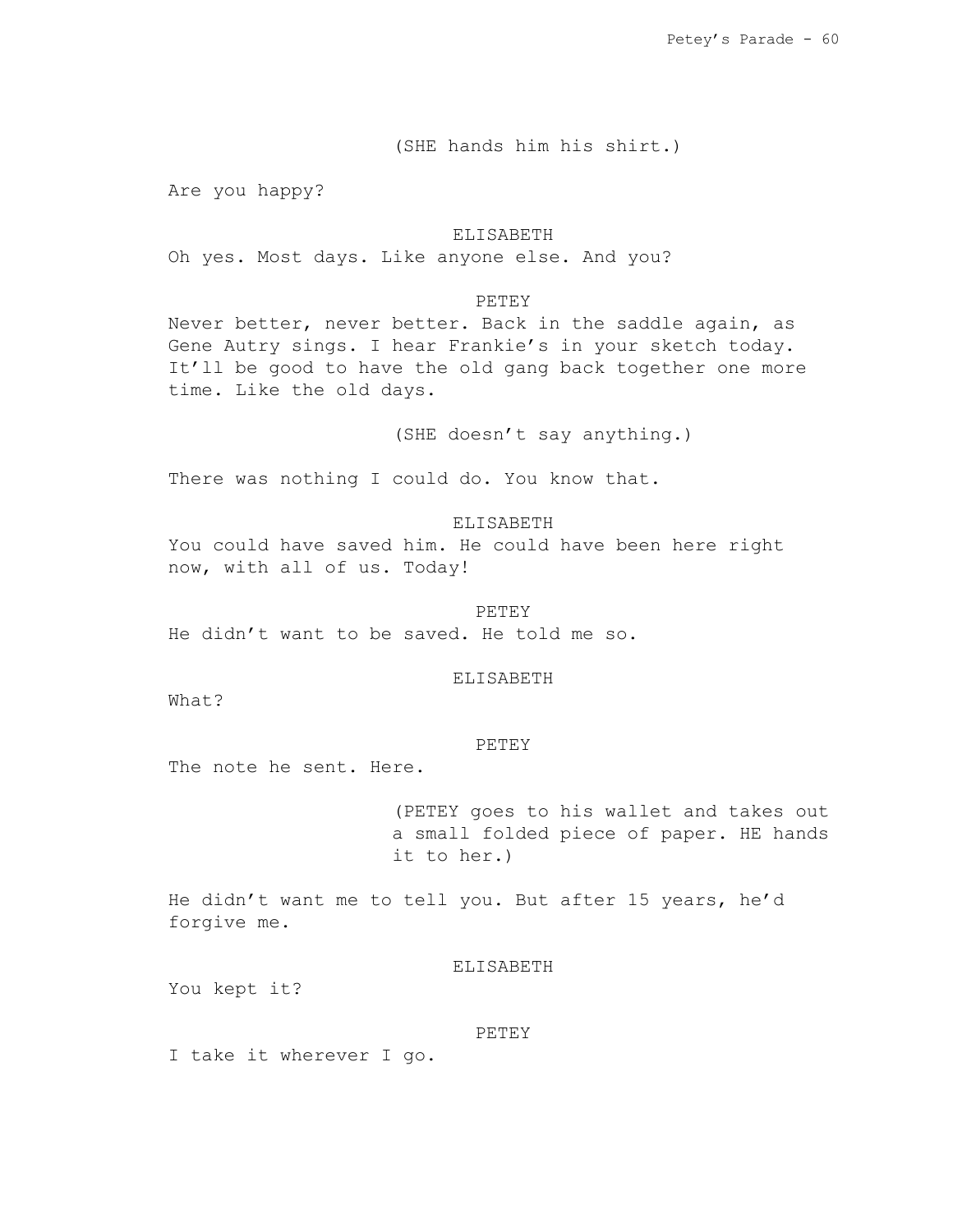(SHE reads it and hands it back to him.)

# ELISABETH

But why?

### PETEY

Who knows. Maybe he felt you were better off without him, that he could sacrifice his future for yours, that if they had him they wouldn't look for us. And that check of his kept us alive for two years while I got back on my feet.

#### ELISABETH

That was his money?

### PETEY

And what Frankie had sent to our cousin. We all needed it. You remember – you were in a stage show, Frankie was writing his novel, and I was a bad magician and juggler. I was such a bad magician the rabbit tried to make *me* disappear. I hope I've gotten better since.

### ELISABETH

Goddamn you, Pete. What is with you? Half the time I want to kill you and the other half I want to kiss you.

#### PETEY

At least I've got your attention.

Look, we could have had something, but life gets in the way sometimes. Those two years in Chicago were something.

#### ELISABETH

Until you found...

### PETEY

She never meant anything. I don't even remember her name.

### ELISABETH

I do. *Eva*. How ironic for a German emigré.

### PETEY

I always did have a sense of the absurd.

### ELISABETH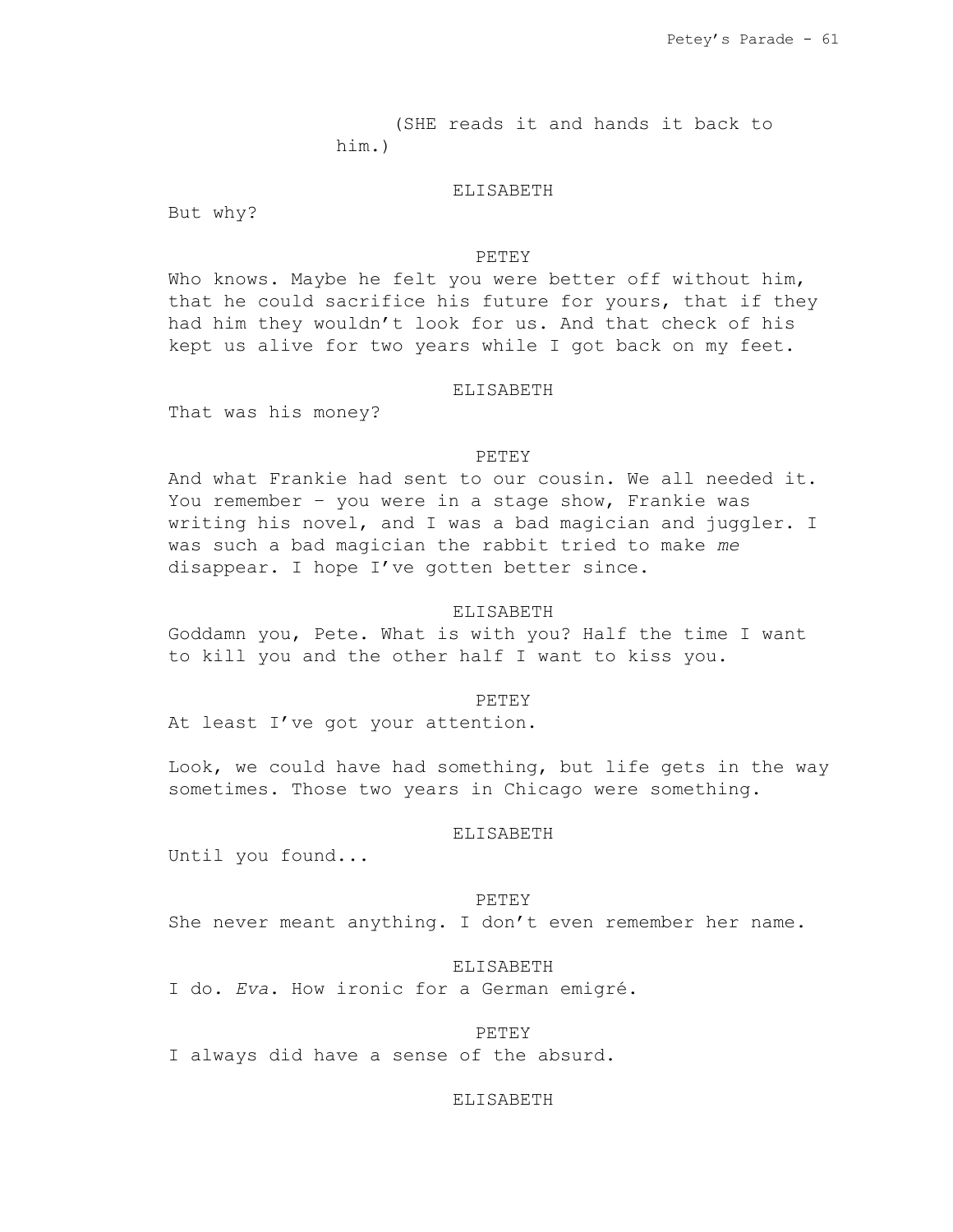You were a real shit. I don't know that you've changed. And I don't want to know, I don't want to find out. I'll do my lines, and I'll go home with Frank, then I'll go to the theater tonight and hope Mary Martin gets hit by the crosstown bus. I don't want to see you again. Ever. For my sake and yours.

> (SHE sees him dressed fully in his costume, except his shoes, and starts laughing, but not meanly, almost lovingly.)

Talk about absurd. You ridiculous son of a bitch.

PETEY

Anything for a laugh these days in this, the best of all possible worlds.

# ELISABETH

Put your shoes on.

(HE sits down and SHE hands him his oversized shoes. HE looks at her, and SHE looks at him.

(Pause.)

#### PETEY

I have a touch of arthritis. I can't bend.

(Another pause, as she sizes him up. SHE then bends down to help him put on and tie his shoes. SHE looks up at him.

(At which point, DON and FRANKIE enter, and ELISABETH quickly gets up.)

### FRANKIE

There you are.

(HE kisses her on the cheek, and hands ELISABETH and PETEY their scripts.)

A few minor changes.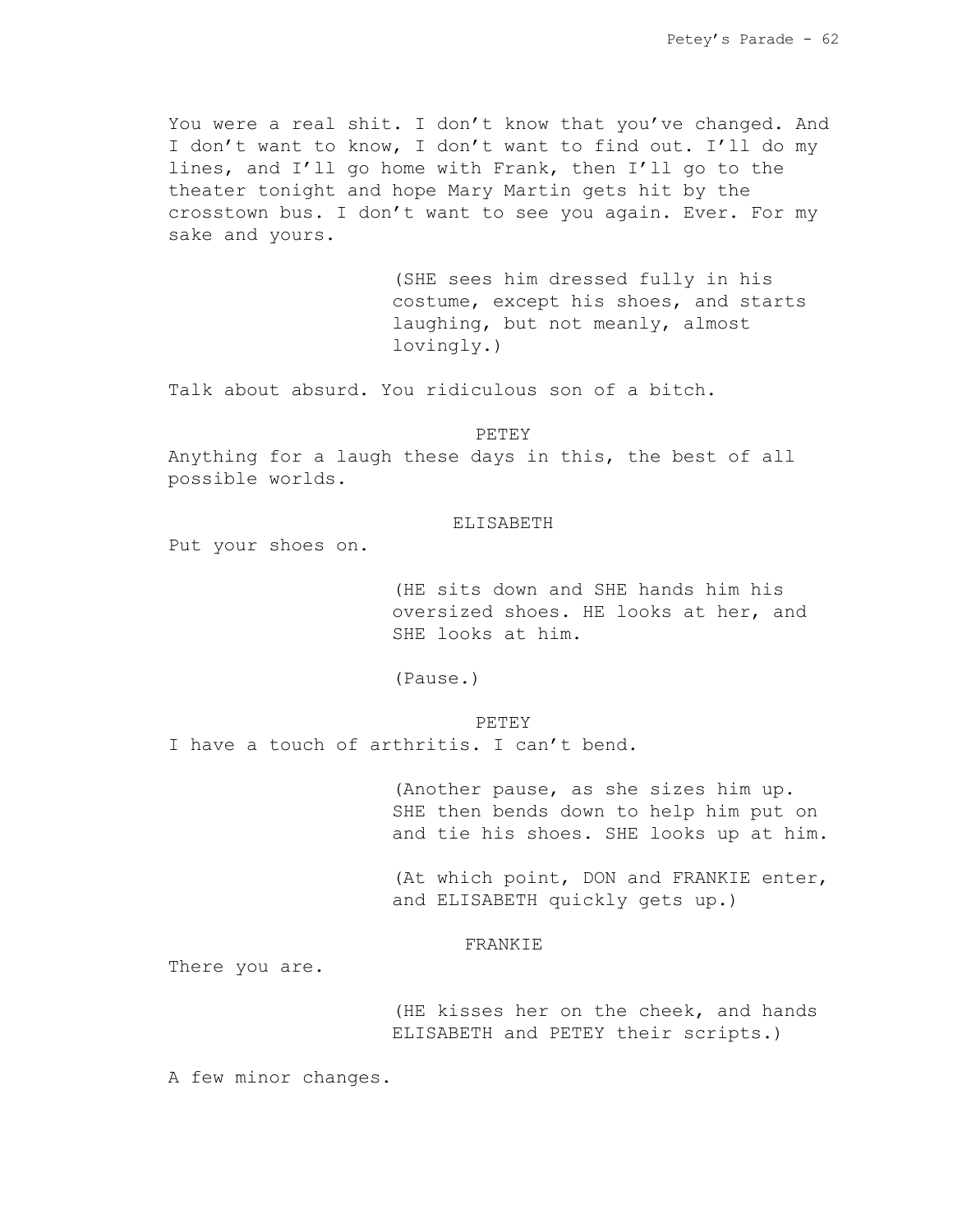ELISABETH

Hello, Don. It's been ages!

(THEY hug.)

DON

Too long. I'm so glad you could do the show. We've been short an actress ever since Janet left for *Brigadoon*.

PETEY

(almost butting in on everyone) Yes. I hear she only goes on once every hundred years.

(ALL look at him, confused.)

*Brigadoon*. A mysterious Scottish village which only appears every hundred years.

(Pause.)

It's a joke!

(But THEY ignore him.)

DON

Frankie says you're all moving.

ELISABETH

Well, if everything goes through, we might move to a bigger place in Dutchess County.

### FRANKIE

We're trying to adopt. It's a long process, but we've made a start.

# DON

Really! I had no idea. That's wonderful. You two deserve it.

# ELISABETH

It would be an easy drive down here for my shows on the Taconic. It's totally empty.

DON Sounds like everything's coming together for you.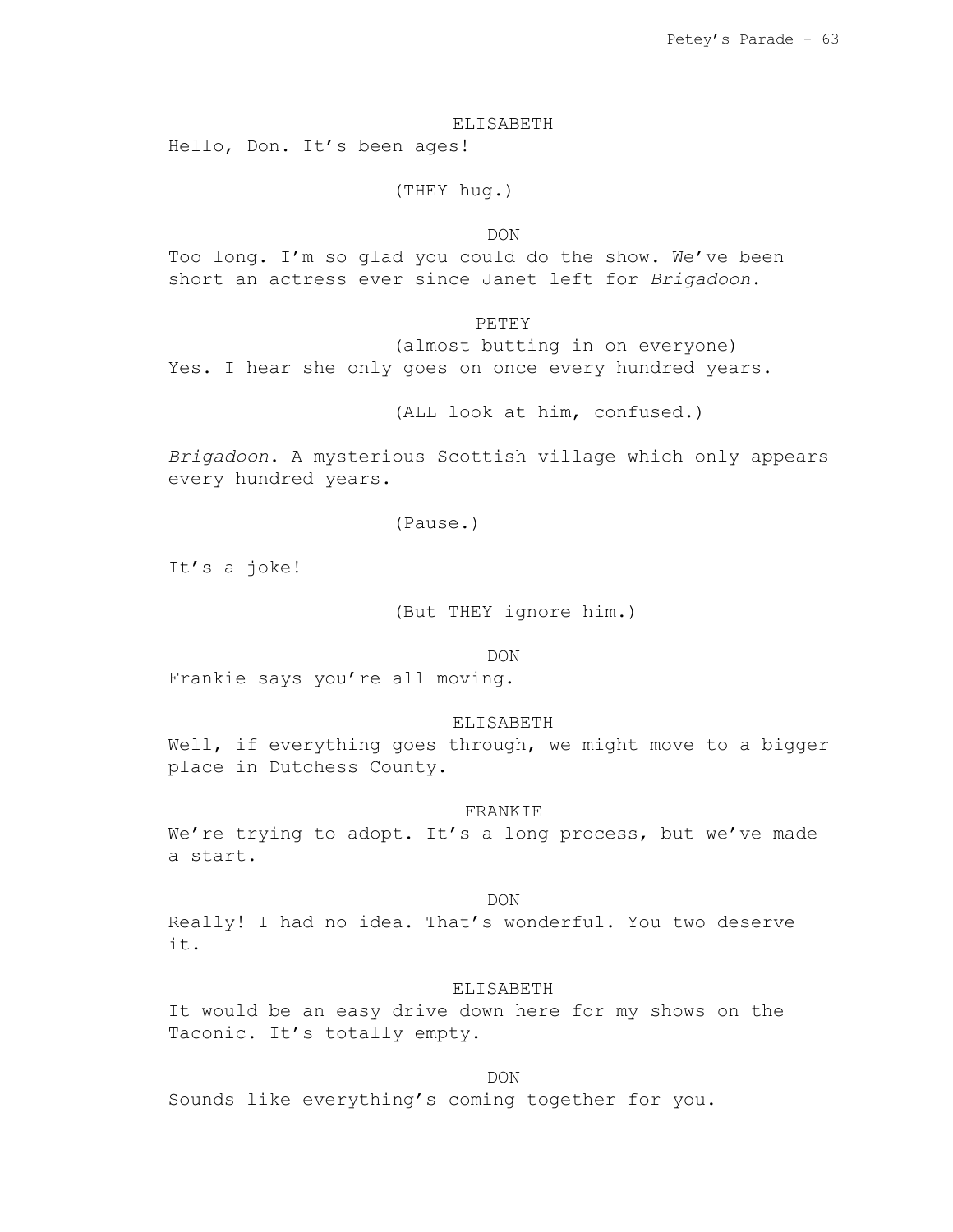# (And PETEY barges in.)

PETEY

Yes it is, Don, it most surely is. Look at this – the old gang all back together! All of us good-looking, rich and successful.

> (HE joins arms with as many of them as HE can - but the effect is striking. FRANKIE and DON are in suits, ELISABETH is smartly dressed – and PETEY is in baggy pants and clown-like shoes.)

### FRANKIE

Lilli, say, do you want to run the opening with me? We can do the circus sketch cold.

ELISABETH

Sure. Well, I'll leave you two together. See you in a few.

(THEY exit.)

(PETEY looks dejected, and slowly goes to his makeup table to apply a little clown face powder and greasepaint eyebrows. HE pours himself a drink and downs it quickly.)

DON

Did you know they were adopting?

#### PETEY

He never tells me anything anymore.

#### DON

I thought you two were close.

### PETEY

Not really. We never really were. Even as boys. My whole life has been devoted to keeping people from knowing me. I am not Petey Lee – I play the character the world knows as Petey Lee.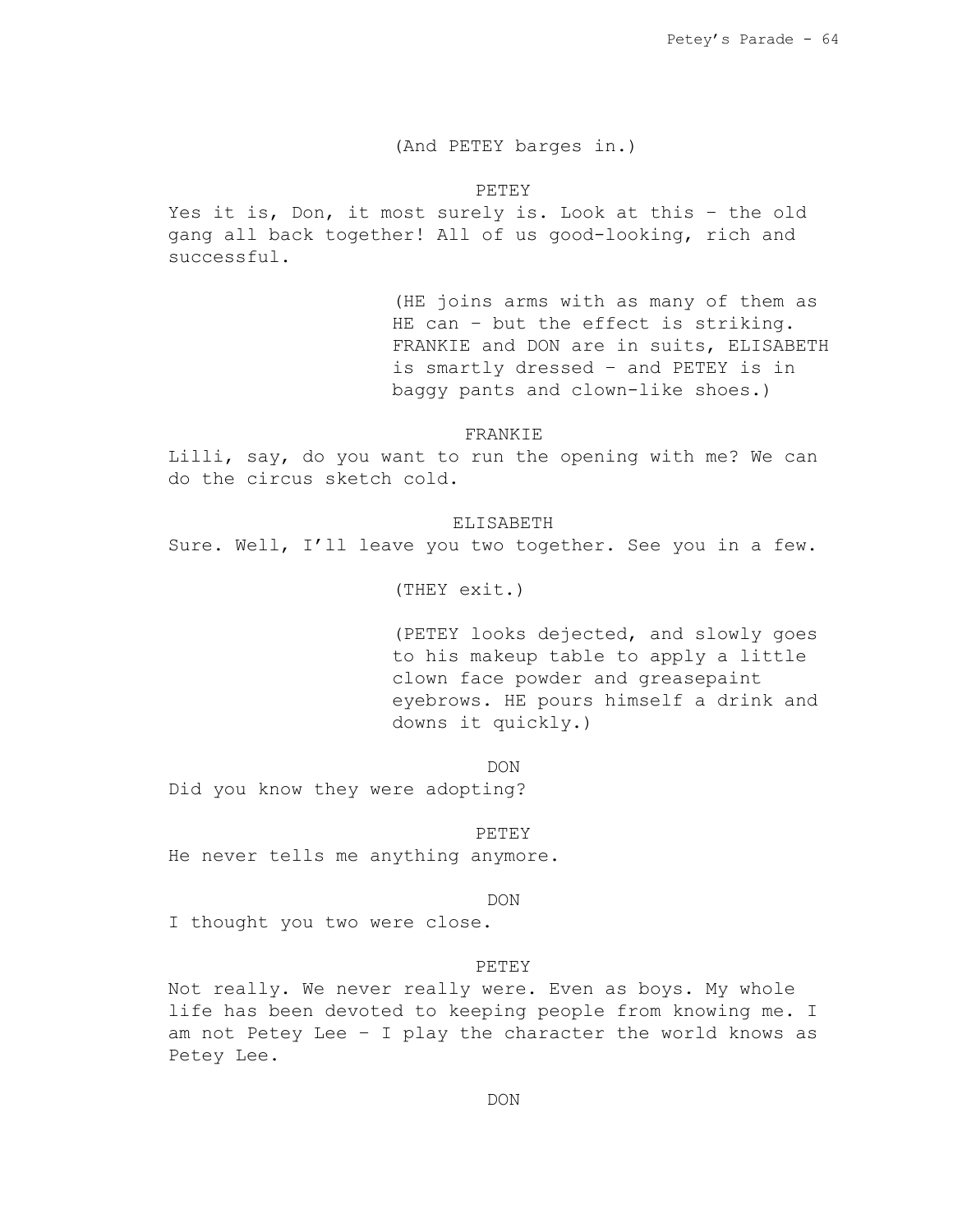Well, we have to talk.

### PETEY

That's never good. Nothing good ever came from someone saying "We have to talk."

DON

There's this group out there, and they're trying to rid the business of Communists.

# **PETEY**

You know me, Don. I stay out of politics. Always have, always will.

# DON

Bert didn't.

### **PETEY**

Dear old Bert. Always marching, always speaking out. I told him to stay out of politics, out of the satirical world of the Berlin cabarets. They certainly prevented the Second World War, didn't they.

# DON

Bert went to meetings. They were Communist meetings.

#### PETEY

They were anti-Fascist meetings.

# DON

Run by Communists.

### PETEY

Don, you remember. There was no middle ground – you were one or the other.

#### DON

That's not going to fly for you. Not here, not now.

# PETEY

Back then, you had to choose a side, and I chose the less objectionable side. I didn't want to, but how could I not?

# DON

You went to meetings.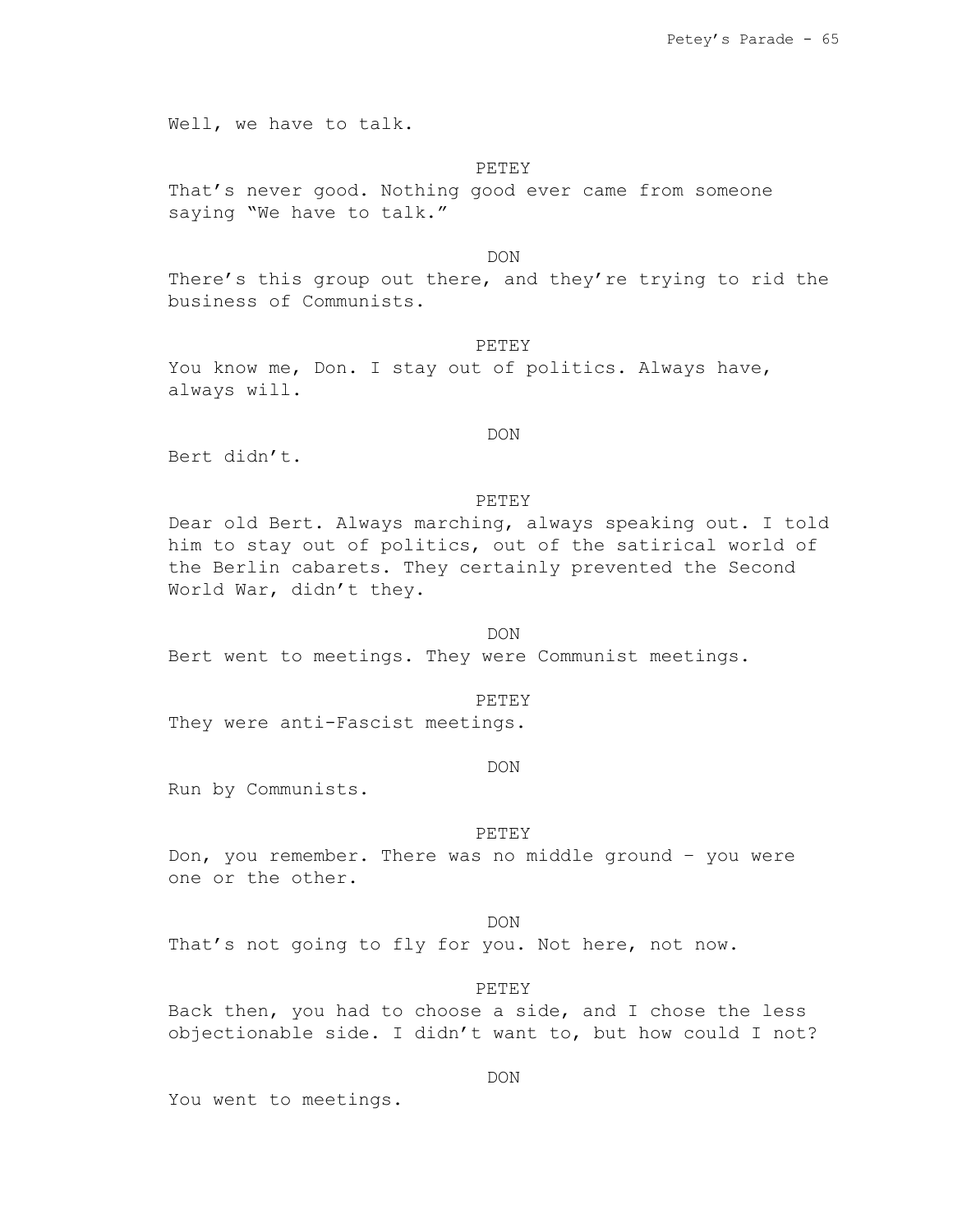PETEY

I had a watered-down drink with a few people at a party.

DON

You signed a goddamn petition!

(HE slaps a copy of the printed petition from Act One on the table. PETEY looks it over.)

PETEY

Look – they misspelled Peter Lorre. I'll bet he was angry.

DON At the bottom. The Red Front Fighters' League.

#### PETEY

I signed it for artistic freedom.

DON

You signed it because everyone else did. Because you thought it would do you good. And you made Frankie and Lilli sign, too.

# PETEY

But not you.

## DON

No. Not me.

#### PETEY

Yes. You've always been able to bet on the winning side. So. What do you want me to do? Erase the past? Say that period of my life – our lives – never happened?

#### DON

I want you to write a letter of apology to the newspapers.

#### PETEY

A letter of apology?

### DON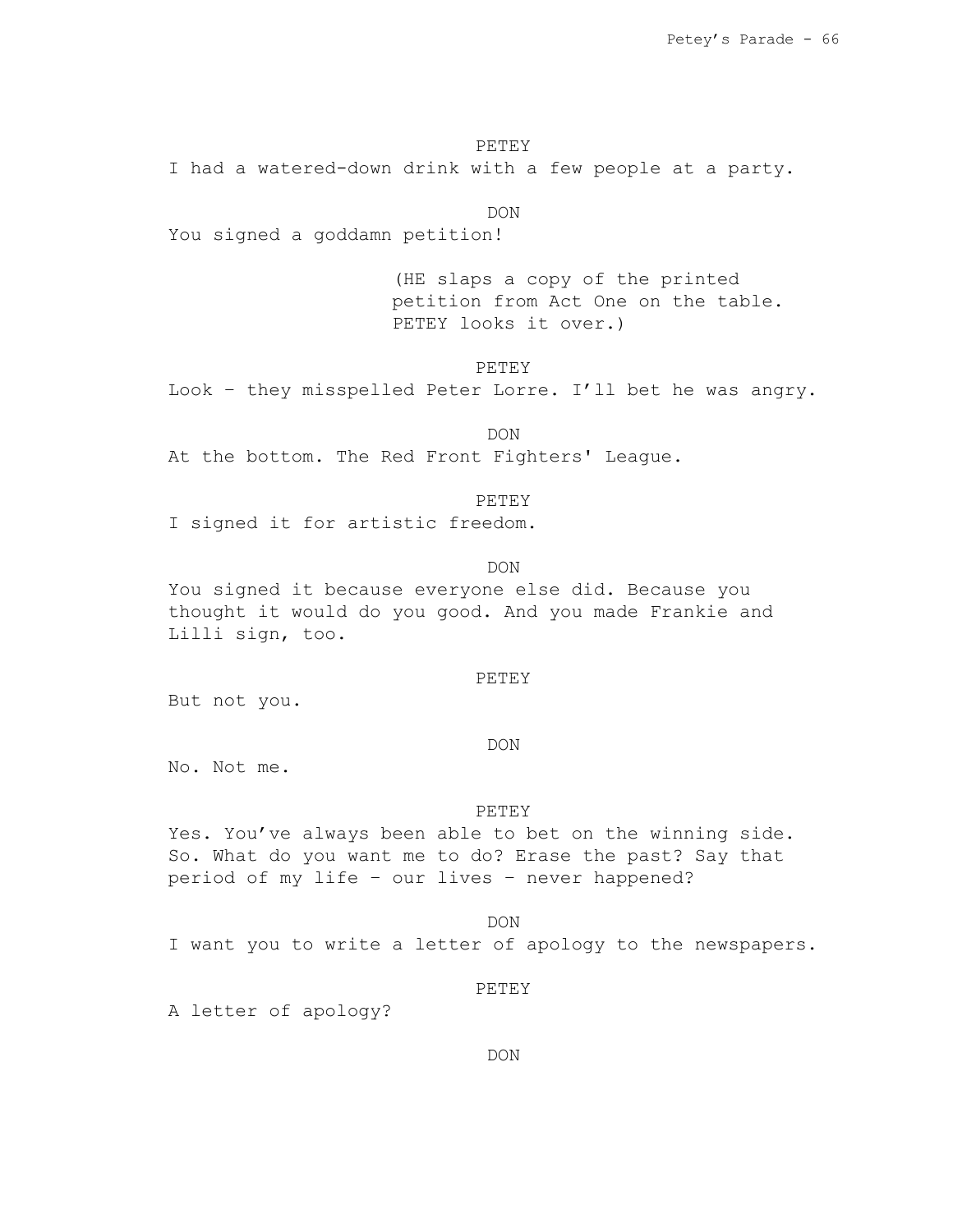Give it to me by tomorrow morning. I'll deliver it. I know the columnists who'd print it. You also need to say who else was at the meetings.

#### PETEY

We all were - me, Bert, Frankie and Lilli.

DON

I could plead your case to management to keep your show, but only if you give them their names. And we'd have to let them go.

#### PETEY

And if I don't?

DON

You're gone. No more show. Out of my hands.

### PETEY

What about Frankie and Lilli?

### DON

I could probably keep them out of it. Find them a new show. Keep things quiet. Personally, I'll be fine. I'd easily find another show to produce. I could save their careers, but you'd never be on the radio again.

Can I have your assurance that you'll write the letter?

PETEY

I can't say. I'll make no bargain with you or them.

DON

You? You're turning political? You're turning noble all of a sudden?

#### PETEY

I've lived my life in such a manner that I have nothing to apologize for. Now go away. This is becoming a battle of wits, and it is against my principles to fight an unarmed man.

DON

Study your script. We're live in five minutes.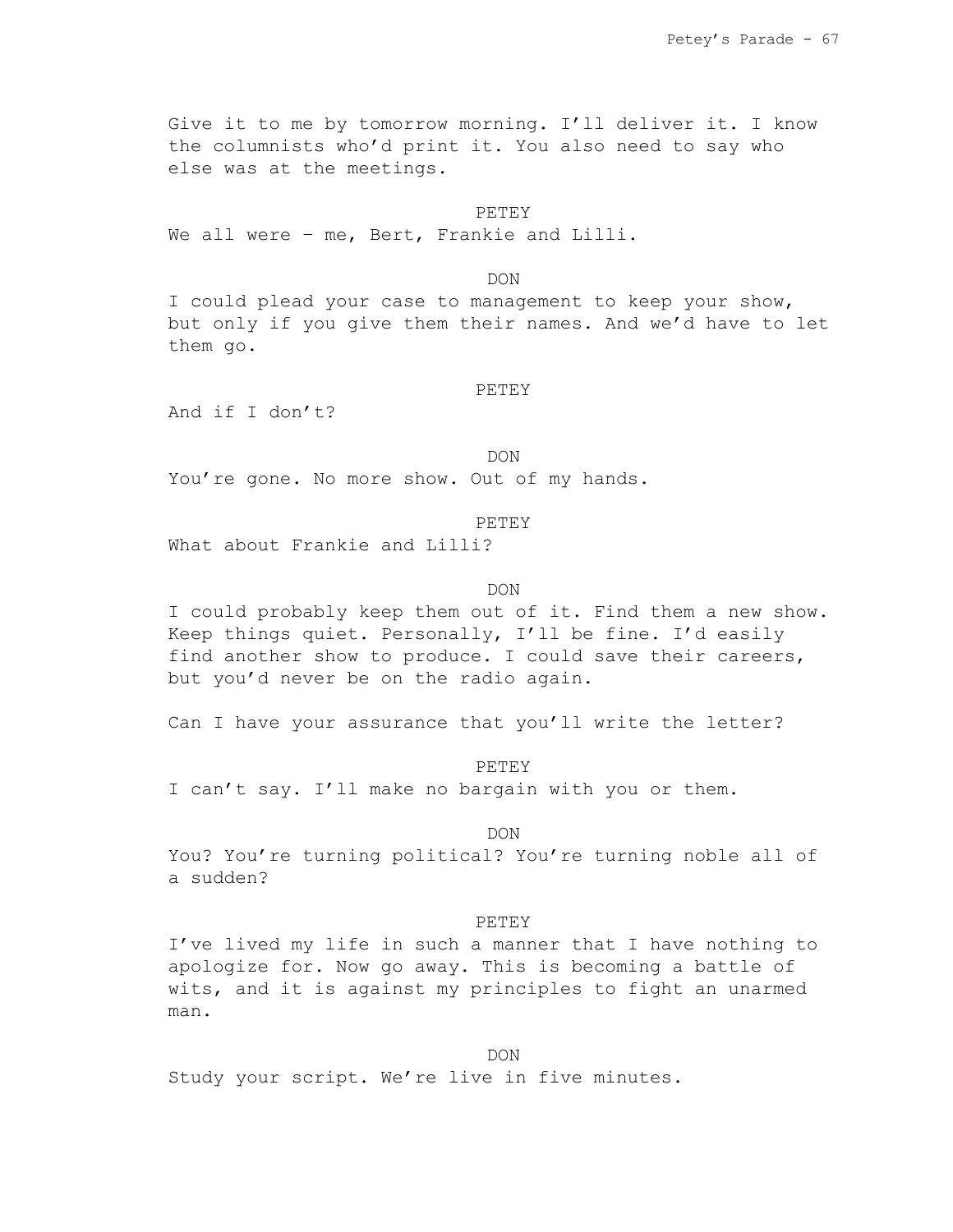(DON exits, and PETEY pours himself a drink and downs it quickly. HE puts on the last of his costume – a jaunty, too small hat.)

#### PETEY

Well, Petey, time to make magic again.

(FADE OUT to jaunty circus music.

(Light change, and as in Act One soon see DON, PETEY, ELISABETH, and FRANKIE all gathered around a studio microphone of the 1940s, scripts in hand. THEY are in the middle of a show.)

DON

Welcome back, kids. How are you doing, Petey?

### PETEY

I'm just thrilled to be here, Captain Don. I'm happy to be here for all the kids out there! Hi, kids! Your old Uncle Petey's back back back!

#### DON

Where are we going today, Petey?

#### PETEY

We have a special trip today, kids. We're going to the happiest place on earth!

### DON

I know what that would be!

#### PETEY

(off-script)

You're out of luck, Don. We went to the brewery last week. Petey's just joking, kids!

# (back on script)

We're going to - the circus! Yes, the circus, with lions and tigers and elephants and clowns, and acrobats and jugglers and hot dogs and cotton candy and sodas and lots of good stuff. And you know who I'm taking? I'm taking you! That's right – we're all going to the circus. But first, we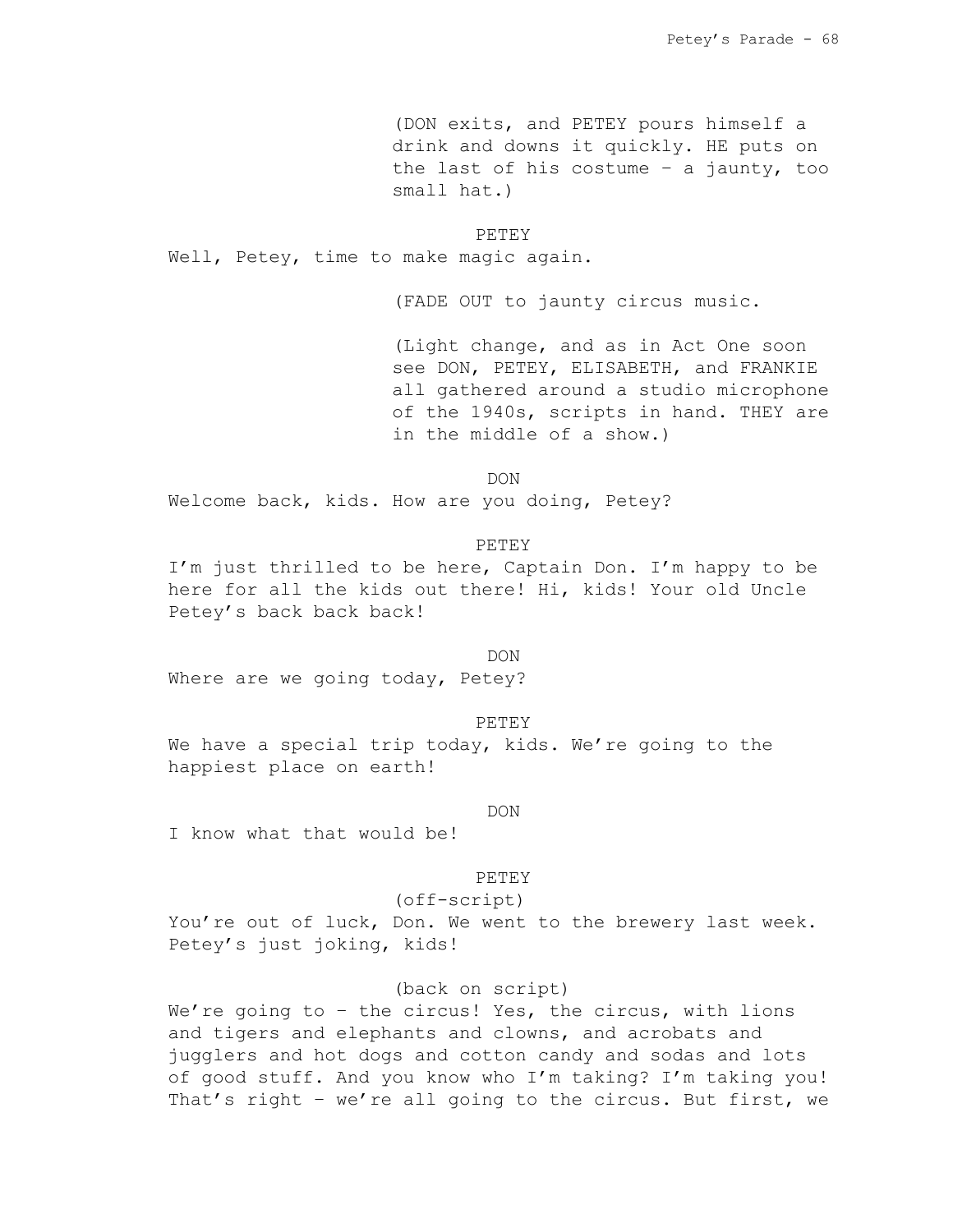have to get there – and we're gonna go by the city bus. How many of you kids ride the bus to school? Well, Petey rides the bus everywhere, because the judge took Petey's driver's license away for going 60 in a 35. So let's all walk to the bus stop now...

> (Sounds of relatively modern car horns, then an old 1920s "a-oo-gah" horn.)

Sounds like someone's driving a Maxwell.

Here's the bus stop. Lots of people waiting for the bus.

(Sounds of a bus stopping.)

And here it comes now.

#### PETEY

Hello, Mister Bus Driver!

# DON

(as the bus driver)

Hello, young man. Hey, ain't you that fella from the radio?

#### PETEY

Why, I sure am, Mister Bus Driver. How much is it to ride the bus?

## DON

For you, nuttin'. You're welcome on my bus anytime!

### PETEY

That's certainly kind of you, Mister Bus Driver.

DON

Say, can I get your autograph for my kids?

#### PETEY

I'd be honored.

# (PETEY mimes signing something.)

"To My Favorite Bus Driver, Keep those wheels rollin'! Your friend, Petey Lee." Here.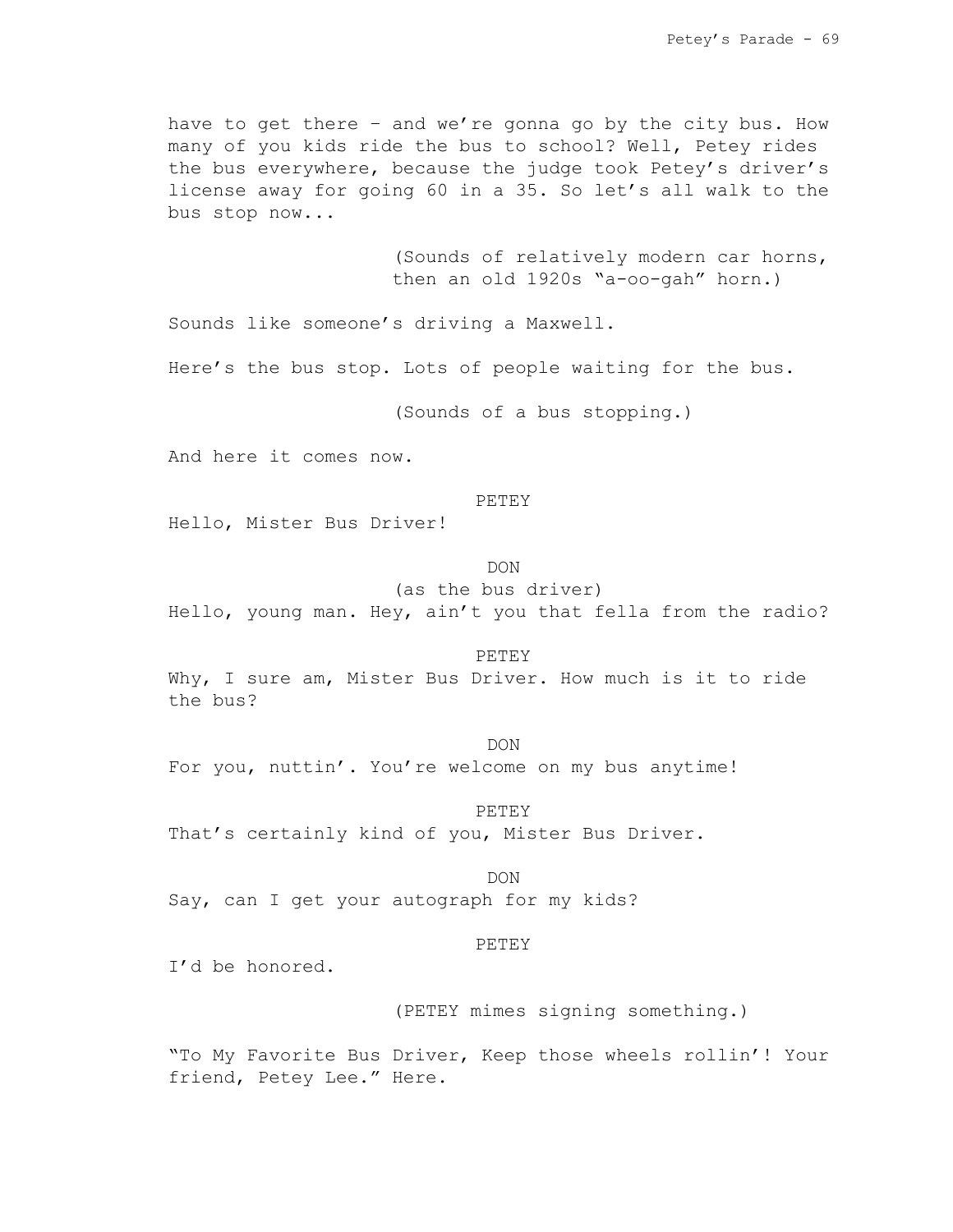DON

*Petey Lee?* I thought you wuz Charlie McCarthy!

PETEY

But he's a dummy!

DON

There's a close resemblance! Put a nickel in the box and take a seat.

# PETEY

Oh, all right.

(Sound of a nickel dropping into the farebox.)

Sometimes public transportation isn't all it's cracked up to be, is it kids? But we're going to the circus!

> (FRANKIE lightly jiggles a set of bells.)

What's that, kids? It's the ice cream man! Just outside the bus! Let me open the window a little...

(HE shouts outside:)

Hi, Mister Ice Cream Man! You have any ice cream for me?

FRANKIE (as ice cream man, in a thick Italian accent) Anything for you, Petey! What flavor you want?

PETEY Ooooh, do you have chocolate, Mister Ice Cream Man?

FRANKIE No chocolate today, Petey, only pistachio.

PETEY Only pistachio? You're not a very good ice cream man.

# FRANKIE

And you're a bratty little kid!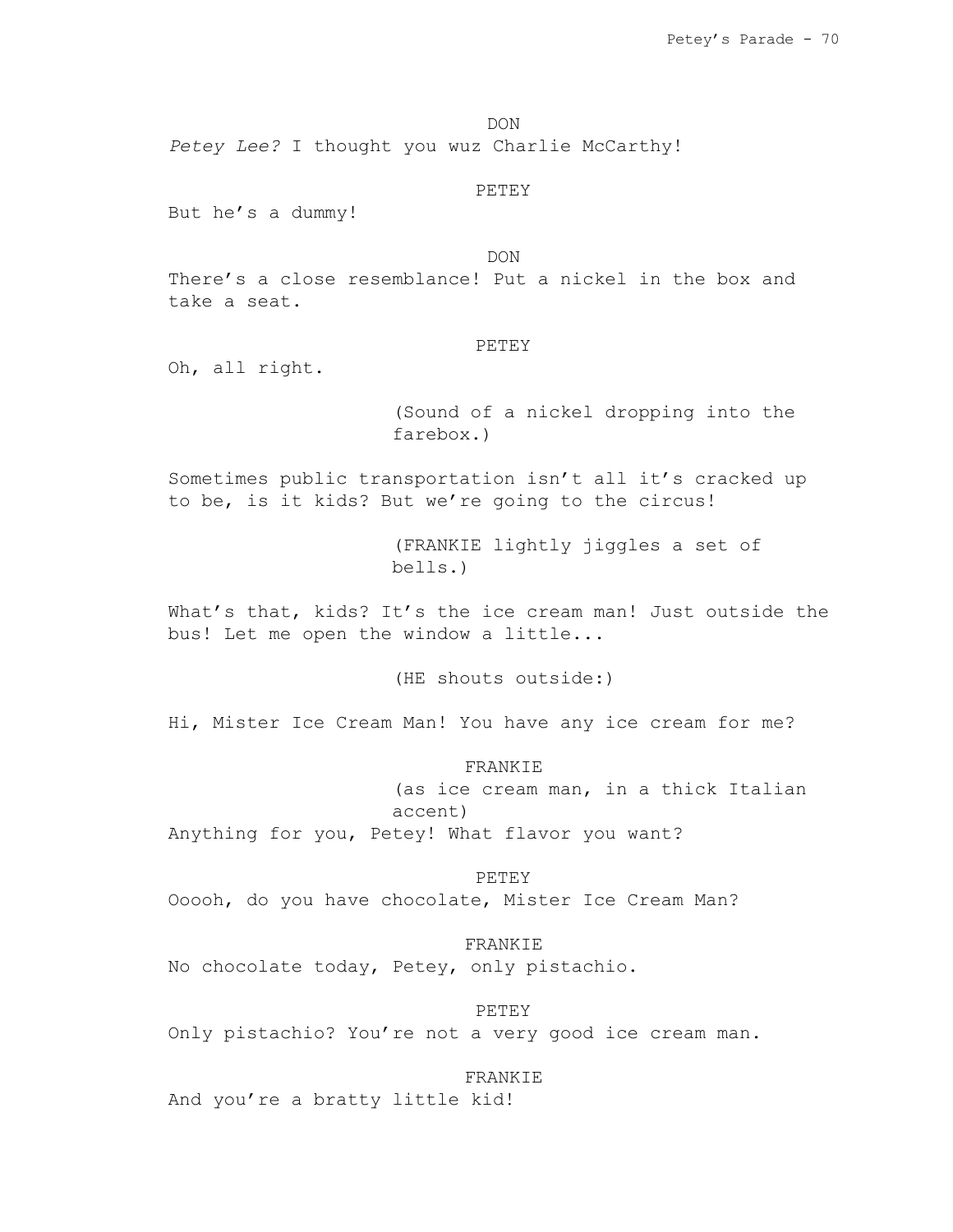## PETEY

That's all right, kids. I didn't want ice cream anyway. Actually, Petey's on a diet.

# FRANKIE

(as bus driver)

All off for the circus!

PETEY

We made it, kids! We're at the circus. Thank you, Mister Bus Driver.

### FRANKIE

Get a move on, kid! Stop holdin' the line up! I got four more routes to run this morning!

#### PETEY

Gee, some people take no pleasure from their jobs, isn't that right, kids. But here we are the circus! And look kids, there's Circus Master Don! Hi, Circus Master Don!

DON

Hi, Petey! What brings you to the circus?

## PETEY

The bus!

## (Pause.)

Well, *I* thought it was funny.

#### DON

It was – fifteen years ago!

PETEY

Say, Circus Master Don, what do you do here at the circus?

## DON

I have this microphone that can be heard all over the circus. Everyone's listening to me. And I introduce all the acts – the clowns, the lion tamers, the jugglers, the acrobats, the elephants. I know them all, and they're all my friends.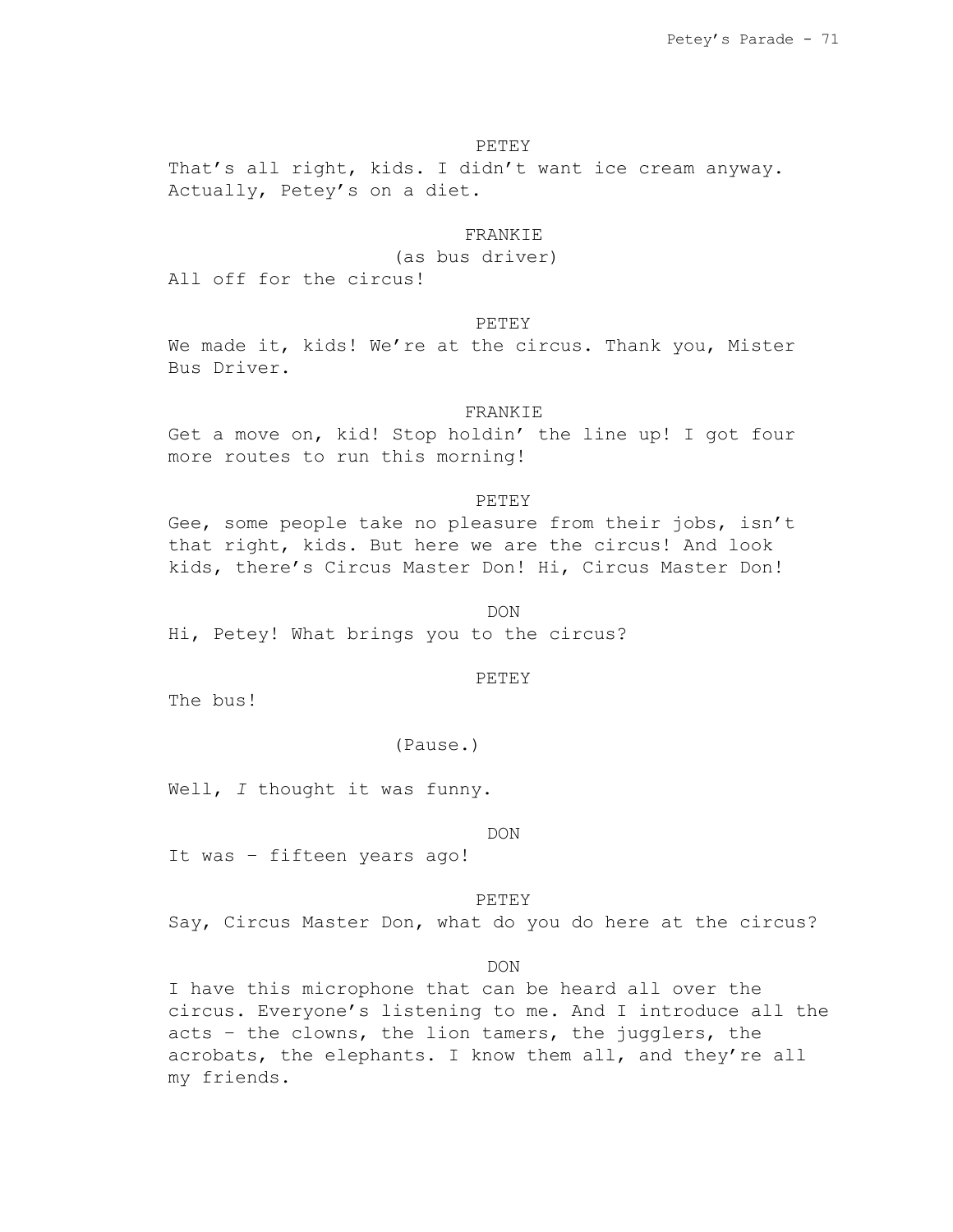PETEY

That sounds like a great job, Circus Master Don. Can I get a job like that?

DON

Maybe when you're a little older.

#### PETEY

(dejected)

Oh. I can wait.

DON

You may have to wait a long time to get a job like that, Petey.

#### PETEY

Say, Circus Master Don, can you introduce me to the lion tamer? That's an exciting job, being a lion tamer.

DON Why, of course! Here she is - Lilli, the Lion Tamer!

#### ELISABETH

Hello, Petey.

PETEY

But you're a girl! That's silly! Girls can't be lion tamers!

#### ELISABETH

Why not?

#### PETEY

Lion tamers have to be big and strong. Boys are big and strong, not girls.

### ELISABETH

We may not be big and strong like boys, but we can tame lions just as well. Watch, Petey! Come here, Lottie. Petey, this is Lottie. She's just a cub.

#### PETEY

Hey – that's a lion!

## ELISABETH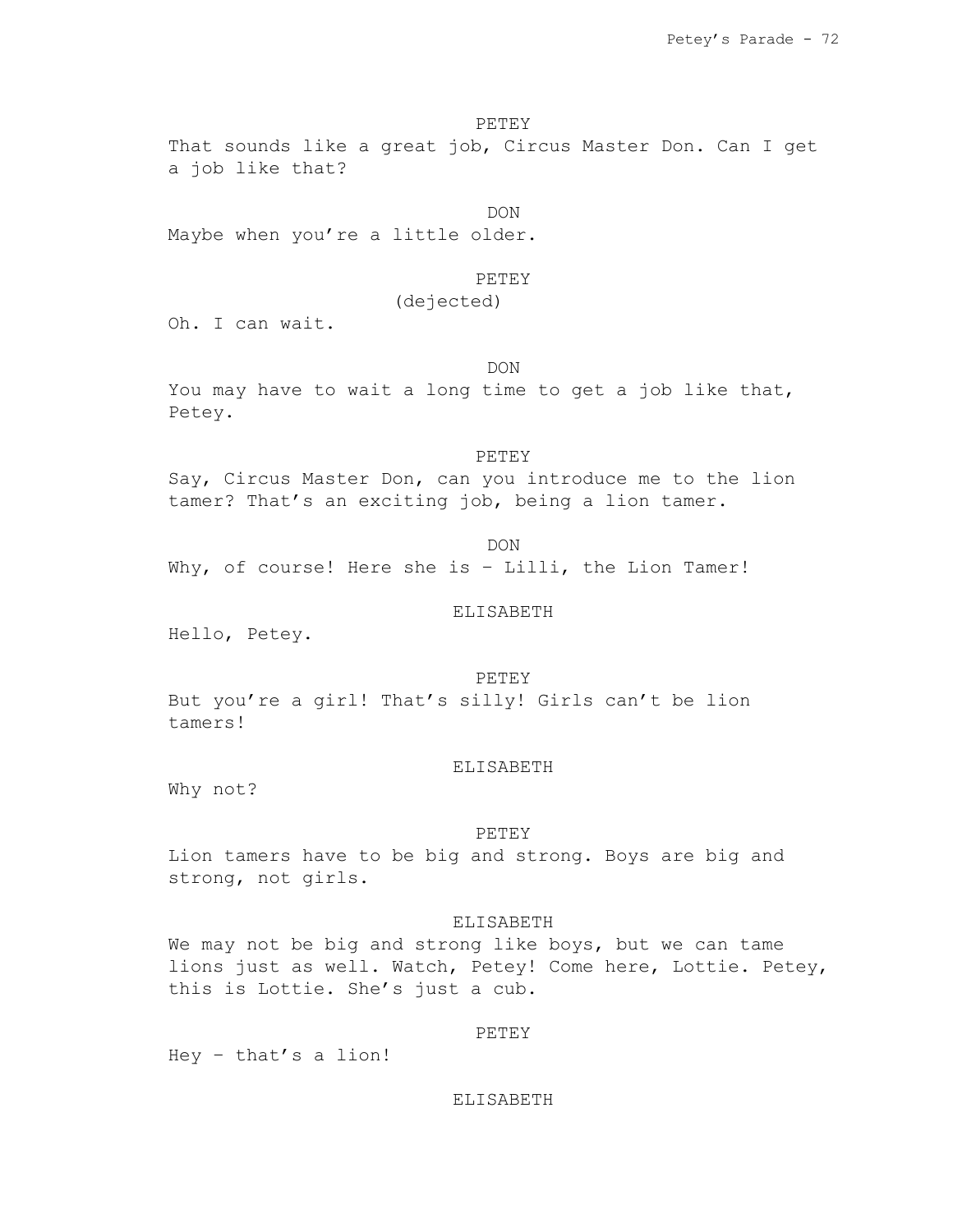That's what a lion tamer does. I work with lions.

PETEY

You...you do? Aren't you afraid?

## ELISABETH

I used to work with snakes. Lions are much easier. You can make a lion your friend. You can never tell what a snake will do. Would you like to pet her, Petey?

## **PETEY**

Uh, do you have a nice little pussycat anywhere?

# ELISABETH

But Lottie is like a nice little pussycat. Here, I'll take your hand. Just stroke her back nice and slowly, nice and slowly.

## PETEY

Her fur is very soft.

## ELISABETH

Yes it is.

#### PETEY

Lion Tamer Lilli, how big will she get?

#### ELISABETH

She's just a baby now, Petey. She needs love and care. But when she grows, she'll bigger than you or me. Isn't that amazing, Petey. Did you ever see a baby, a little newborn baby? They grow up to be as big as...

(ELISABETH chokes up a bit.)

They...they grow up really big.

(PETEY looks at her, out of character, and holds for a bit, then looks back at his script.)

PETEY

She's...she's really very beautiful.

#### ELISABETH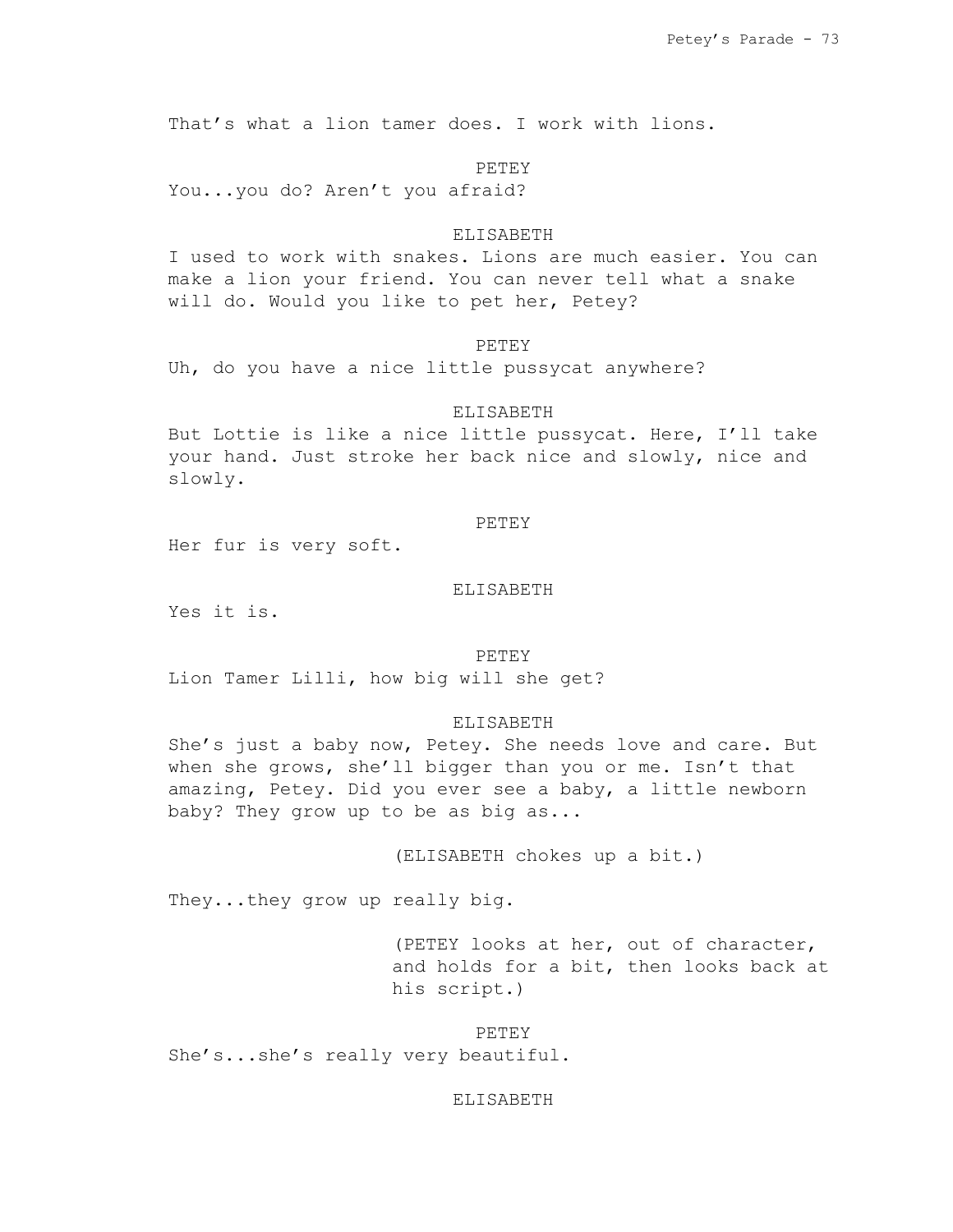Listen – she's purring like a housecat. She'll be asleep soon. You're not scared anymore, Petey, are you?

PETEY No, Lion Tamer Lilli, I'm not scared. I'm not scared.

## FRANKIE

(in a deep, growling but not unfriendly voice)

Lilli? Who is this young man?

# PETEY

I'm Petey. Who are you?

#### FRANKIE

I'm Frankie. The strong man.

#### PETEY

Oooh, I better not mess with you!

## FRANKIE

I'm a friendly strong man, Petey. Aren't I, Lilli?

# ELISABETH

The friendliest I know. That's why I married you!

## PETEY

What tricks can you do, Mister Strong Man? Can you lift heavy things?

#### FRANKIE

Why sure, Petey. I can lift you over my head, and Lilli too!

## PETEY

At the same time?

#### FRANKIE

Here, watch me!

(PETEY and ELISABETH act as if FRANKIE is lifting them up. ELISABETH is calm, but PETEY gets increasingly afraid.)

## PETEY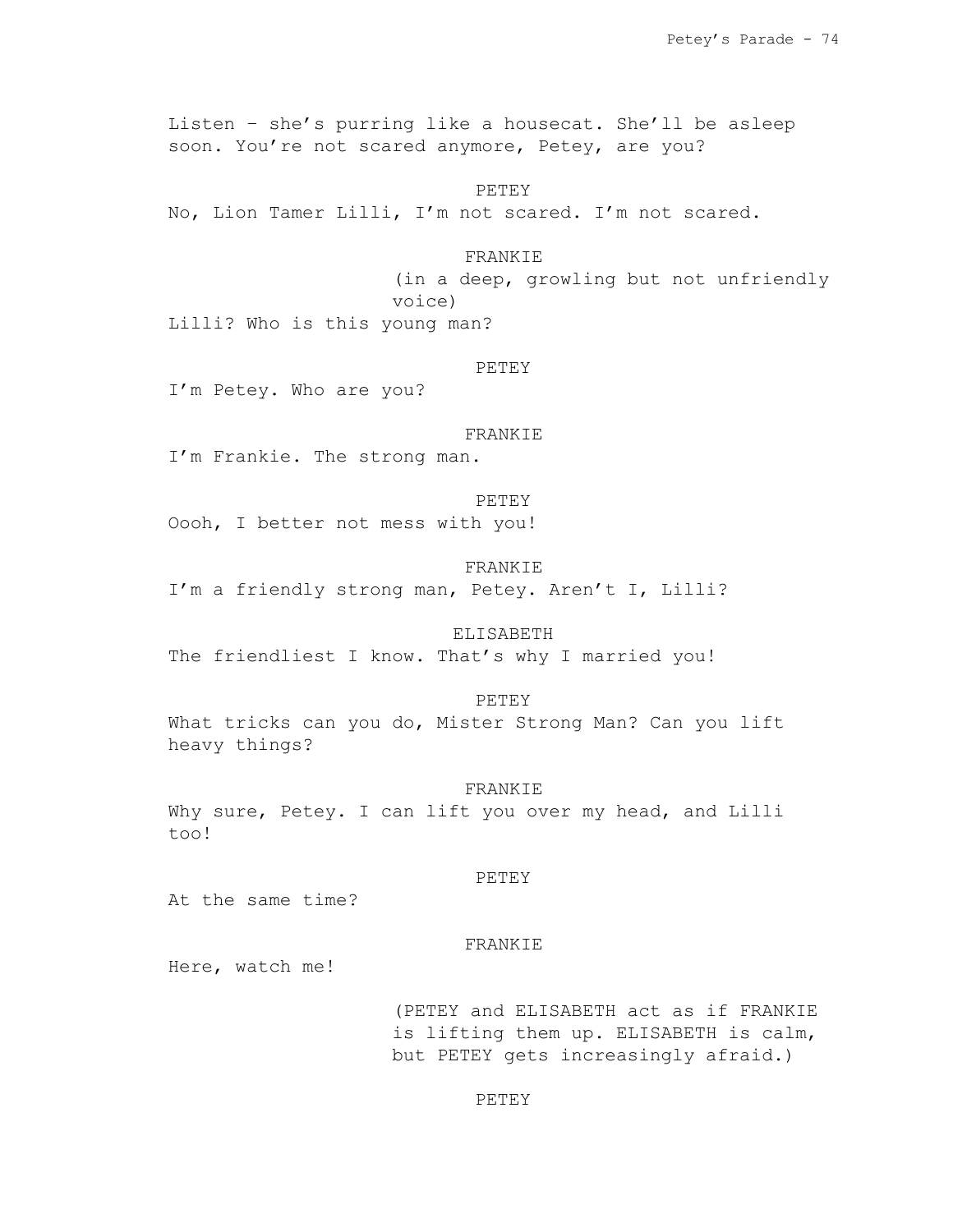Okay, Mister Strong Man, I get your point. Say, I can see the Bronx from up here! Uh, Mister Strong Man, could you put me down? *Please?*

> (FRANKIE does. ELISABETH and especially PETEY relax.)

### ELISABETH

You see why I married him, Petey? He's the strongest, most considerate man I've ever known.

# FRANKIE

Maybe one day, when you grow up, you'll marry someone like Lion Tamer Lilli.

#### PETEY

I hope so! Thanks, Mister Strong Man! And I'll always remember you, Lion Tamer Lilli, and you, Lottie the beautiful little lion cub with the soft fur.

# (Pause.)

I think it's time for me to get the bus back home.

# FRANKIE and ELISABETH (together)

Bye, Petey!

#### PETEY

I had a great time at the circus – didn't you, kids? Now let's see, here's the bus stop. I hope I don't get that same nasty bus driver.

# DON

(as bus driver)

You again!

#### PETEY

Oh, hello Mister Bus Driver. I just had a great time at the circus.

DON

Yeah yeah yeah, and I just danced the light fandango with Joe Dimaggio. You got a nickel for the fare?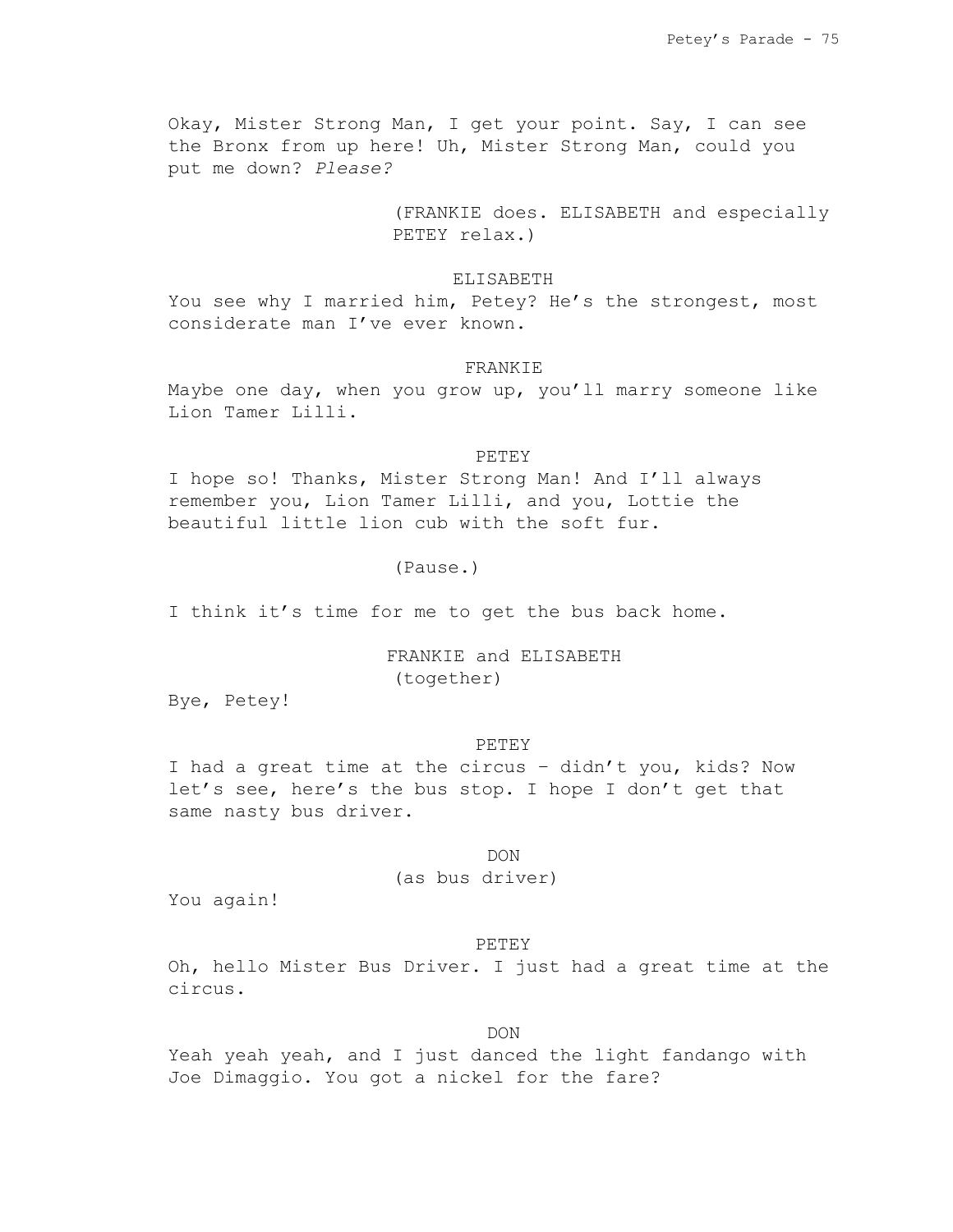PETEY Sure. Gee, some people know how to rain on a parade. Well, kids, I'll meet you back in a few minutes!

DON

(as announcer)

Kids, Petey will be back with his good night story at the end of the show. But now, please welcome your favorite Western buckeroos, Monterey Mike and His California Caballeros!

> (We hear some Western swing music, like Bob Wills and the Texas Playboys, as we FADE OUT...

(...and soon come up on Petey's office and dressing room, a minute or so later. PETEY is alone at is dressing table.

(HE takes a drink, and leans back. HE takes another.)

PETEY

Well, that went well.

(HE takes another.

(HE takes two makeup tins from his desk and juggles them.

(HE goes to the larger desk, takes out a piece of paper, and starts to write. HE stops. HE starts to write again, and soon crumples up the paper and throws it away.

(HE gets a new sheet of paper, starts writing, stops, crumples it up and throws it away.

(HE goes and gets another drink, takes a sip, and brings it with him to the desk.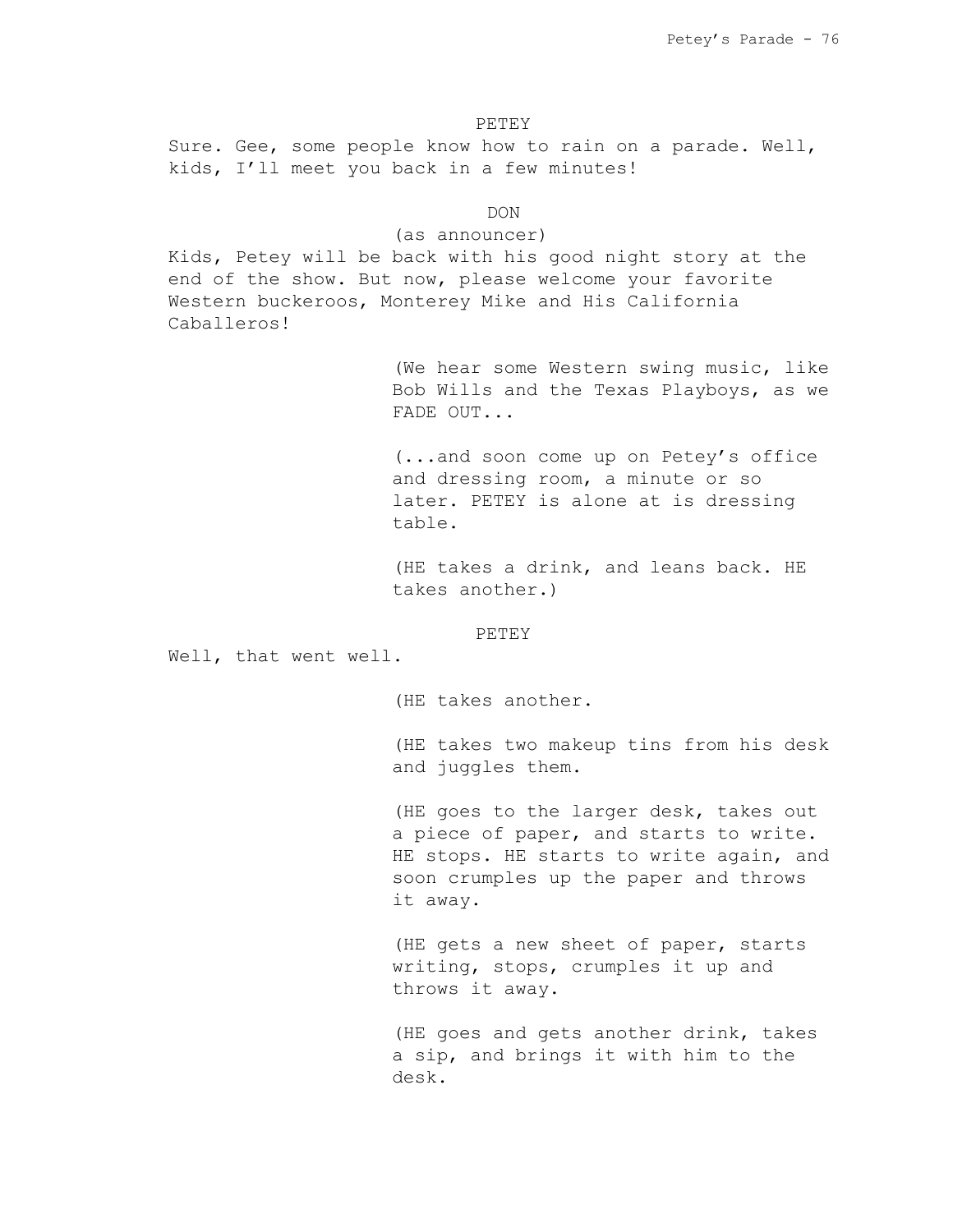(HE gets a third sheet and starts writing, but is interrupted.)

BERT

You don't want to do that.

(Unbeknownst to PETEY, BERT has entered. HE is dressed exactly as we saw him last, and HE has not aged. Is HE a ghost? Is HE a figment of PETE's imagination?)

#### PETEY

If I want to keep my job I...

(And HE stops dead.)

Bert? Is it you?

BERT (as Mrs. Goldbloom from Act One) You wuz expecting mebbe Mahatma Goniff?

### PETEY

Is it really you?

BERT

It's me.

#### PETEY

But I thought you...

## BERT

Don't worry about that now. It's all in the past. The long-ago, far-away past. Almost like a fairy tale. A big bad wolf came to get the three little pigs. Four if we count you.

## PETEY

Are you back for Lilli?

### BERT

You must never mention you saw me to her. She has a new life with a good man. Beginning a family. It's what she deserves.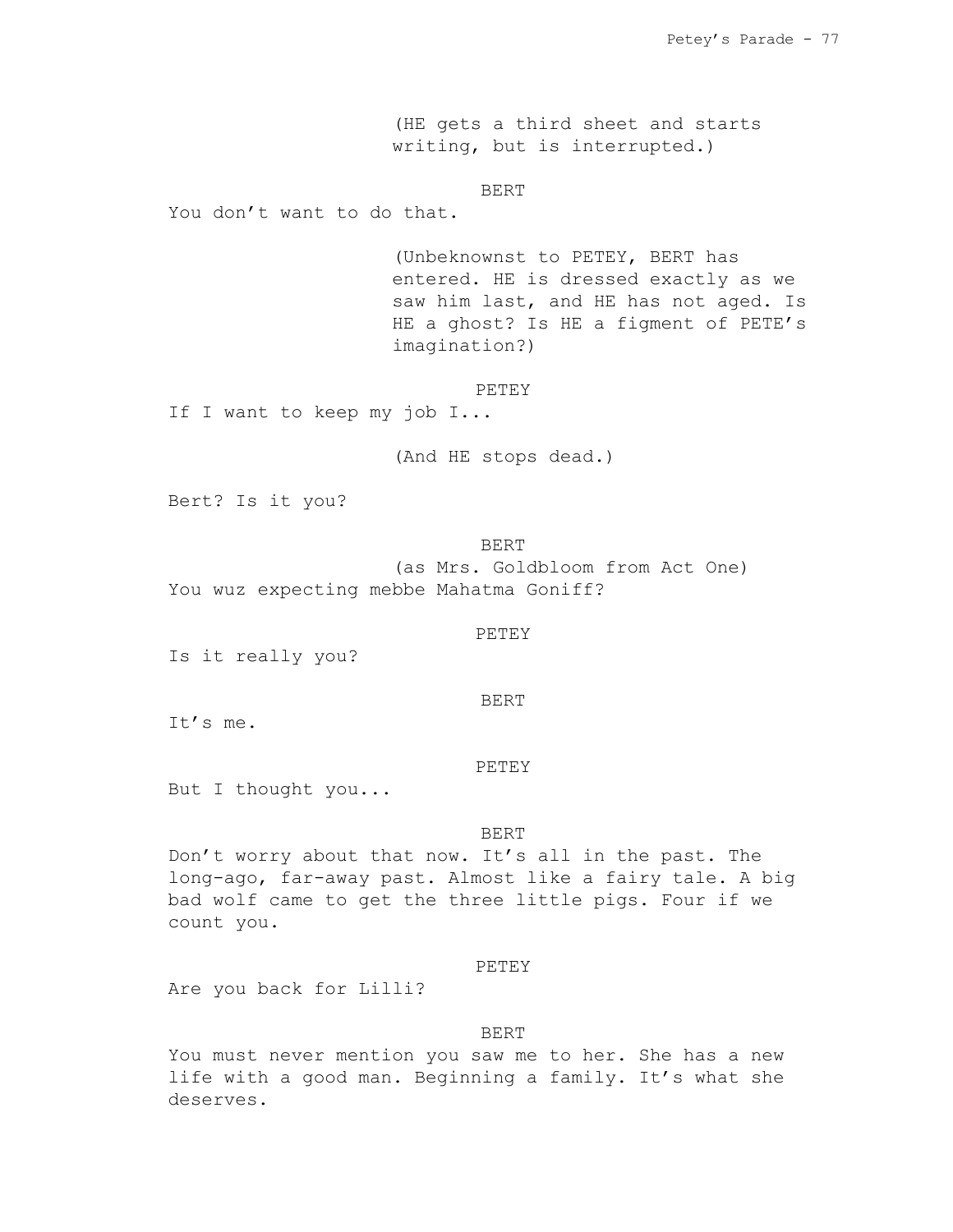PETEY Only the best for her.

BERT

Yes. Only the best for Lilli.

PETEY

Thanks for the money.

BERT

It was the least I could do.

PETEY

Would you like a drink?

(BERT chuckles.)

BERT

That's not necessary.

(Pause.)

PETEY

Help me, Bert. You were always there for me. I respected you. Help me.

BERT

Like you helped me?

(Pause.)

Sorry. I take that back. You did what you had to do. You did what I told you to do. You protected Frank. And her. And by protecting others, you save yourself.

PETEY

What would you do?

BERT

What would Petey Lee do? More important – what would *you* do?

(PETEY takes a drink.)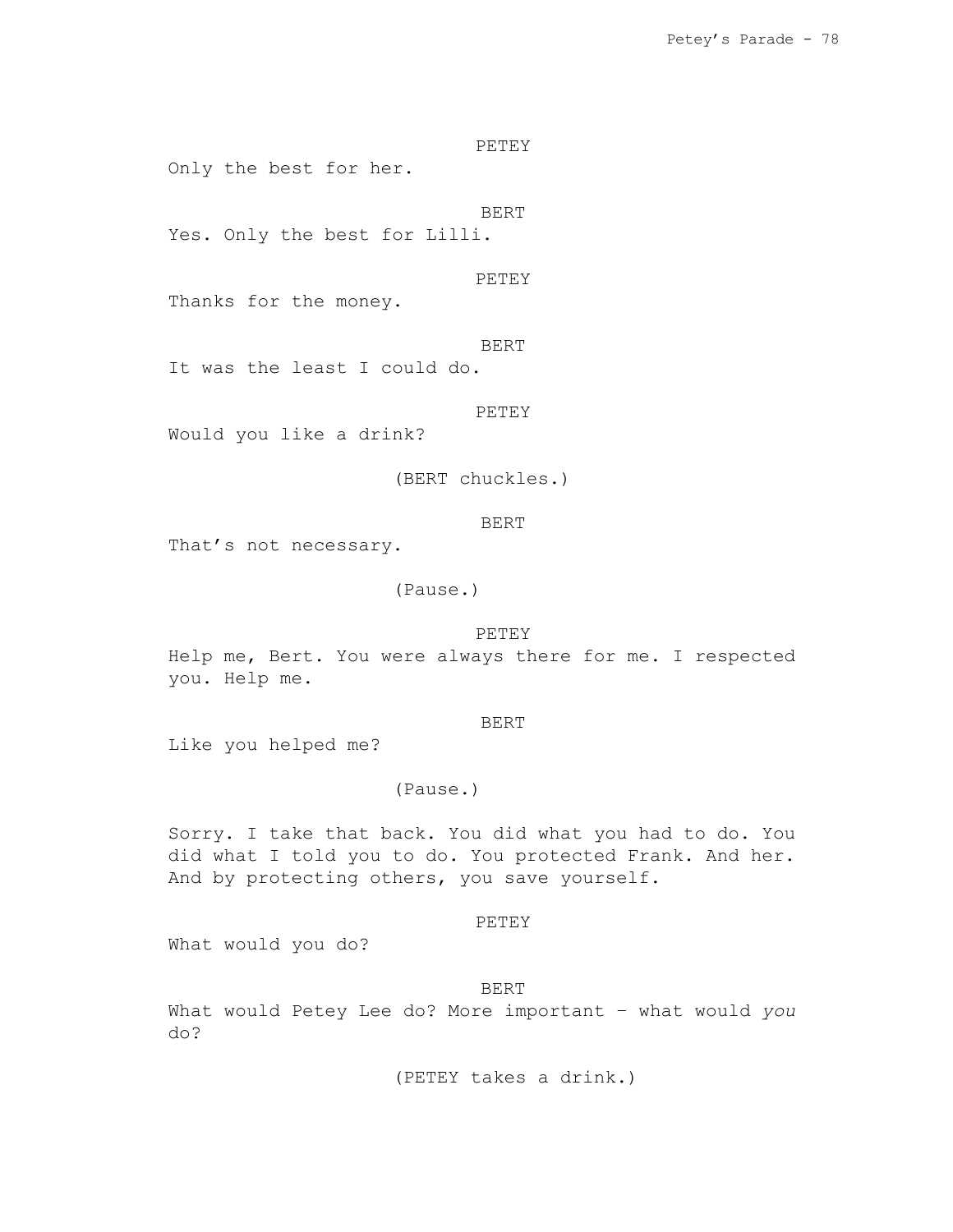You won't find the answer there.

(FRANKIE sticks his head in the door, but does not acknowledge BERT.)

FRANKIE

You're on in two minutes for your story, Pete.

# PETEY

Thanks, brother.

(This registers oddly on FRANKIE's face, and he begins to close the door, until...)

Say, Frankie?

## FRANKIE

(slightly exasperated, given the time and that he's in the middle of live broadcast)

Yes?

# PETEY

Congratulations.

## FRANKIE

For what?

PETEY

For everything. For your new family. For being alive.

FRANKIE

(shakes his head)

Two minutes.

(And HE closes the door.)

# BERT

You know what to do?

PETEY I think so. I think know what *not* to do.

# BERT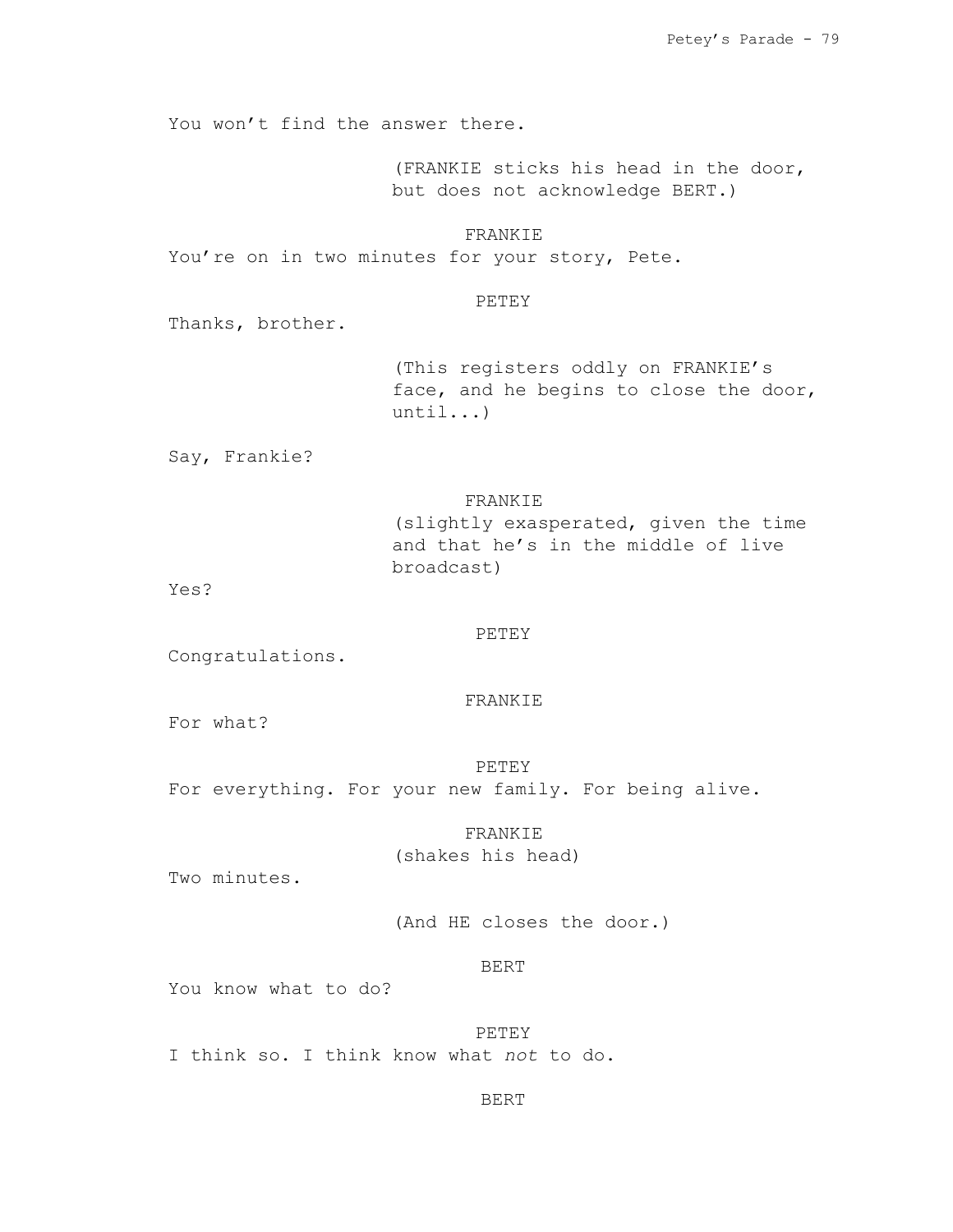Good luck.

PETEY

You too. Will I see you again?

BERT

You'll see me on the radio.

PETEY

I should get out there.

#### BERT

Yes. Time to make magic again.

PETEY

(steeling himself) Yes it is. Time to make magic again.

> (PETEY exits, as we crossfade to the radio studio, with DON holding a script. PETEY is next to him, with a script, which HE doesn't look at. FRANKIE and ELISABETH are behind them.)

> > DON

Kids, this is Captain Don. We've had a great time with our Purity Baking friends, but now it's time for us to go. But first, here's your old pal, the clown with the crown and the funniest man in town, Petey Lee, with a goodnight message. Petey?

#### PETEY

Hi, kids. It's your old friend Petey speaking. We had a lot of fun today at the circus, meeting Lilli the lion tamer and her beautiful lion cub, and the big strong man who lifted me higher than I ever thought anyone could.

I even liked that mean old bus driver and the ice cream man.

But what I liked most of all was sharing it with you at home.

We've been having fun and going on adventures for seven years now.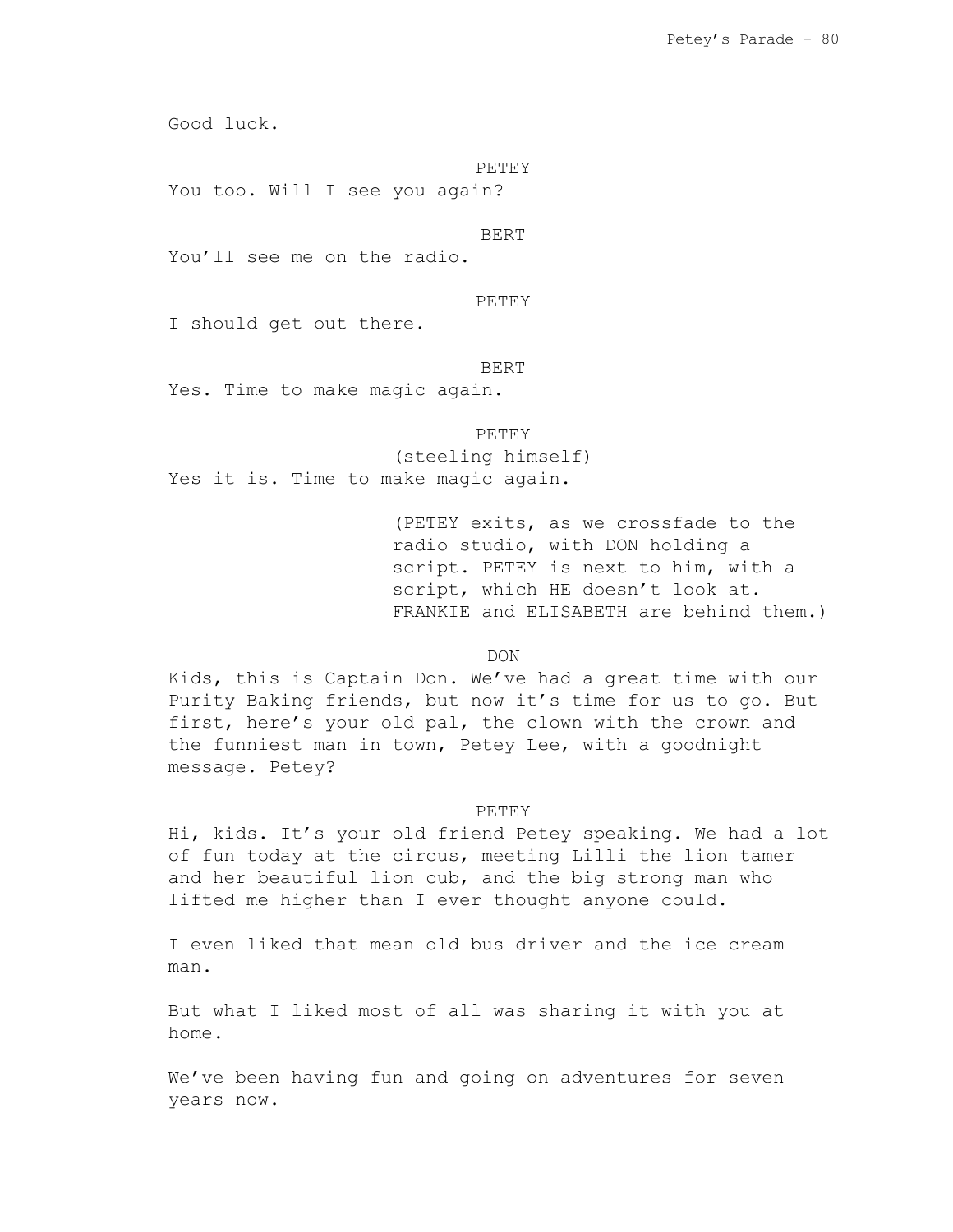Some of you have been with me for all that time, and some of you aren't even seven years old yet.

But you're all my friends, my best friends, and I love you all dearly.

I need to tell you that Petey may not be here next week.

And it's not because I don't love you all. I do.

But sometimes, kids, sometimes, people have to do things they don't really want to but they know they should.

Like when your mom says you have to eat your spinach or else you won't grow up big and strong.

You know you should eat it, and do what your mom says, but you look at it and say no, I don't wanna.

And then there's times when it's easy to go along with what other people want you to do, but you know it's wrong, and you shouldn't do it, and you know if you do, you'll regret it the rest of your life.

Not that any of you kids know anything about regret, or can even think of the rest of your lives.

Maybe you're only seven years old.

But one day, you'll be older, like your mom or your dad, and you'll think back to when you were a kid.

And you'll remember a time when you said something that wasn't very nice, or did something to hurt a friend.

And you won't forget it, and you'll try to find a way to fix it. But really, there isn't any way to fix it.

Maybe you all don't understand. That's okay.

But there's one thing I always want you to remember. And it's that I love you all.

So, this is your friend Petey saying goodbye for tonight.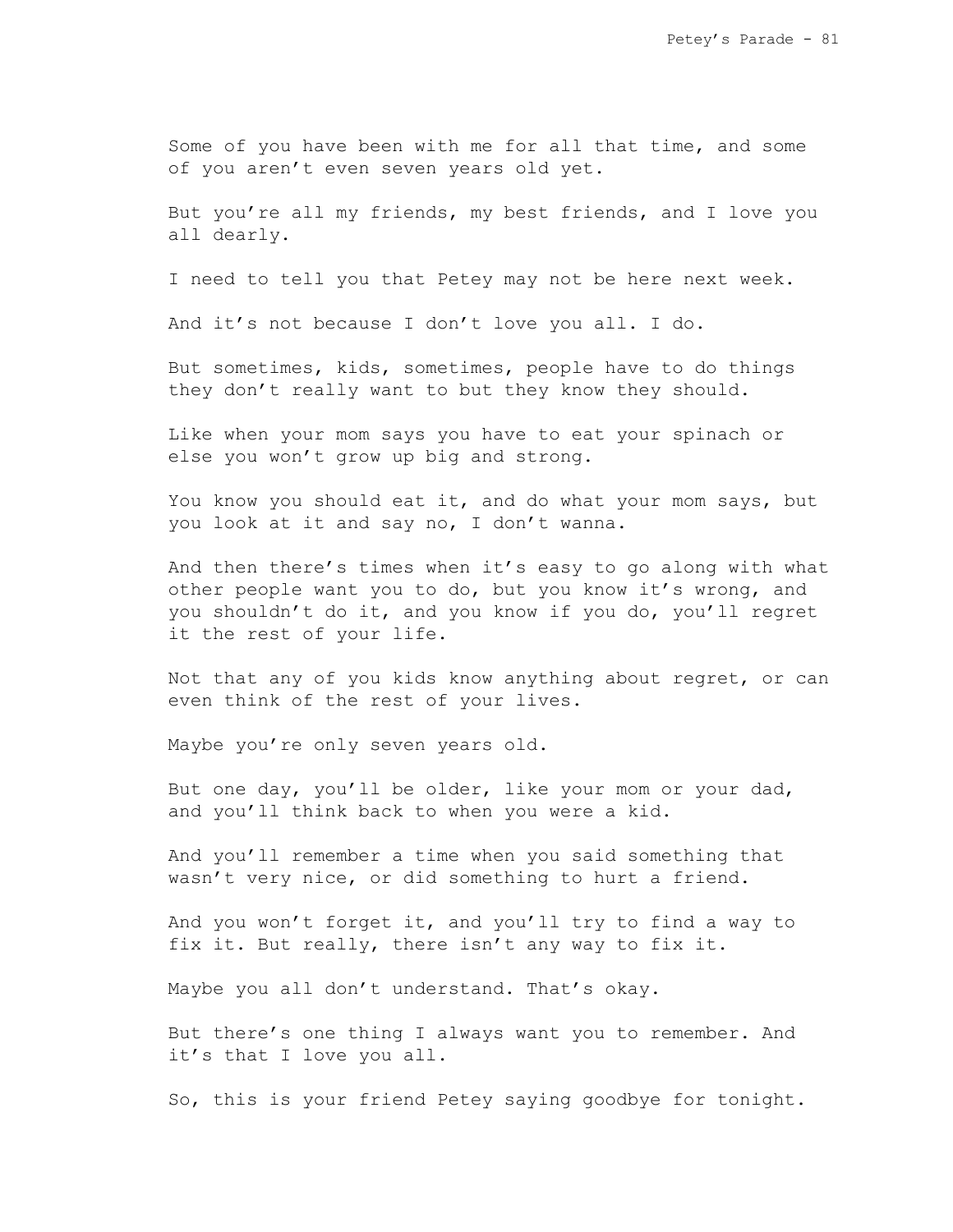And what do I say to you every week?

The best thing you can do – the absolutely best thing you can do – is to make someone smile. So long, kids.

> (HE drops his script, and exits slowly. The rest of the cast take a few seconds to collect themselves. DON motions for the music to start again, and we hear more Western swing.)

> > DON

## (ending the show)

The Purity Baking Hour, with your friend Petey Lee, was brought to you by the Purity Baking Company, bakers of the purest bread in town. Stay tuned for the news over most of these Mutual stations.

> (Music fades, and lights cross fade to PETEY's office. HE is changing back to his street clothes, and filling a suitcase with personal things from the office.

> (HE pours himself a drink, and drinks. HE tries to pour himself another, but there's very little left. HE holds the bottle high as the drops dribble out, and even shakes it a few times.)

> > PETEY

(talking to the bottle) Looks like we're both finished, old boy.

(Raises the glass)

*Prost*.

(HE drinks what's left.)

(ELISABETH enters.)

ELISABETH (quietly)

Hello, Pete.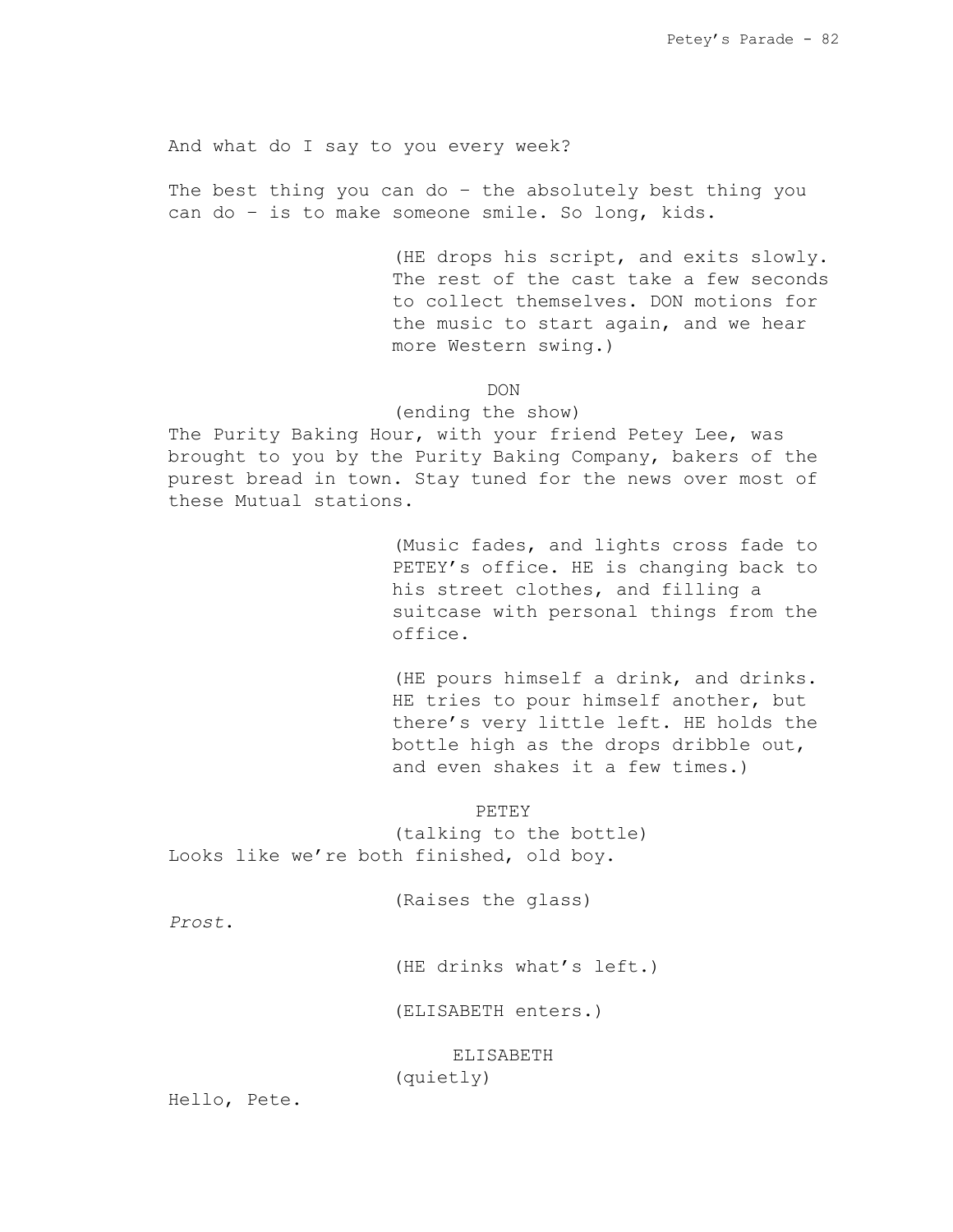# PETEY

Hello. Well, this is the second time you've seen me without my pants. Third if you count that night in Cologne.

# (Pause.)

#### ELISABETH

Don told me the situation. I want to thank you.

## PETEY

Nothing to thank me for. I was getting tired of putting the little bastards to sleep every night anyway. There's only so many times you can go to the circus, or the zoo, or the pet store. Or only so many ways my brother can write it.

# ELISABETH

So what will you do? Where will you go?

### PETEY

Maybe back to Germany. Work the music halls again like I did with Bert. I hear they're starving. For entertainment.

### ELISABETH

That's a big move.

#### PETEY

I'll get by. I'm a survivor.

#### ELISABETH

You certainly are.

## (SHE kisses him on the cheek.)

Take care, Pete.

# PETEY

You too. Tell Frankie goodbye for me.

#### ELISABETH

You won't see him?

## PETEY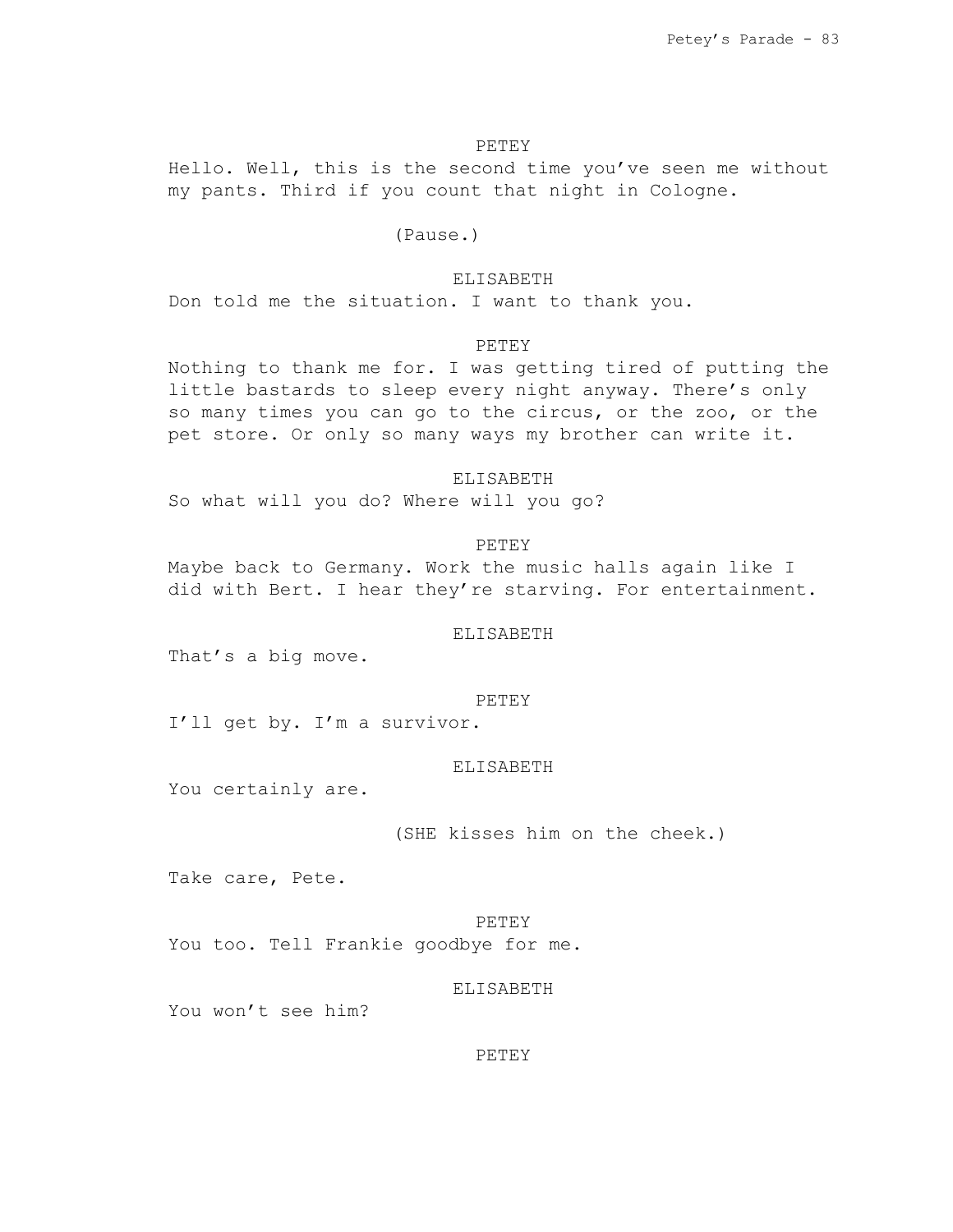You tell him. I...I might just slip out. Go home, make arrangements, and leave quietly. Probably better that way for everyone.

(SHE begins to leave.)

I hope Mary Martin gets some bad oysters so you can go on one night. I know the maitre d' at Sardi's. Perhaps I could make a call.

(SHE smiles.)

### ELISABETH

Bye, Pete.

(HE sits down at his dressing table, picks up a few of his things, and looks them over.

(Suddenly, HE shoves them all to the floor noisily with a swipe of his arm.

(All except his hat. He picks up it, laughs, puts it on, and looks in the mirror.

(HE crumples it up, thinks about throwing it in a waste basket, but instead stuffs it into a pocket. HE is, by now, fully dressed.

(HE takes his case, opens the door, and walks out.

(Pause.

(The door opens, and the hat comes flying back into the office, where it lands on the floor.

(The door slams shut loudly.)

## *END OF ACT TWO*

## *END OF PLAY*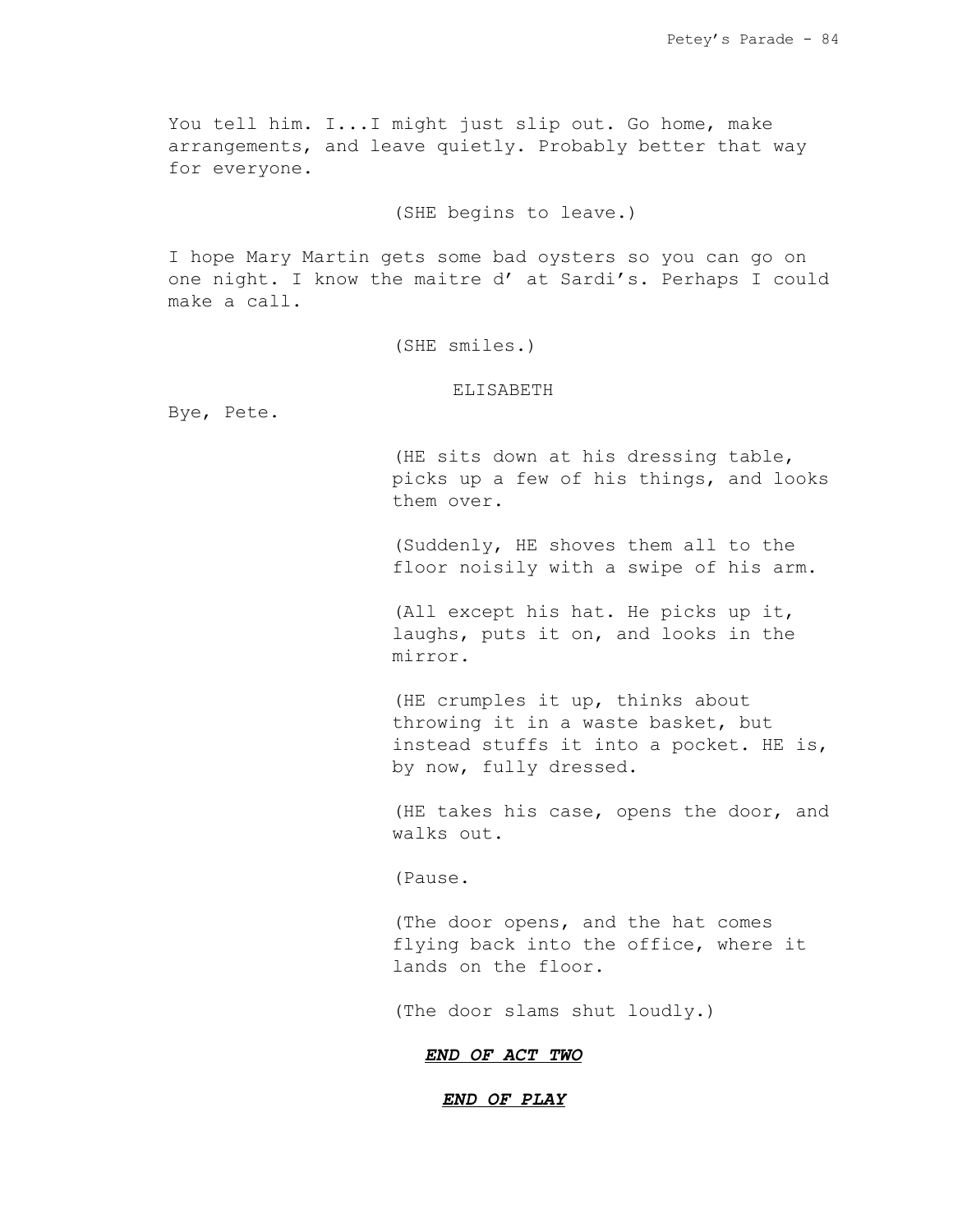# *A note on the history of the play*

*Petey's Parade* takes place during two culturally explosive and fascinating periods in world history – Weimar Germany, specifically Berlin before the Nazis took power, and the American Red Scare, fifteen years later, where Communists, socialists and their so-called "fellow travelers" were named and denied work in their fields, most famously in show business. It also takes its lead from a number of now obscure actors, comedians and television hosts. While times and places mix and flow freely in the play, some characters and events are rooted in historical fact.

# **Act One: Pre-War Berlin**

Berlin in the 1920s and early 1930s was a cosmopolitan city, but one with mounting problems. Unemployment was high, jobs were scarce, and inflation was notoriously steep – those famous photos of Berliners buying loaves of bread with wheelbarrows of near-worthless Deutsche Marks were real. Germany had lost World War One, and the reparations it was forced to pay by the Treaty of Versailles, among other political and economic policies, hobbled its economy. Feeding on this anxiety were the Nazis and their "brownshirts," gangs of brutal enforcers loyal only to the party, not to the nation.

But in spite of this tumult – or perhaps because of it – culture of the highest ranks flowed through Berlin. Jazz bands filled the nightclubs. Theater saw the works of playwright Bertolt Brecht, his collaborator, composer Kurt Weill, and the Berliner Ensemble. The new medium of film, bolstered by the leading German studio Ufa, saw such seminal works as Fritz Lang's *M*, G.W. Pabst's *Pandora's Box* and *Lulu*, F.W. Murnau's *Nosferatu* and Robert Weine's *The Cabinet of Dr. Caligari.*

# **Act Two: 1940s New York**

By the end of the 1940s, World War Two was over. Germany and the Axis powers were vanquished, and with Europe trying to rebuild and recover from the war's devastation, America was the world's economic and cultural powerhouse, and its capital in all but legal sense was New York. This was a New York where men wore hats, new roads made living in the outer suburbs possible, and confidence abounded.